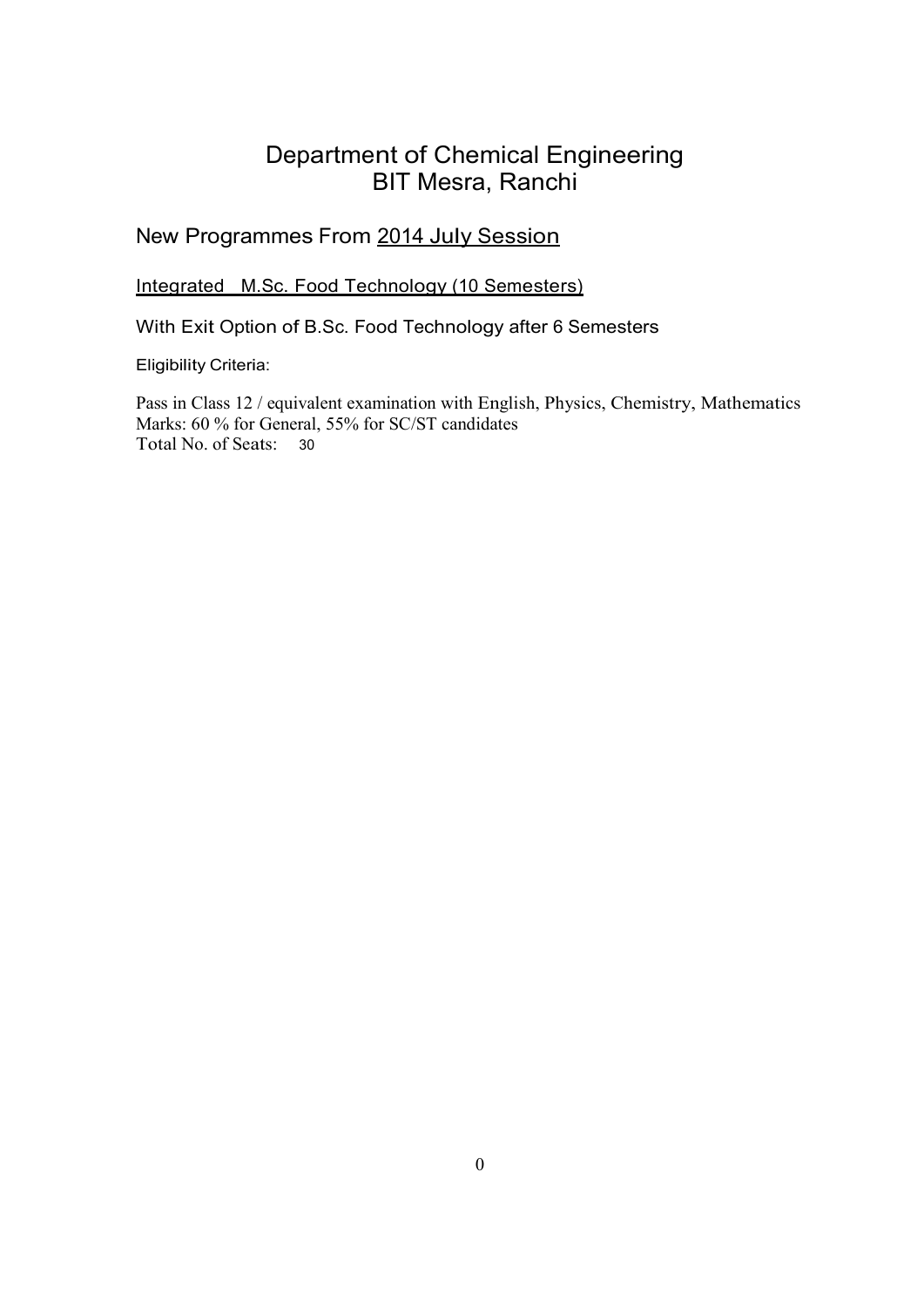# **Integrated M.Sc. Food Technology, BIT Mesra, Ranchi.**

| <b>SEMESTER-I</b> |                                      |                |   |          |                |
|-------------------|--------------------------------------|----------------|---|----------|----------------|
| Course Code       | Course Title                         | L              |   | P        | C              |
| <b>IMP 1001</b>   | Physics I                            | 3              |   | $\theta$ | 4              |
| <b>IMC 1001</b>   | Chemistry I                          | 3              | 0 | 0        | 3              |
| <b>IMM 1001</b>   | Mathematics I                        | 3              |   | $\theta$ | 4              |
| CS1302            | Fundamentals of Unix & C Programming |                | 0 | 3        | 3              |
| HU 1103           | English                              | $\overline{2}$ |   | 0        | 3              |
| <b>IMP 1002</b>   | Physics lab I                        | $\theta$       | 0 | 3        | $\overline{2}$ |
| <b>IMC 1002</b>   | Chemistry Lab I                      | $\theta$       | 0 | 3        | 2              |
| GA 1006           | PT & GAMES/NSS/CA                    | $\theta$       | 0 | 3        |                |
| GA 1002           | <b>NCC</b>                           |                |   |          |                |
| GA 1008           | CA                                   |                |   |          |                |
|                   | <b>Total Credits</b>                 | 22             |   |          |                |

| <b>SEMESTER - II</b> |                                      |          |          |          |                |  |  |
|----------------------|--------------------------------------|----------|----------|----------|----------------|--|--|
| Course Code          | Course Title                         | L        | T        | P        | C              |  |  |
| <b>IMP 2001</b>      | Physics II                           | 3        | $\Omega$ | $\theta$ | 3              |  |  |
| <b>IMC 2001</b>      | Chemistry-II                         | 3        |          | $\theta$ | 4              |  |  |
| <b>IMM 2001</b>      | Mathematics-II                       | 3        | $\theta$ | $\theta$ | 3              |  |  |
| CS 2301              | <b>Fundamental of Data Structure</b> | 3        | $\theta$ | $\theta$ | 3              |  |  |
| CH 2203              | <b>Environmental Science</b>         | 3        | $\Omega$ | $\theta$ | 3              |  |  |
| <b>IMP 2002</b>      | Physics lab II                       | $\theta$ | $\theta$ | 3        | $\overline{2}$ |  |  |
| <b>IMC 2002</b>      | Chemistry Lab II                     | $\theta$ | $\theta$ | 3        | $\overline{2}$ |  |  |
| CS2302               | Data structure lab                   | $\theta$ | $\theta$ | 3        | $\overline{2}$ |  |  |
| GA 1006              | PT & GAMES/NSS/CA                    | $\theta$ | $\theta$ | 3        | 1              |  |  |
| GA 1002              | <b>NCC</b>                           |          |          |          |                |  |  |
| GA 1008              | CA                                   |          |          |          |                |  |  |
|                      | <b>Total</b>                         |          |          |          | 23             |  |  |
|                      |                                      |          |          |          |                |  |  |

| <b>SEMESTER - III</b> |                                              |          |          |          |                |  |  |  |
|-----------------------|----------------------------------------------|----------|----------|----------|----------------|--|--|--|
| Course Code           | Course Title                                 | L        | T        | P        | $\mathcal{C}$  |  |  |  |
| <b>IMF 3001</b>       | Food Composition & Chemistry                 | 3        | 0        | $\Omega$ | 3              |  |  |  |
| <b>IMF3003</b>        | Food Bio Chemistry & Human Nutrition         | 3        | $\theta$ | $\theta$ | 3              |  |  |  |
| <b>IMF 3005</b>       | Basic Electrical and Electronics Engineering | 3        | $\theta$ | $\theta$ | 3              |  |  |  |
| <b>IMF 3007</b>       | Food Microbiology and Safety                 | 3        | $\Omega$ | $\theta$ | 3              |  |  |  |
| PS 3001               | <b>Biological Science</b>                    | 3        | $\Omega$ | $\theta$ | 3              |  |  |  |
| <b>IMF 3002</b>       | <b>Engineering Drawing</b>                   | 0        | $\Omega$ | 3        | 2              |  |  |  |
| <b>IMF 3004</b>       | Food Chemistry Laboratory                    | 0        | $\Omega$ | 3        | $\overline{2}$ |  |  |  |
|                       | Basic Electrical and Electronics Engg Lab    | $\theta$ | $\Omega$ | 3        | $\overline{2}$ |  |  |  |
| <b>IMF 3006</b>       | Food Microbiology Lab                        | 0        | $\Omega$ | 3        | $\overline{2}$ |  |  |  |
|                       | <b>Total</b>                                 |          |          |          | 23             |  |  |  |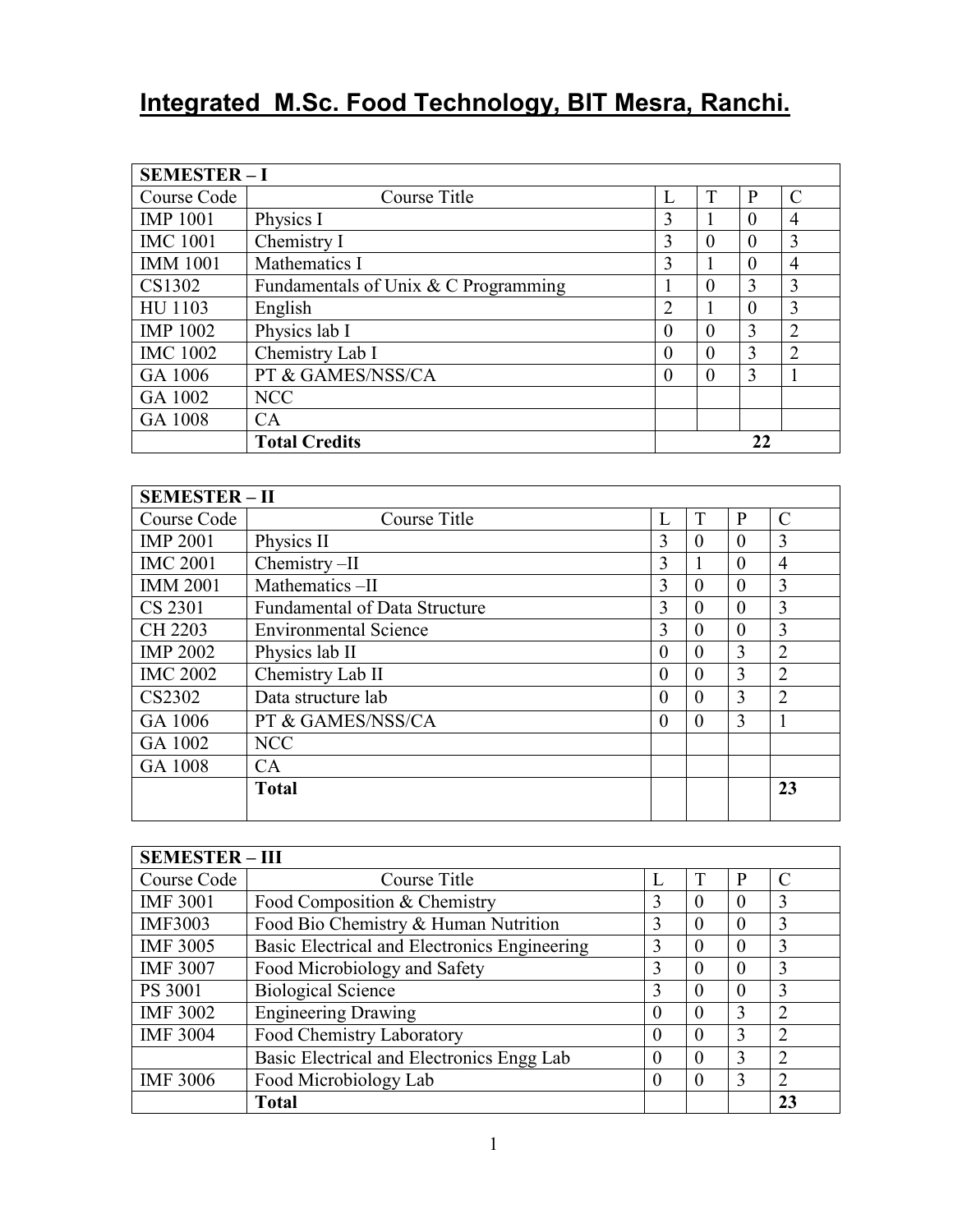| <b>SEMESTER IV</b> |                                                |          |          |          |               |  |  |
|--------------------|------------------------------------------------|----------|----------|----------|---------------|--|--|
| Course Code        | Course Title                                   | L        | T        | P        | $\mathcal{C}$ |  |  |
| <b>IMF4001</b>     | Food Engineering–I – Fluid flow and Mechanical | 3        | $\theta$ | $\Omega$ | 3             |  |  |
|                    | Operations                                     |          |          |          |               |  |  |
| <b>IMF 4003</b>    | Principles of Food Processing & Preservation   | 3        | $\Omega$ | $\theta$ | 3             |  |  |
| <b>IMF 4005</b>    | Food Analysis                                  | 3        | $\Omega$ | $\theta$ | 3             |  |  |
| <b>IMF 4007</b>    | Fruits & Vegetables Processing                 | 3        | $\theta$ | $\Omega$ | 3             |  |  |
|                    | Breadth paper – foreign language               | 3        | $\Omega$ | $\Omega$ | 3             |  |  |
| <b>IMF 4004</b>    | Fruits & Vegetable Processing Lab              | $\Omega$ | $\Omega$ | 3        | $\mathcal{L}$ |  |  |
| <b>IMF 4002</b>    | Food Analysis Lab - I                          | $\Omega$ | $\Omega$ | 3        | $\mathcal{D}$ |  |  |
|                    | <b>Workshop Practice</b>                       | 0        | $\Omega$ | 3        | ↑             |  |  |
|                    | <b>Total</b>                                   |          |          |          | 21            |  |  |

| <b>SEMESTER-V</b> |                                              |   |          |          |                |  |  |  |
|-------------------|----------------------------------------------|---|----------|----------|----------------|--|--|--|
| Course Code       | Course Title                                 | L |          | P        | C              |  |  |  |
| <b>IMF 5001</b>   | Food Packaging Technology                    | 3 | $\theta$ | $\Omega$ | 3              |  |  |  |
| <b>IMF 5003</b>   | <b>Agricultural Practices</b>                | 3 | $\theta$ | $\theta$ | 3              |  |  |  |
| <b>IMF 5005</b>   | Cereal Technology                            | 3 | $\theta$ | $\theta$ | 3              |  |  |  |
| <b>IMF 5007</b>   | <b>Fermented food Products</b>               | 3 | $\theta$ | $\theta$ | 3              |  |  |  |
| <b>IMF 5009</b>   | Food Engineering II - Heat and Mass Transfer | 3 |          | $\theta$ | 3              |  |  |  |
| <b>IMF 5002</b>   | Food Preservation Lab                        |   |          | 3        | $\overline{2}$ |  |  |  |
| <b>IMF 5004</b>   | Food Engineering Lab                         |   |          | 3        | $\overline{2}$ |  |  |  |
| <b>IMF 5006</b>   | Cereal Technology Lab                        |   |          | 3        | $\overline{2}$ |  |  |  |
|                   | <b>Total</b>                                 |   |          |          | 21             |  |  |  |

| <b>SEMESTER - VI</b> |                                            |          |          |          |                |  |  |  |
|----------------------|--------------------------------------------|----------|----------|----------|----------------|--|--|--|
| Course Code          | Course Title                               | L        | T        | P        | $\mathcal{C}$  |  |  |  |
| <b>IMF 6001</b>      | Dairy Technology                           | 3        | $\Omega$ | $\Omega$ | 3              |  |  |  |
| <b>IMF 6003</b>      | Food Engineering III - Thermodynamics $\&$ | 3        | $\Omega$ | $\Omega$ | 3              |  |  |  |
|                      | Refrigeration                              |          |          |          |                |  |  |  |
| <b>IMF 6005</b>      | Agricultural and rural Economics           | 3        | $\Omega$ | $\Omega$ | 3              |  |  |  |
| <b>IMF 6007</b>      | Food Additives and Ingredients             | 3        | $\Omega$ | $\Omega$ | 3              |  |  |  |
| <b>IMF 6009</b>      | Food Industry Waste management             | 3        | $\Omega$ | $\theta$ | 3              |  |  |  |
| <b>IMF 6002</b>      | Dairy Technology Lab                       | $\Omega$ | $\theta$ | 3        | 2              |  |  |  |
| <b>IMF 6004</b>      | Fermented Food Product Lab                 |          | $\theta$ | 3        | $\overline{2}$ |  |  |  |
| <b>IMF 6006</b>      | Food Analysis Lab - II                     |          |          | 3        |                |  |  |  |
|                      | Total                                      |          |          |          | 21             |  |  |  |

# **Total Credits for B.Sc 131**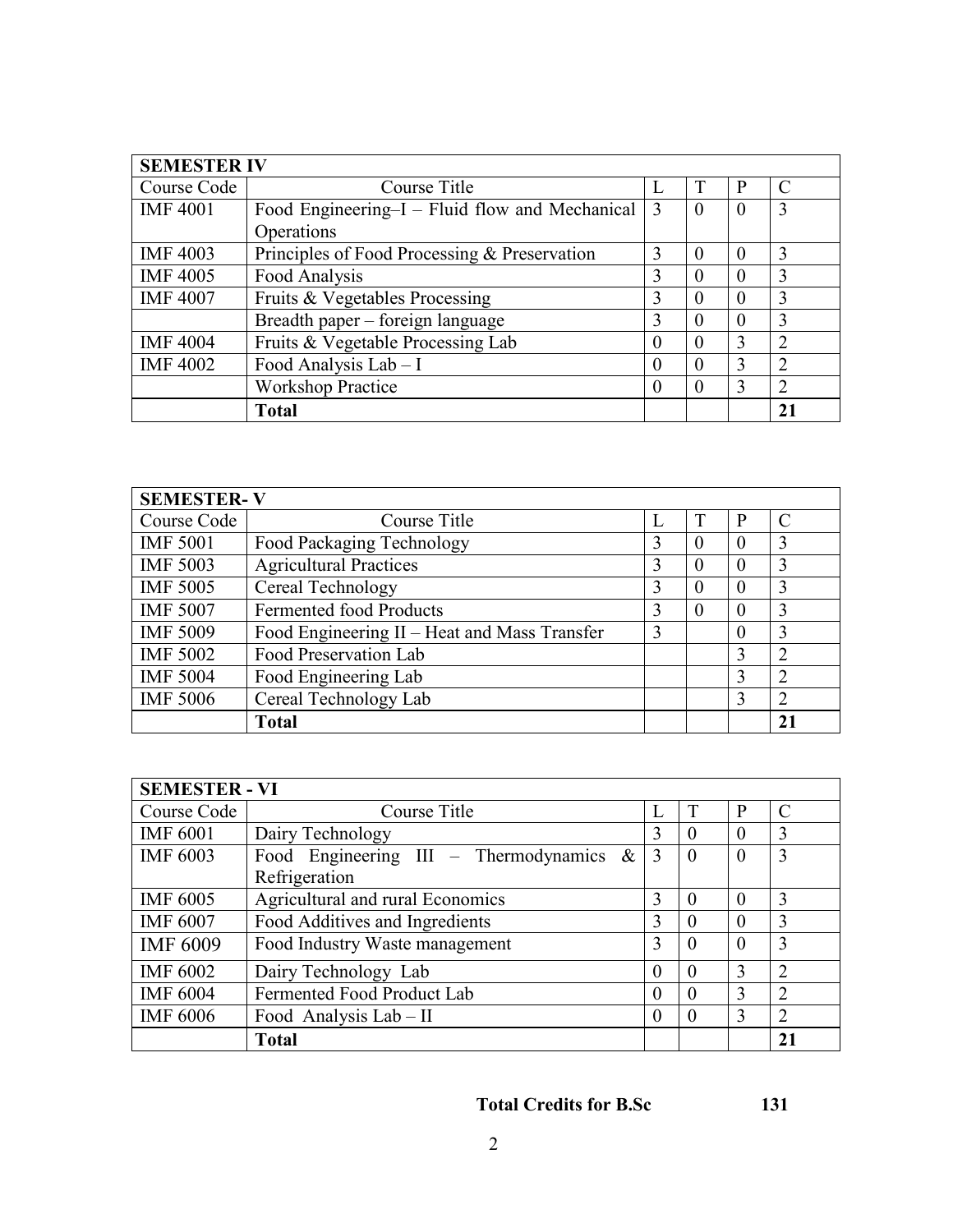| <b>SEMESTER - VII</b> |                                        |                   |          |          |                |  |  |  |
|-----------------------|----------------------------------------|-------------------|----------|----------|----------------|--|--|--|
| Course Code           | Course Title                           |                   |          | P        |                |  |  |  |
| <b>SAF 1001</b>       | <b>Advanced Food Microbiology</b>      | 3                 | $\theta$ | $\theta$ | 3              |  |  |  |
| SAF 1003              | Advanced Food Chemistry and Nutrition  | 3                 | $\theta$ | $\Omega$ | 3              |  |  |  |
| SAF 1005              | <b>Advanced Food Engineering</b>       | 3                 | $\Omega$ | $\Omega$ | 3              |  |  |  |
| SAF 1007              | <b>Advanced Food Processing</b>        | 3                 | $\Omega$ | $\Omega$ | 3              |  |  |  |
| SAF 1002              | Food Chemistry & Quality Control Lab I | $\mathbf{\Omega}$ | $\Omega$ | 6        | 4              |  |  |  |
| SAF 1004              | Advanced Food Engineering Laboratory   | $_{0}$            | $\theta$ | 3        | $\overline{2}$ |  |  |  |
| SAF 1006              | Advanced Food Microbiology Lab         |                   | $\Omega$ | 3        | $\overline{2}$ |  |  |  |
|                       |                                        |                   |          |          |                |  |  |  |
|                       | <b>Total</b>                           |                   |          |          | 20             |  |  |  |

| <b>SEMESTER - VIII</b> |                                         |          |  |          |    |  |  |
|------------------------|-----------------------------------------|----------|--|----------|----|--|--|
| Course Code            | Course Title                            |          |  |          |    |  |  |
| <b>SAF 2001</b>        | Cereal Pulses and Oilseeds Technology   | 3        |  | $\theta$ | 3  |  |  |
| SAF 2003               | Novel Food Processing and Packaging     | 3        |  | 0        | 4  |  |  |
| SAF 2005               | Food Laws Standard and Regulation       |          |  | $\Omega$ | 3  |  |  |
| SAF 2007               | Food Storage and Transportation         | 3        |  | $\theta$ | 3  |  |  |
|                        | Elective I                              | 3        |  | $\Omega$ | 3  |  |  |
| SAF 2002               | Food Chemistry & Quality Control Lab II | O        |  | 3        | ∍  |  |  |
| SAF 2004               | Advanced food Processing Lab I          | $\theta$ |  | 3        | ∍  |  |  |
|                        | <b>Total</b>                            |          |  |          | 20 |  |  |

|                 | ELECTIVE I [3-0-0, Credit 3]  |          |                               |  |  |  |  |
|-----------------|-------------------------------|----------|-------------------------------|--|--|--|--|
| <b>SAF 2009</b> | Post Harvest technology and   | SAF 2019 | Oils and Fats Technology      |  |  |  |  |
|                 | Cold Chain Management         |          |                               |  |  |  |  |
| SAF 2011        | food  <br>Beverage and snack  | SAF 2021 | Food Biotechnology            |  |  |  |  |
|                 | technology                    |          |                               |  |  |  |  |
| SAF 2013        | Renewable Energy for Food     | SAF 2023 | Agrochemicals and residues in |  |  |  |  |
|                 | Processing                    |          | food                          |  |  |  |  |
| SAF 2015        | Food Science and technology,  | SAF 2025 | Food Toxicology               |  |  |  |  |
|                 | [Compulsory for Non<br>food   |          |                               |  |  |  |  |
|                 | background lateral<br>entry   |          |                               |  |  |  |  |
|                 | students]                     |          |                               |  |  |  |  |
| SAF 2017        | Nutraceuticals & Health Foods | SAF 2027 | Food<br>Microstructure<br>and |  |  |  |  |
|                 |                               |          | Texture                       |  |  |  |  |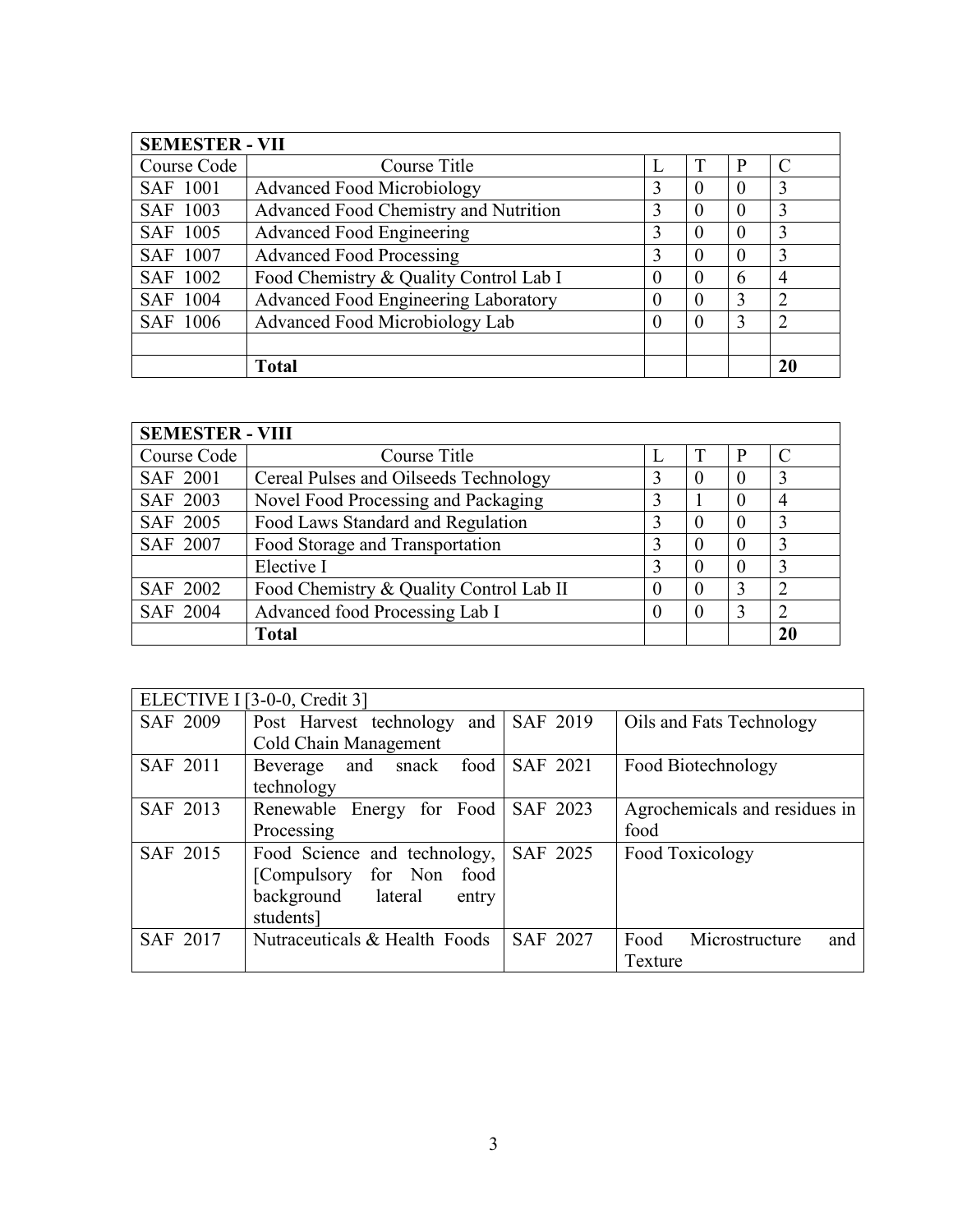| <b>SEMESTER-IX</b> |                                               |   |   |                |    |  |  |  |  |
|--------------------|-----------------------------------------------|---|---|----------------|----|--|--|--|--|
| Course Code        | Course Title                                  |   | T | P              |    |  |  |  |  |
| <b>SAF 3001</b>    | Food Business Management                      | 3 |   | $\overline{0}$ | 3  |  |  |  |  |
| SAF 3003           | Automation in Food Processing Industry        | 3 |   | $\Omega$       | 4  |  |  |  |  |
| SAF 3005           | Food Product<br>Development<br>and<br>sensory | 3 |   | $\Omega$       | 3  |  |  |  |  |
|                    | evaluation                                    |   |   |                |    |  |  |  |  |
| SAF 3007           | <b>Animal Product Technology</b>              | 3 |   | $\Omega$       | 3  |  |  |  |  |
|                    | Elective II                                   |   |   | $\Omega$       | 3  |  |  |  |  |
| SAF 3004           | Advanced food Processing Laboratory II        |   |   | 6              | 4  |  |  |  |  |
|                    |                                               |   |   |                |    |  |  |  |  |
|                    | Total                                         |   |   |                | 20 |  |  |  |  |

|          | ELECTIVE-II [3-0-0, Credit 3]      |                   |                                 |  |  |
|----------|------------------------------------|-------------------|---------------------------------|--|--|
| SAF 3009 | Phytochemicals<br>and              | Herbal   SAF 3019 | Applications<br>Computer<br>in  |  |  |
|          | Medicines                          |                   | Food Industry                   |  |  |
| SAF 3011 | Chemistry<br>and<br>Flavour        | SAF 3021          | Chain<br>Food<br>Supply         |  |  |
|          | Technology                         |                   | Management                      |  |  |
| SAF 3013 | Grain Storage Technology           | SAF 3023          | Food Plant and Equipment        |  |  |
|          |                                    |                   | Design                          |  |  |
| SAF 3015 | Enzymes in Food Processing         | SAF 3025          | Plantation Crops, Spices, &     |  |  |
|          |                                    |                   | condiment Technology            |  |  |
| SAF 3017 | <b>Statistical Quality Control</b> | SAF 3027          | <b>Bakery and Confectionary</b> |  |  |

| <b>SEMESTER-X</b> |                                       |  |  |  |    |  |  |
|-------------------|---------------------------------------|--|--|--|----|--|--|
| Course Code       | Course Title                          |  |  |  |    |  |  |
| SAF 4002          | <b>Entrepreneurship Business Plan</b> |  |  |  |    |  |  |
| SAF 4004          | Project                               |  |  |  | 18 |  |  |
|                   | Total                                 |  |  |  | 20 |  |  |

**TOTAL Credits - 211**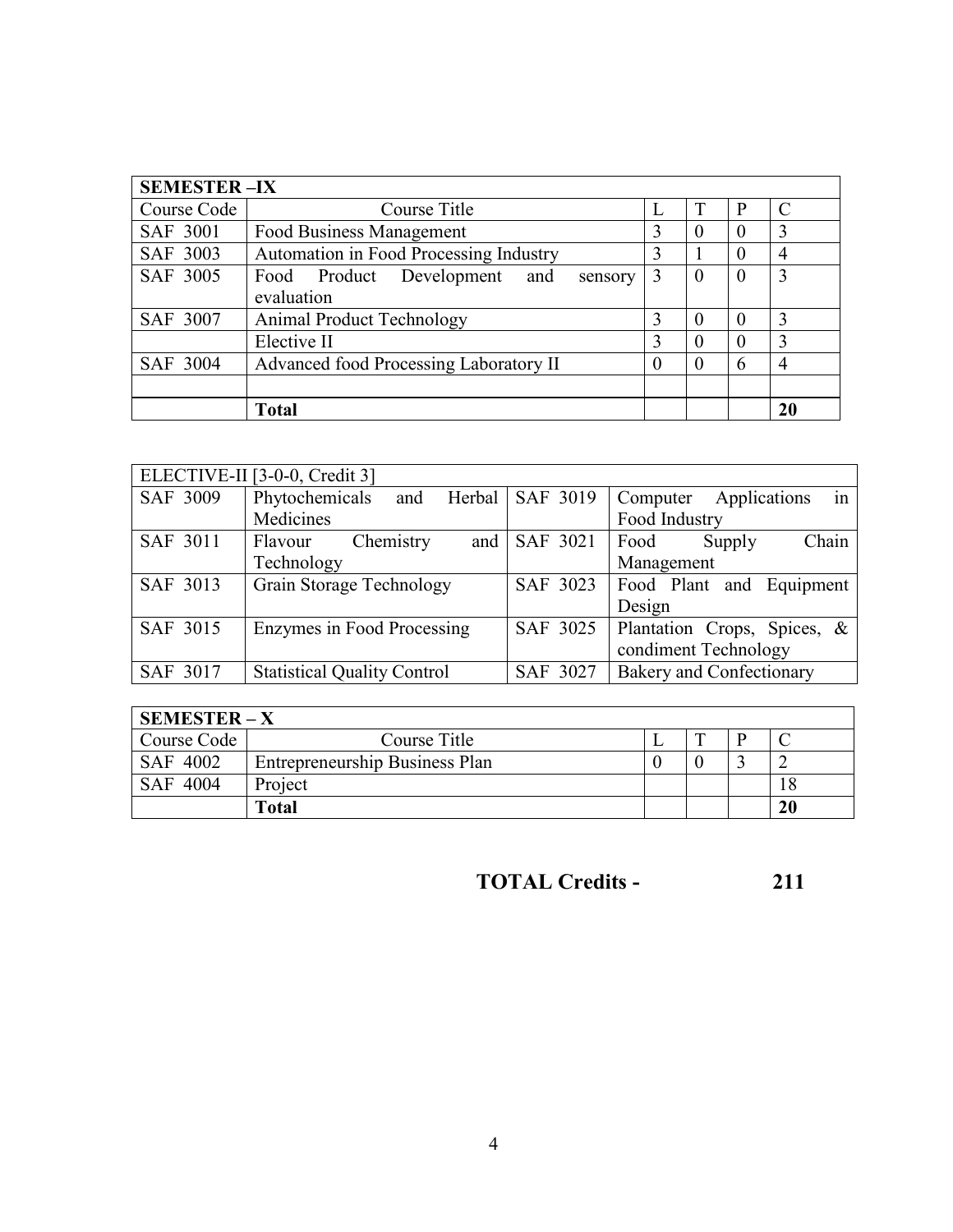### 5

### **IMP 1001 Physics I - General Properties of Matter and Waves & Oscillations(3-1-0-4)**

### **Module 1 [6]**

Systems of particles**:** Centre of mass, Linear momentum, Conservation of linear momentum, System with varying mass: A Rocket; Potential energy and conservation of energy, Conservative and non-conservative forces, Force as gradient of potential energy; Particle collisions: Elastic and inelastic collision.

### **Module II [6]**

Angular momentum of a particle and system of particles, Angular momentum of rigid body rotating about a fixed axis, Conservation of angular momentum, Torque, Rotation about a fixed axis. Moment of inertia and its calculation

**Module III [5]** The world and gravitational force, Newton's law of gravitation, Gravitation near earth's surface, Gravitation inside earth, Gravitational potential energy, Planets and satellites: Keplar's Laws.

### **Module IV [5]**

Torsion of a cylinder, Bending moment, Cantilever, Beam supported at both ends, Beams clamped at both ends, Reciprocity theorem; Elastic energy in different types of deformation. **Module V [6]**

Molecular forces, Surface tension and surface energy, Angle of contact, Excess pressure over a curved liquid surface, Capillarity, Shape of liquid drops. Ripples, Streamline and turbulent motion, Reynolds's number; Poiseuille's equation. Stokes's law, Rotating cylinder and rotating disc methods for determining the coefficient of viscosity, Euler's equation for liquid flow; Bernoulli's theorem and its applications.

### **Module VI & VII [8]**

Simple harmonic motion, Motion of simple and compound pendulum, Damping, Forced vibration and resonance, Wave equation in one dimension, Phase velocity, Group velocity, Dispersion. Types of wave, Transverse and longitudinal waves. Speed of a travelling waves, Wave speed on a stretched string, Energy and power of a travelling string wave, The principle of superposition for waves, Interference of waves, Stationary waves, Sound waves, speed of sound Intensity of sound. Measurement of intensity; The Doppler effect, Shock waves

### **Text Books:**

- 1. Halliday D., Resnick R. and Walker J.Fundamental of Physics,Wiley India
- 2. Young H.D., Freedman R.A., Ford A.L.Sears and Zemansky's University Physics, Pearson
- 3. Newman and Searle .General properties of Matter,
- 4. C. J. Smith .Properties of Matter

### **Reference Books:**

- 1. D.S.Mathur.Mechanics,
- 2. Shukla R.K. and Srivastava A.Mechanics,
- 3. Berkley .Physics Course vol. I,
- 4. Wood A. B.Textbook of sound
- 5. French .Waves and Oscillations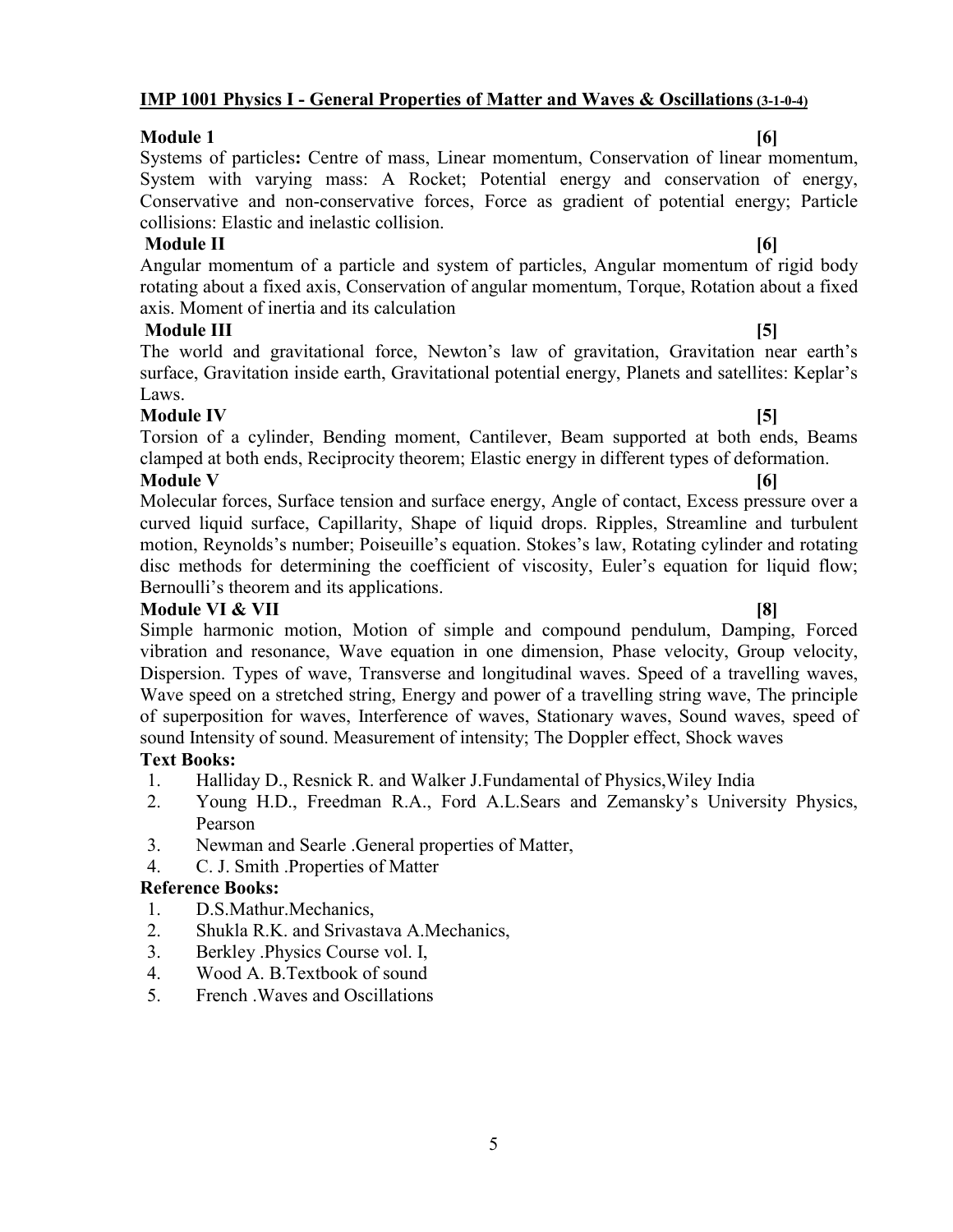### **IMC 1001 Chemistry-I Credit: 3 (3-0-0)**

### **Module I: Atomic Structure & Periodic Properties [5]**

Atomic Structure, Electronic Configuration, Atomic and ionic radii, ionization energy, electron affinity and electronegativity, trends in periodic table and applications in predicting and explaining the chemical behaviour.

### **Module II: Chemical Bonding [7]**

Covalent Bond – Valence bond theory and its limitations, various types of hybridization and shapes of simple inorganic molecules and ions. Valence shell electron pair repulsion (VSEPR) theory to  $NH_3$ ,  $H_3O^+$ ,  $SF_4$ ,  $CIF_3$ ,  $ICI_2$  and  $H_2O$ . MO theory, homonuclear diatomic molecules, multicenter bonding in electron deficient molecules, bond strength and bond energy, percentage ionic character from dipole moment and electronegativity difference. Weak Interactions – Hydrogen bonding, Van der Waals forces.

**Module III & IV Gaseous & Liquid States of Matter [8]**

Postulates of kinetic theory of gases, deviation from ideal behavior, van der waals equation of state. Law of corresponding states. Molecular velocities: Root mean square, average and most probable velocities. Qualitative discussion of the Maxwell's distribution of molecular velocities, collision number, mean free path and collision diameter. Liquification of gases (based on Joule Thomson- effect) Intermolecular forces, structure of liquid. Structural differences between solids, liquids and gases. Liquid crystals: Difference between liquid crystal, solid and liquid . Classification, structure of nematic and cholestric phases. Thermography and seven segment cell.

### **Module V Introductory Organic Chemistry [7]**

IUPAC nomenclature: Alkanes, cyclo-alkanes, alkenes, alkynes, halogen compounds, alcohols, ethers, aldehydes, ketones, carboxylic acids, nitro compounds. Hybridization and Geometry of Molecules: methane, ethane, ethylene, acetylene. Electronic Effects: Inductive, resonance, hyper conjugation and steric effect. Cleavage of bonds: homolytic and heterolytic C-C bond fission. Reaction Intermediates and their stability: carbonations, carbon ions and free radicals.

### **Module VI & VII: Basic Organic Synthesis and Principles [9]**

Alkanes: preparation by reduction of alkyl halides, Wurtz reaction and Kolbe's electrolytic methods with mechanism; Alkenes: preparation by dehydration of alcohols, dehydrohalogenation of alkylhalides, dehalogenation of vicdihalides and by Kolbe's electrolytic method. Alkynes: Preparation by dehydrohalogenation of vic-dihalides and gemdihalides, dehalogenation of tetrahalides and Kolbe's electrolytic method. Reactions:addition reactions with hydrogen, halogens, hydrogen halide (markownikoffs rule, peroxide effect), hydroboration, ozonolysis, hydroxylation with KMnO4, allylic substitution by NBS. Conjugated Dienes; Electrophilic addition of dienes: 1,2, & 1,4 addition, Diels . Alder reaction

### **Books Recommended:**

- 1. Organic Chemistry, Morrison and Boyd, Prentice Hall.
- 2. Advanced Organic Chemistry, Bahl, B S, Bahl A.
- 3. Physical Chemistry by **P. W. Atkins,** Elbs
- 4. Basic Inorganic Chemistry by **F. A. Cotton & Wilkinson**, John Wiley
- 5. Inorganic Chemistry by **J. E. Huhey**, Harpes & Row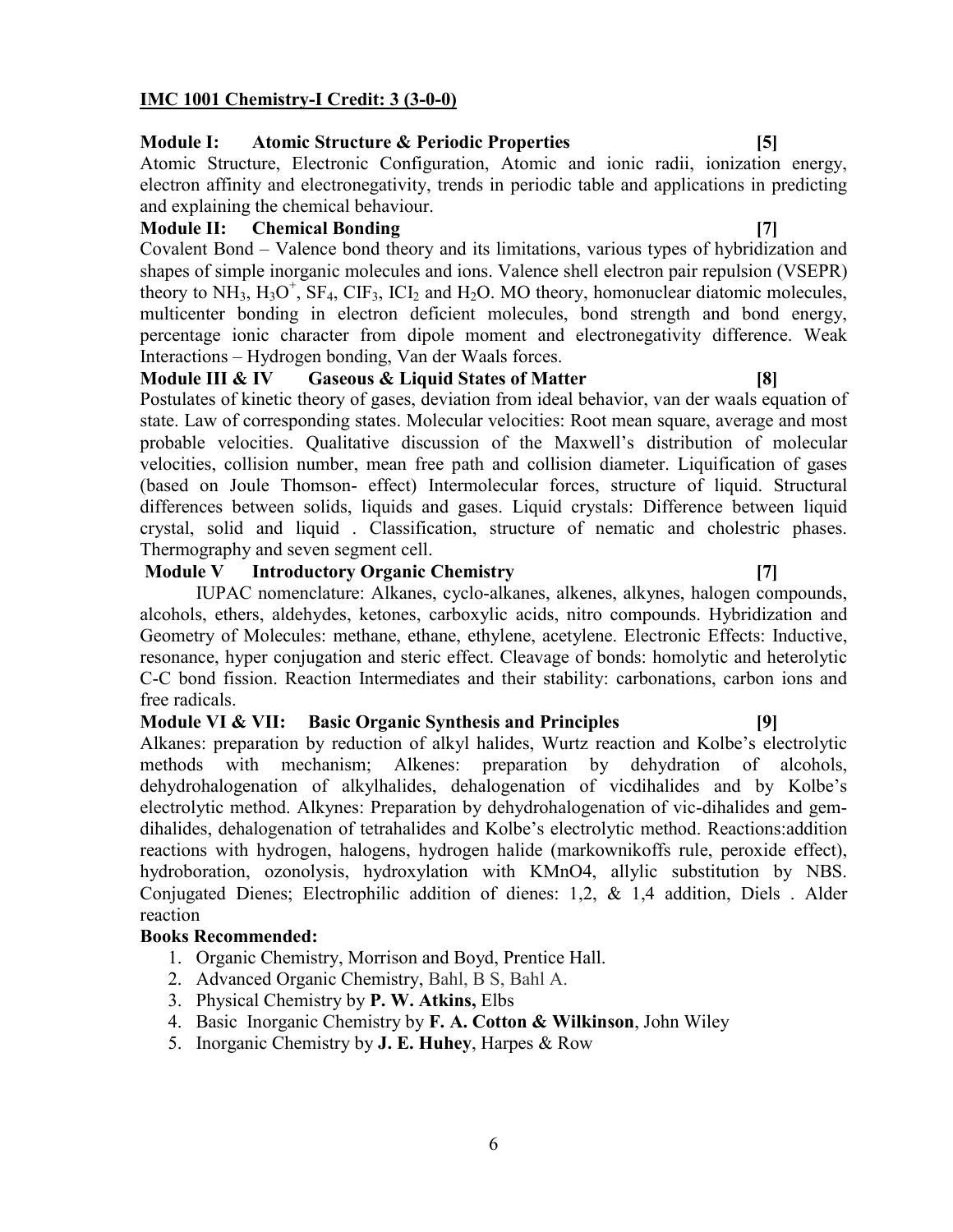### **IMM 1001 Mathematics I Analytical Geometry and Calculus (3-1-0- 4)**

### **Module I**

**Analytical Geometry (2D & 3D):** Polar equation of conics. Cones, cylinders and conicoids, Central conicoids, normals and conjugate diameters. [5L]

### **Differential Calculus:**

### **Module II**

Successive differentiation of one variable and Leibnitz theorem. Curvature and asymptotes, concavity, convexity and point of inflection, Curve tacing. Taylor's and Maclaurin's expansion of functions of single variable. [5L]

### **Module III**

Functions of several variables, partial derivatives, Euler's theorem, derivatives of composite and implicit functions, total derivatives, Jacobian's. Taylor's and Maclaurin's expansion of functions of several variables, Maxima and minima of functions of several variables, Lagrange's method of undetermined multipliers. [5L]

### **Module IV**

**Integral Calculus:** Improper integrals, convergence of improper integrals, test of convergence, Beta and Gamma functions and its properties, Differentiation under integral sign, differentiation of integrals with constant and variable limits, Leibinitz rule. [5L]

### **Module V**

Evaluation of double integrals, Change of order of integrations, change of coordinates, evaluation of area using double integrals, Evaluation of triple integrals, change of coordinates, evaluation of volumes of solids and curved surfaces using double and triple integrals. Mass, center of gravity, moment of inertia and product of inertia of two and three-dimensional bodies and principal axes. [5L]

### **Module VI**

**Vector Calculus**: Scalar and vector fields, Level surfaces, differentiation of vectors, Directional derivatives, gradient, divergence and curl and their physical meaning, vector operators and expansion formulae. [5L]

### **Module VII**

Line, surface and volume integrations, Theorems of Green, Stokes and Gauss, Application of vector calculus in engineering problems, orthogonal curvilinear coordinates, expressions of gradient, divergence and curl in curvilinear coordinates. [5L]

### **Books:**

1. T. M. Apostol : Calculus Vols I and II,  $2<sup>nd</sup>$  Edition, John Wiley and sons, 1967 and 1969.

2. M. D. Weir, J. Hass and F. R. Giordano: Thomas' Calculus,  $11<sup>th</sup>$  edition, Pearson Educations, 2008

3. Dennis G. Zill, Warren S. Wright: Advanced Engineering Mathematics, 4<sup>th</sup> edition, Jones and Bartlett Publishers, 2010

4. E. Kreyszig : Advanced Engineering Mathematics,  $8<sup>th</sup>$  Edition John Wiley and sons 1999.

5. Murray R Spiegel, Theory and problems of Vector Analysis and an Introduction to Tensor Analysis, McGraw Hill, Schaum's Outline Series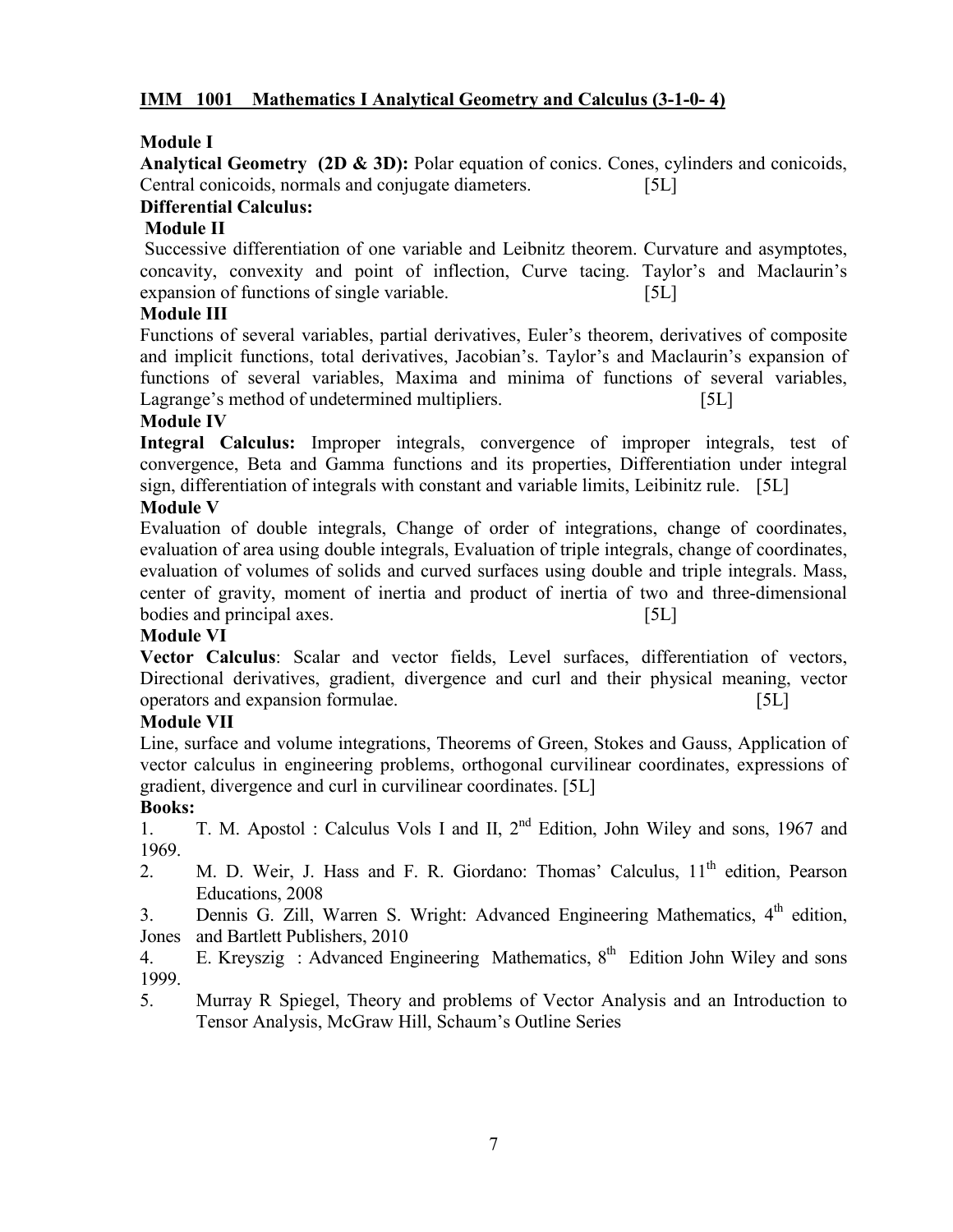### **CS 1302 Fundamentals of UNIX and C Programming (2-0-3-4)**

### **Module – I**

The Free Software Movement, Open source definition, Open source business strategy, Problem Solving and its tools, Flow chart, Pseudo code, Modular programming. Fundamentals of Unix Operating System, Login & Password, Different Commands, Unix directory, Structure and working with directories, Vi-editor, Basic Structure and execution of C programmes, Constants, Variables, and Data Types and various type of declarations, Different type operators and Expressions, Evaluation of Expressions, Operator Precedence and Associability, Mathematical Functions. [6]

### **Module** –II

Managing Input and Output operations, Decision Making and Branching Decision Making and Looping. [4]

### **Module** – III

One – dimensional Arrays and their declaration and Initialisations, Two-dimensional Arrays and their initialisations, Multidimensional Arrays, Dynamic Arrays, String Variables, Reading and Writing Strings, Arithmetic Operations on characters, Putting Strings together, Comparison of Two Strings, String – handling functions. [6]

### **Module** –IV

Need and Elements for user –defined Functions, Definition of Functions, Return values and their types, Function calls and Declaration, Arguments and corresponding return values, Functions that return multiple values, Nesting of functions, Recursion, Passing arrays and strings to functions, The Scope, Visibility and Life time of variables. [5]

### **Module** –V

Defining Structure, Declaring Structure Variable and Accessing Structure Members, Initialisation of Structure, Comparing Structure Variables, Operation on Individual Members, Arrays of Structures, Structures within structures, Structures and Functions, Unions, Size of Structures, Bit Fields. [5]

### **Module-** VI

Understanding Pointers, Accessing the Address of a Variable, Declaration and Initialisation of Pointer Variables, Accessing a Variable through its Pointer, Chain of Pointers, Pointer Expressions, Pointer Increments and Scale Factor, Pointers and Arrays, Pointers and Character Strings, Arrays of Pointers, Pointers and Function Arguments, Functions Returning Pointers, Pointers to Functions, Pointers and Structures, [6]

### **Module** – VII

File Management in C. use of fopen(), fclose(), Formatted file I/O, Searching through files using fseek(), ftell(), rewind().  $[4]$ 

### **Text Book :**

- 1 Kernighan K. R., Ritchie D. M. The C Programming Language, Ansi C Edition, Prentice Hall, India
- 2 E. Balagurusamy Programming in ANSI C,  $3^{rd}$  Edn., TMH, New Delhi; 2004
- 3 A. N. Kanthane Programming with ANSI and TURBO C, Pearson Education, New Delhi; 2004
- 4 Y. Kanetkar Let us C, 4<sup>th</sup> Edition, BPB Publication, New Delhi; 2002
- 5 Chris DiBona, Sam Ockman , Open Sources : Voices from the Open Source Revolution (Web book), Oreilly Press,  $2<sup>nd</sup>$  edition, 1999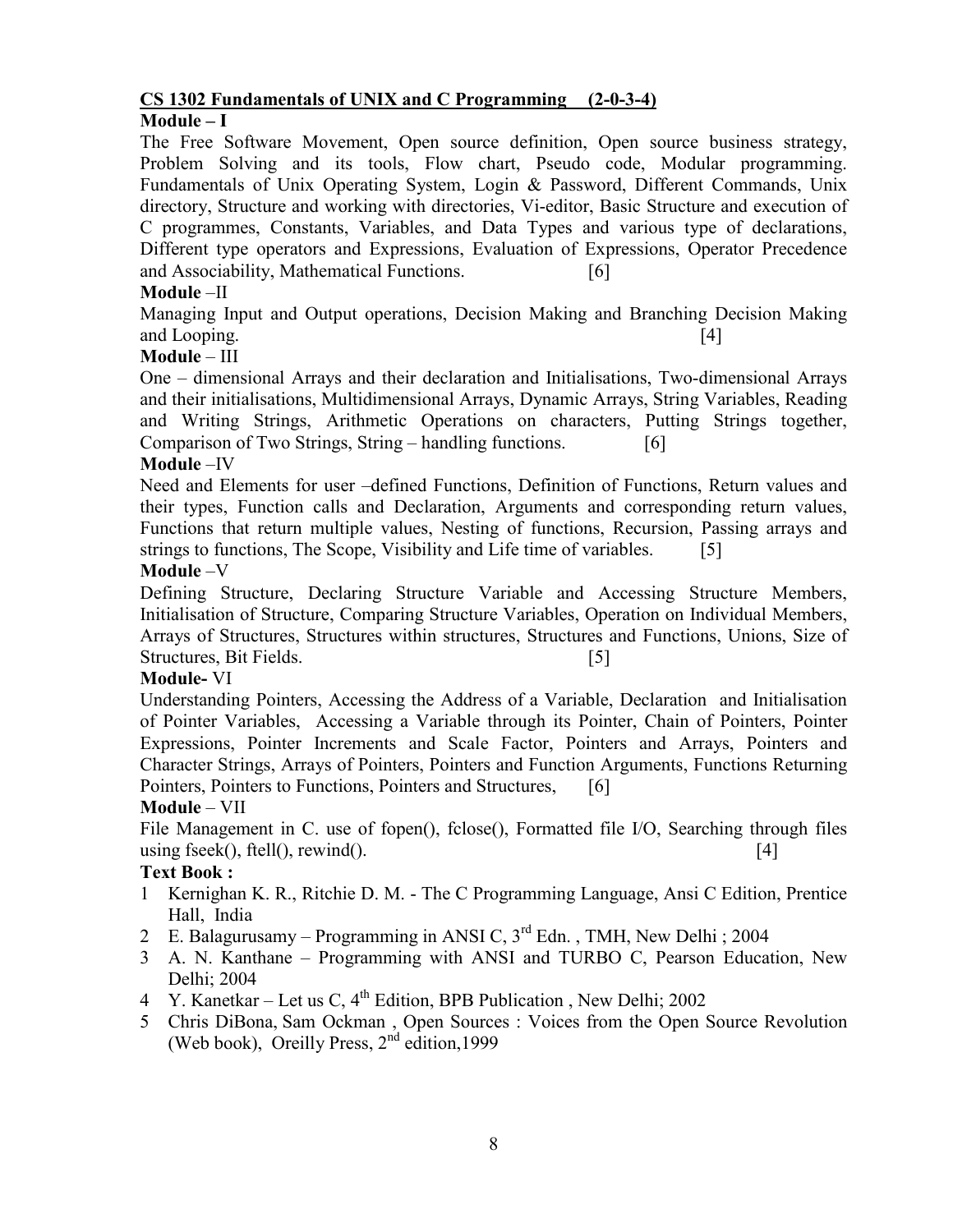### **HU 1103 ENGLISH (2-1-0-3)**

| <b>Module 1:</b>                                     |      |
|------------------------------------------------------|------|
| 1. Short stories                                     |      |
| A) The castaway – Rabindra nath Tagore               |      |
| B) Mr. know all - somerset Maugham                   | (4)  |
| Module-II                                            |      |
| 2. Essays                                            |      |
| a) Life's Philosophy – Jawaharlal Nehru              |      |
| b) Ideas that have helped mankind – Bertrand Russell | (4)  |
| Module III & IV:                                     |      |
| 3. Vocabulary                                        |      |
| a) One word substitution                             |      |
| b) Idioms & Phrases                                  |      |
| c) Pairs of word                                     |      |
| d) Synonyms & Antonyms                               |      |
| 4. Comprehension                                     | (12) |
| <b>Module V:</b>                                     |      |
| 1. Communication                                     |      |
| a) Definition & Meaning                              |      |
| b) Effective communication                           |      |
| c) Barriers to communication                         |      |
| d) Verbal & Non- Verbal communication                | (8)  |
| <b>Module VI</b>                                     |      |
| 2. Official correspondence                           |      |
| a) Memorandum                                        |      |
| b) Notice, Agenda, Minutes                           |      |
| c) Invitation letter for Seminar etc.                |      |
| d) Refusal $&$ Acceptance letter                     | (8)  |
| <b>Module VII:</b>                                   |      |
| 3. Drafting C.V. & writing Application               |      |
| 4. Paragraph writing                                 | (4)  |

### **Reference books:**

- 1. Selected short stories , Prof. Damodar Thakur(ed)- Mcmillan India Ltd.
- 2. Modern Masters An Anthology of English prose; Bord of editors- Orient longman
- 3. Student's Companion- W D Best Rupa & Co.
- 4. Effective Business Communication- Asha Kaul- Prentice Hall of India
- 5. Business Communication- Satya Swaroop Debasish, Bhagban Das- Prentice hall of India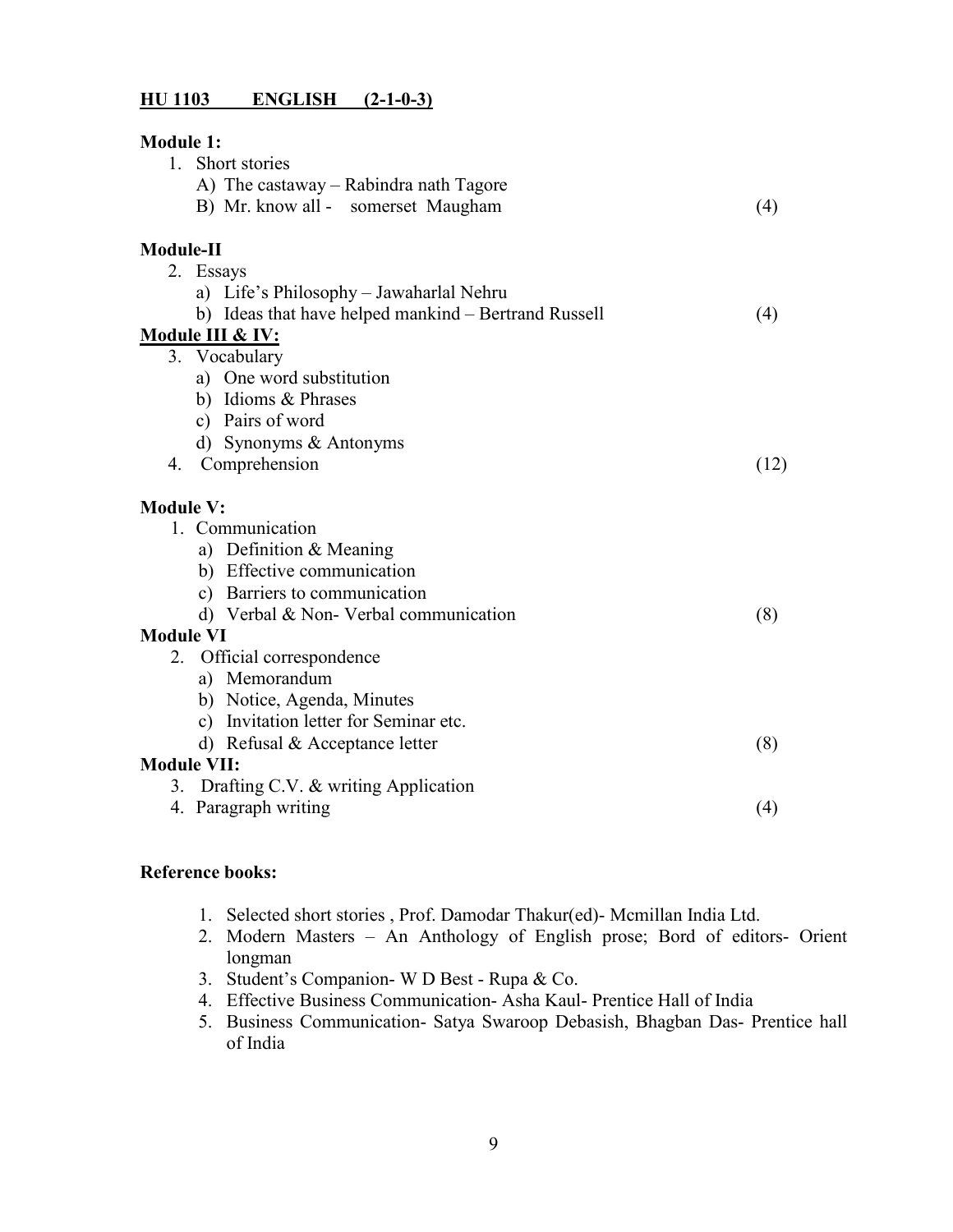### **IMP 2001 Physics II - Basic Electromagnetic Theory (3-0-0-3)**

# **Module I**

### **Fields: [6]**

Vector and scalar fields, physical and mathematical concepts of gradient, divergence and curl, Gauss's theorem and Stokes' theorem.

### **Module II & III Electrostatics: [9]**

Coulomb's law, Gauss's law in integral and differential form, electric potential and relation with E, electrostatic energy density, dielectrics, Relation between E, D and P vectors, dielectric susceptibility, boundary conditions on E and D.

# **Module IV & V**

### **Magnetism: [9]**

Motion of charged particles in electric and magnetic fields, Biot-Savart law, Ampere's law in integral and differential form, applications, Hall effect.

Types of magnetism – diamagnetism, **paramagnetism** and ferromagnetism, Weiss field, domains, magnetic permeability and susceptibility, Relation between B, H and M vectors, boundary conditions on B and H, hysteresis.

### **Module VI & VII**

### **Electromagnetic theory: [12]**

Faraday's law of electromagnetic induction in integral and differential form, Inductance, magnetic energy density, continuity equation for charge, displacement current, Maxwell's equations in free space, electromagnetic wave equation for plane waves in dielectric medium and free space, relation between *E, B ,*and *k*, Poynting vector, radiation pressure.

### **Text books:**

- 1. Fundamental of Physics: Halliday, Resnick & Walker  $(6<sup>th</sup> Edition)$
- 2. Engineering Electromagnetics: William Hayt, John Buck, McGraw-Hill Companies  $(7<sup>th</sup> Edition)$

### **Reference books:**

- 1. Introduction to Electrodynamics: David J Griffiths, 3rd Ed.
- 2. Electricity and Magnetism: Jackson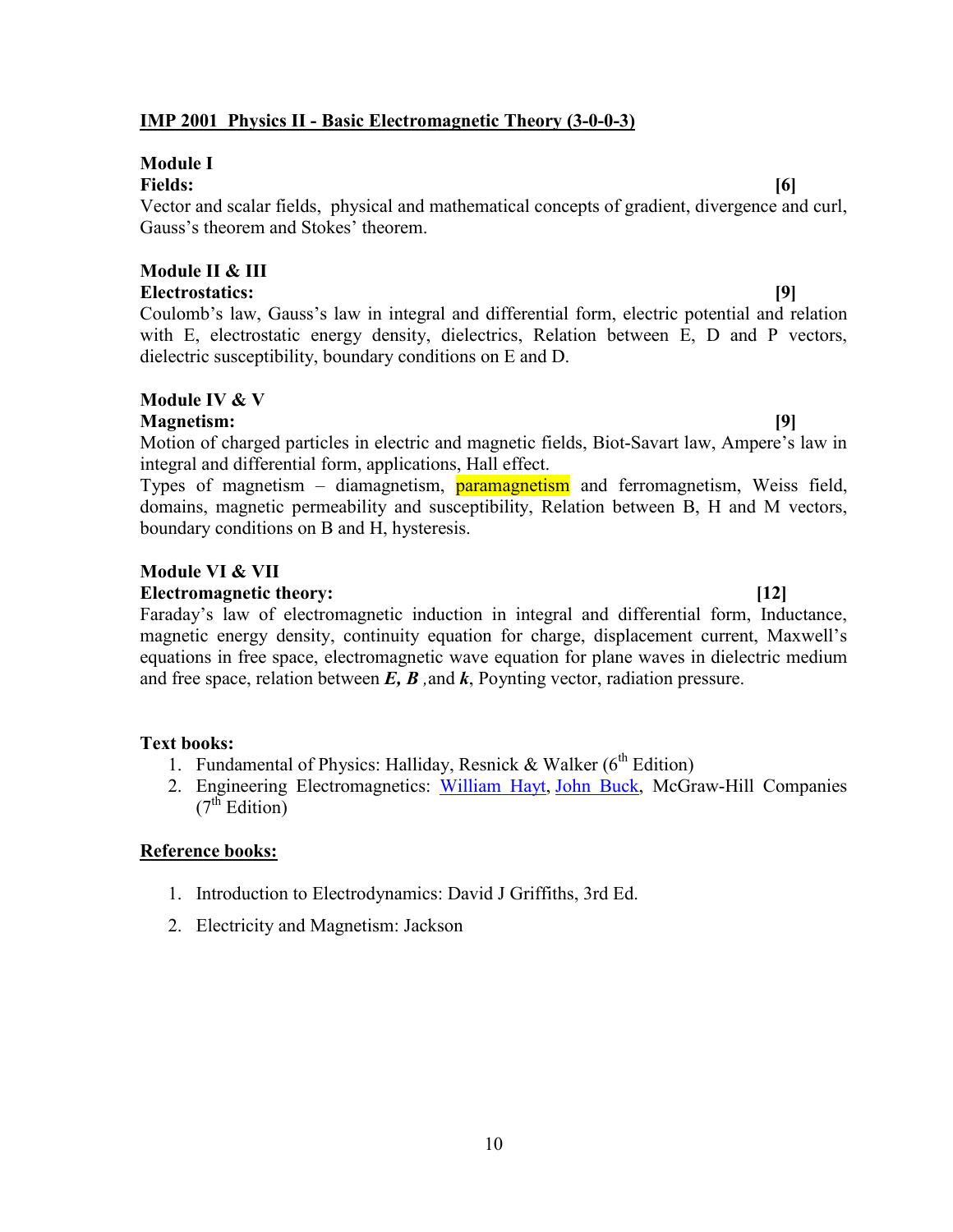### **IMC2001 Chemistry II ( 3-1-0-4)**

### **Module-I** Colloidal State [5]

Definition of colloid, classification of colloids. Solids in liquids (sols): properties – kinetic, optical and electrical: stability of colloids, protective action Hardy-Schulze law, gold number. Liquids in solids (gels): classification, preparation and properties, inhibition, general application of colloids.

### **Module-II Chemical kinetics and Catalysis [6]**

Introduction to chemical kinetics Theories of chemical kinetics: effect of temperature on rate of reaction, Arrhenius equation, concept of activation energy, Simple collision theory based on hard sphere model transition state theory (equilibrium hypothesis) Expression for the rate constant based on equilibrium constant and thermodynamic aspects. Catalysis, characteristics of catalysed reactions, classification of catalysis, miscellaneous examples.

### **Module III: s- and p- Block Elements [5]**

Comparative study, diagonal relationships, salient features of hydrides, solvation and complexation tendencies, an introduction to alkyls and aryls.

Chemical properties of the noble gases, chemistry of xenon, structure and bonding xenon compounds Role of Mg, Na, K, Ca ions in biology.

### **Module IV: Acids and Bases [4]**

Arrhenius, Bronsted-Lowry, solvent system, Lewis and HSAB concept of acids and bases.

**Module V: Aromatic Compounds & Aromaticity [5]**

Aromatic hydro carbons and aromaticity, resonance in benzene, Huckel's (4n+2) rule and its simple applications. Acidic character of phenols - explanation on the basis of resonance stabilization. Electrophilic substitution reactions in aromatic compounds. General mechanisms of nitration, halogenation, sulphonation, Friedel-Craft's acylation and alkylation, ortho/para/meta directive influence with examples.

### **Module VI: Elimination & Substitutions Reactions [5]**

SN1 and, SN2 reaction mechanism: effects of structure, substrate, solvent, nucleophile and leaving groups. Mechanisms of E1 and E2 reactions, Hoffmann and Sayetzeffs rules cis and trans eliminations, Elimination Vs substitution.

### **Module VII: Stereochemistry [6]**

Introduction, Concept of Isomerism, Classification of Stereoisomers, Optical isomerism, Chirality & Elements of symmetry, Wedge formula, Fischer projection, Newmann projection. Relative and absolute configurations, sequence rules,  $D & L$ ,  $R & S$  systems of nomenclature. Understanding with examples for Enantiomers, mesoform, erythro/threo forms, diastereoisomers, inversion, retention, and racemization. Conformational understanding with an example of ethane, n-butane, Cyclohexane and Decalin**.**

### **Books Recommended:**

- 1. Fundamentals of Organic Chemistry Solomons, John Wilev
- 2. Introduction to Organic Chemistry, Streitwiesser, Hathcock and Kosover, Macmillan.
- 3. Physical Chemistry Vol. 1-5, by K.L Kapoor
- 4. Physical Chemistry: A Molecular Approach by McQuarrie & Simon Viva
- 5. Concise Inorganic Chemistry by **J D Lee,** Amazon
- 6. Comprehensive Co-ordination Chemistry by G. Wilkinson, R. D. Gillars & J. A. Mccleverty, Pergamon
- 7. Chemistry of the Elements by N. N. Greenwood & Earnshow, Pergamon

### 11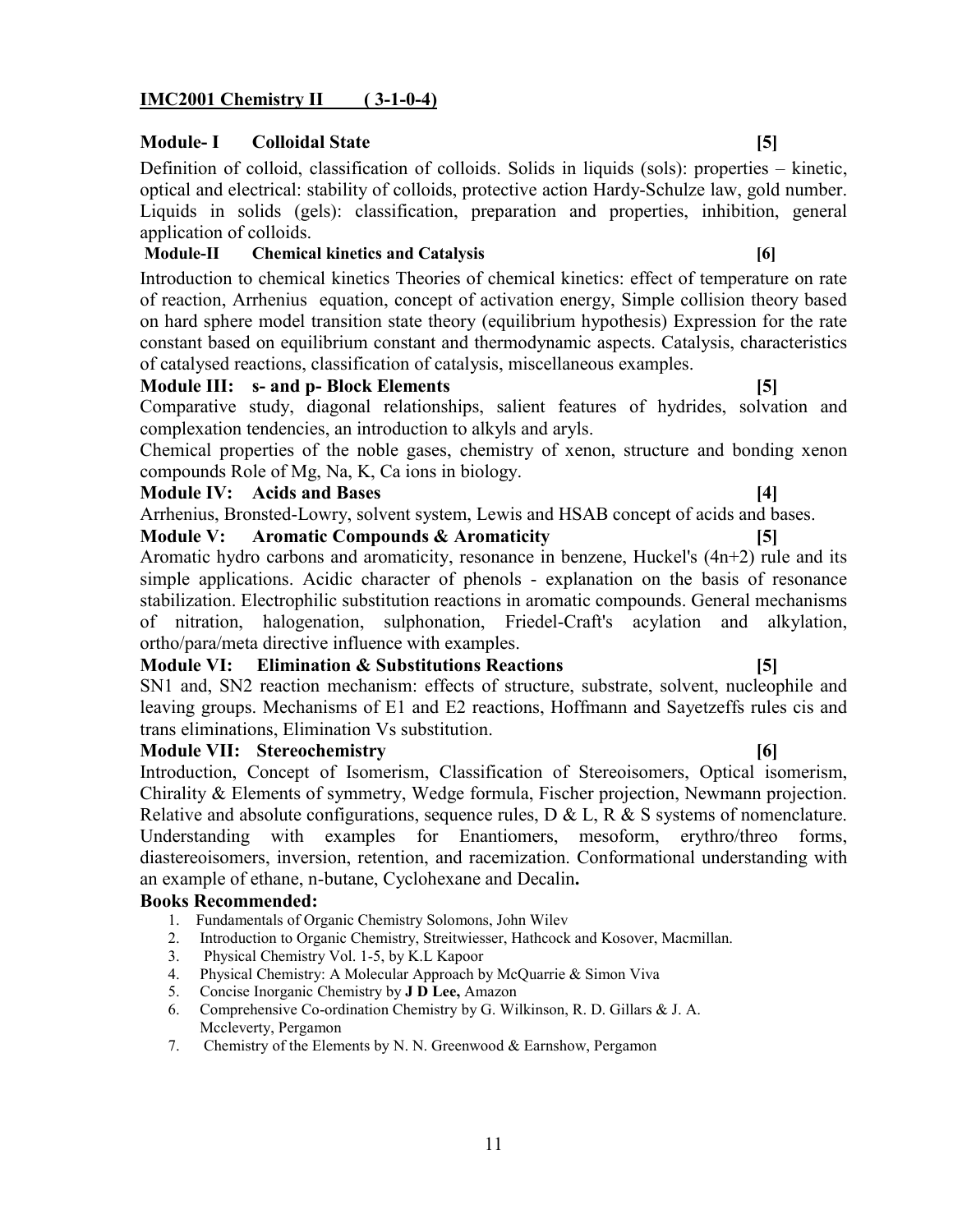### **IMM 2001 Mathematics II - Matrix Algebra & Complex Variables (3-0-0-3)**

### **Module I**

**Inequalities-** A.M., G.M. Cauchy Schwartz inequality, Weierstrass inequality, Holder's inequality. Simple Continued Fractions [3]

### **Module II**

**Infinite series --** Convergency and divergency of Infinite series. Comparison test, D' Alembert's Ratio test, Raabe's test, logarithmic test, Cauchy's root test, Higher Logarithmic ratio Test, Gauss's Test, Alternating series, Leibinitz test, absolute and conditional convergence, power series, uniform convergence. [6]

### **Module III**

**Matrix Algebra:** Orthogonal, Hermitian, skew- Hermitian and unitary matrices, Elementary row and column transformations, rank and consistency conditions and solution of simultaneous equations, linear dependence and consistency conditions and solution of simultaneous equations, linear dependence and independence of vectors, Linear and orthogonal transformations [6]

### **Module IV**

Eigen values and Eigen vectors, properties of Eigen values, Cayley-Hamilton theorem, reduction to normal forms, quadratic forms, reduction of quadratic forms to canonical forms, index, signature, Matrix calculus  $\&$  its applications in solving differential equations. [4]

### **Module V**

**Theory of equations-** Descartes's rule of Signs. Relation between roots and coefficients of a polynomial equation, transformation of equation, reciprocal equation, symmetric function of roots, solution of cubic polynomial by Cardon's method, solution of bi-quadratic equations by Ferrari's and Descarte's method. **[**5]

### **Module VI**

**Complex variables:** Introduction to complex variables. Functions of a complex variable. Limit, continuity, differentiability and analyticity of complex functions. Cauchy-Remann equations.[6]

### **Module VII**

Complex Integration, Cauchy's theorem and Cauchy's Integral formula, Morera's Theorem, Power series, Taylor's, Laurent's Theorems, Cauchy's inequality, Liouville's theorem, fundamental theorem of algebra. Calculus of residues, Contour integrals, Conformal mappings, and Bilinear Transformations. [6]

### **Text Books:**

- 1. M. D. Weir, J. Hass and F. R. Giordano: Thomas' Calculus, 11<sup>th</sup> edition, Pearson Educations, 2008.
- **2.** Complex Variables and applications- R.V. Churchill and J.W. Brown, 7th edition, 2004, McGraw-Hill.
- **3.** A.D. Wunsch, Complex Variables with Applications, 3rd edition, Pearson Education, Inc.
- **4.** M J Ablowitz and A S Fokas, Complex Variables Introduction and Applications Cambridge Texts, 2nd Ed.
- 5. Higher Algebra- **S Branard & J M Child,** Maxford Books (2003)
- 6. Introduction to Matrices and Linear Transformations: Third Edition-[Daniel T. Finkbeiner, D](http://www.google.co.in/search?tbo=p&tbm=bks&q=+inauthor:%22Daniel+T.+Finkbeiner%22)over Publications, 2011
- 7. Higher Algebra-Hall & Knight Arihant Prakashan.
- 8. T. M. Apostol : Calculus Vols I and II, 2<sup>nd</sup> Edition, John Wiley and sons, 1967 and 1969.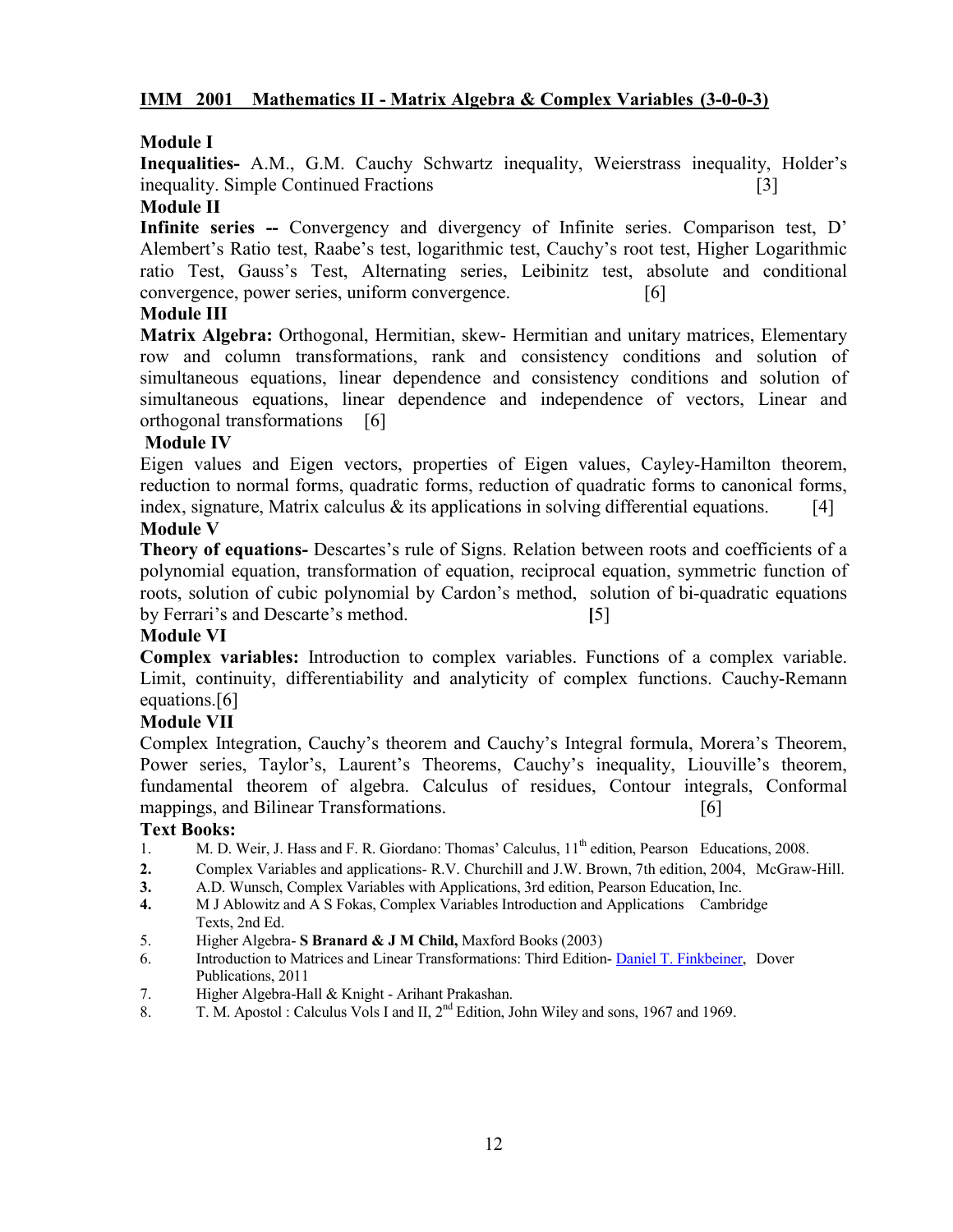### **CS 2301 Fundamentals of Data Structures (3-0-0-3)**

### **Module – I**

**Algorithms and Analysis of Algorithms**: Definition, Structure and Properties of Algorithms, Development of an Algorithm, Data Structures and Algorithms, Data Structure – Definition and Classification, Efficiency of Algorithms, Apriory Analysis, Asymptotic Notations, Time Complexity of an Algorithm using *O* Notation, Polynomial Vs Exponential Algorithms, Average, Best and Worst case Complexities, Analyzing Recursive Programs, Open source software development process. **[5]**

### **Module – II**

**Arrays, Stacks and Queues**: Array Operations, Number of Elements in an Array, Representation of Arrays in Memory, Applications of Array, Stack-Introduction, Stack Operations, Applications of Stack, Queues-Introduction, Operations on Queues, Circular Queues, Other Types of Queues, Applications of Queues. [5]

### **Module – III**

**Linked List, Linked Stacks and Linked Queues**: Singly Linked Lists, Circularly Linked Lists, Doubly Linked Lists, Multiply Linked Lists, Applications of Linked Lists, Introduction to Linked Stack and Linked Queues, Operations on Linked Stacks and Linked Queues, Dynamic Memory Management and Linked Stack, Implementations of Linked Representations, Applications of Linked Stacks and Linked Queues. [5]

### **Module – IV**

**Trees, Binary Trees, BST, AVL Trees and B Trees**: Trees: Definition and Basic Terminologies, Representation of Trees, Binary Trees: Basic Terminologies and Types, Representation of Binary Trees, Binary Tree Traversals, Threaded Binary Trees, Applications, BST & AVL Trees: Introduction, BST: Definition and Operations, AVL Trees: Definition and Operations, B Trees: Introduction, m-way search trees: Definition and Operations, B Trees: Definition and Operations. [6]

### $Module - V$

**Graphs**: Introduction, Definitions and Basic Terminologies, Representations of Graphs, Graph Traversals, Single-Source Shortest-Path Problem, Minimum Cost Spanning Trees. [5]

**Module – VI : Sorting**: Introduction, Shell Sort, Quick Sort, Heap Sort. [5]

**Module – VII : Searching**: Introduction, Binary Search, Transpose Sequential Search, Interpolation Search. [5] [5]

**Text Book:**

- 1. G A V Pai Data Structures and Algorithms: Concepts, Techniques and Applications, 2<sup>nd</sup> Edn, Tata McGraw-Hill, 2008
- 2. Horowitz E.Sahni, S., Susan A., Fundamentals of Data Structures in C, 2<sup>nd</sup> Edition, University Press, 2010

### **Reference Books**:

- 1. **J. P.** Tremblay **, P. G.** Sorenson An Introduction to Data Structures With Applications, 2nd Edn**,**  McGraw-Hill, Inc. New York, NY, USA.
- 2. Seymour Lipschutz Data Structures,  $6^{th}$  Edn,  $9^{th}$  Reprint 2008, Tata McGraw-Hill.
- 3. Adam Drozdek Data Structures and Algorithms in C++, Thomson Learning, ND– 2007.
- 4. J. Feller, B. Fitzgerald -Understanding Open Source Software Development, Pearson Edu. Ltd. ND.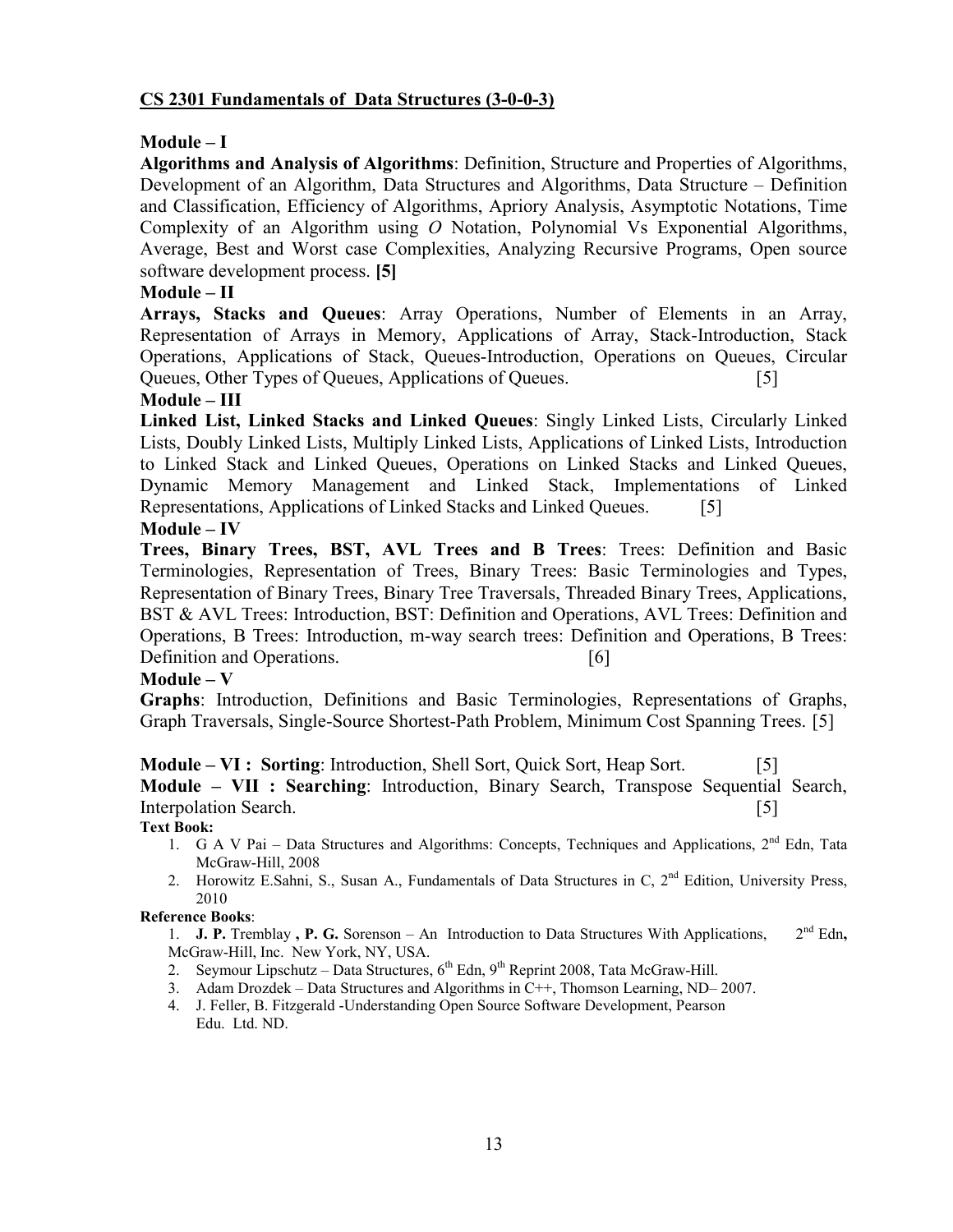### **CH 2203 Environmental Science (3-0-0-3)**

**Module 1 [6] Introduction to Environment Pollution:** Environmental Awareness, concept of an ecosystem, structure and function of an ecosystem, energy and nutrient flow biogeochemical cycle, sources, pathways and fate of environmental pollutants.

### **Module II [8]**

**Air Pollution:** Composition, major sources of air pollution, their detrimental effects, stationary emission sources, some control methods, eg.cyclon separators, west scrubbers electrostatic precipitators etc.

Automobile emission control, smog, green house effect, ozone depletion, global warming and acid rains etc.

### **Module III [6]**

Water Pollution: Water resources, sources of water pollution, various pollutants their detrimental effects.

Portability limits as per WHO & PHED specification, treatment of municipal supply water, slow sand filters, rapid sand filter, disinfections, their advantage & disadvantages, break point chlorination.

### **Module IV [5]**

**Industrial Water:** Specification for boiler feed water, internal and external treatment, ion exchange electro dialysis and reveres osmosis.

**Module V** [5]

**Sewage Treatment:** Composition aerobic & anaerobic treatment, chemical & biological oxygen demand.

### **Module VI**

| A brief Introduction to Noise Pollution & Radioactive Pollution | $\lceil 3 \rceil$ |
|-----------------------------------------------------------------|-------------------|
| <b>Module VII</b>                                               |                   |
| Soil notwige and solid wests monogeneent                        |                   |

Soil pollution and solid waste management [3]

### **Book Recommended:**

De.A.K.Environmental Chemistry, Wiley Eastern ltd,

Miller T.G.Jr., Environmental Science, Wadsworth publishing House, Meerut

Odum.E.P.1971. Fundamental of Ecology. W.B. Saunders Co.U.S.A.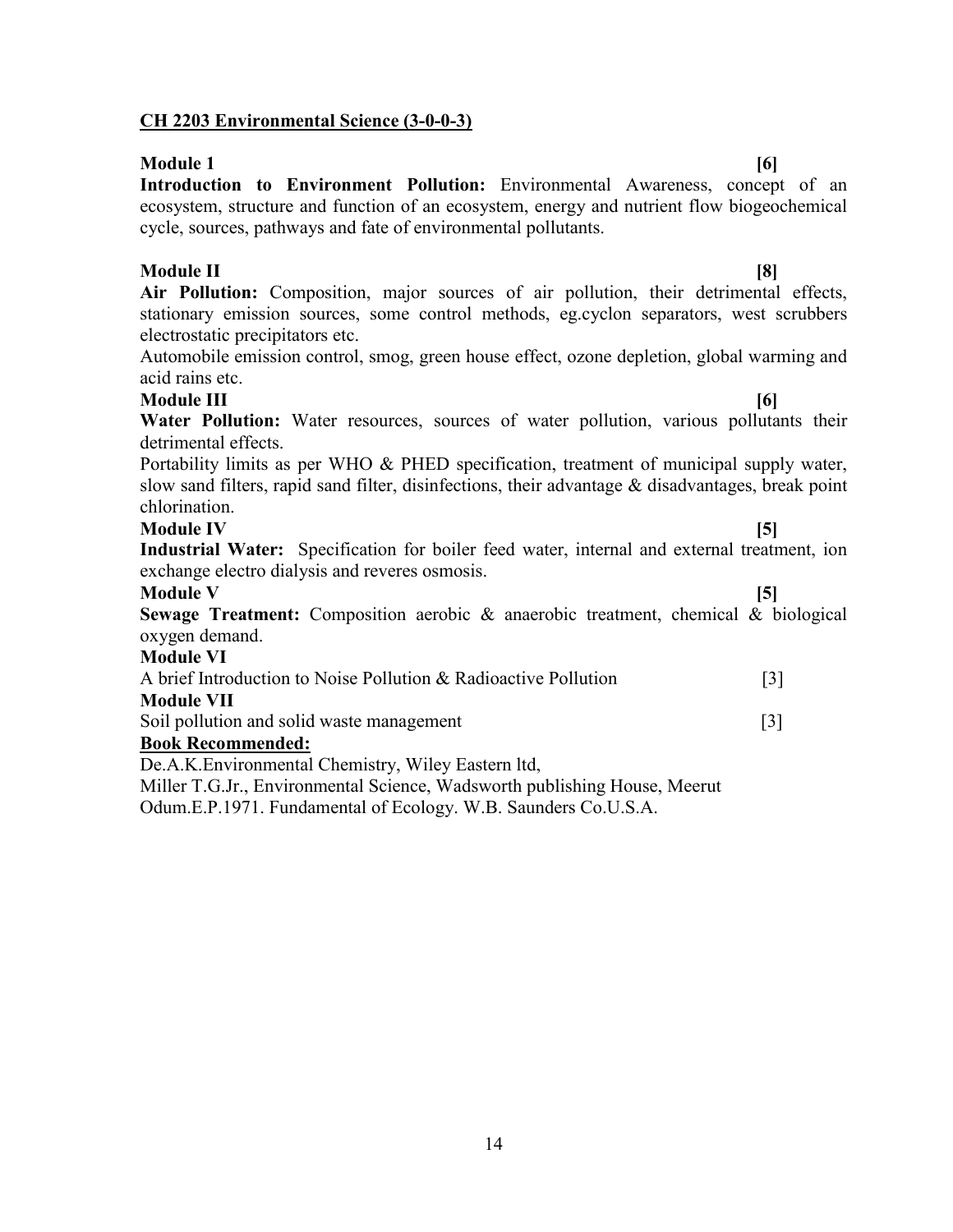### **IMF 3001-FOOD COMPOSITION AND CHEMISTRY**

**Module I :** Introduction to food chemistry; Definition, Proximate composition of foods; Functions of various food constituents in brief.

Water: Definition of water in foods, physical properties of water and ice; structure of water and ice; interaction of water with solutes; sorption phenomenon; types of water; water activity.

**Module II :** Carbohydrates : Definition, classification, structure of monosaccharides, disaccharides, oligosaccharides polysaccharides(starch, glycogen, cellulose, hemi-cellulose, lignins, pectins, gums and mucilages); chemical reactions of carbohydrates; effect of processing and storage on carbohydrates. Role of carbohydrates in the food industry. Modified starches.

**Module III :** Lipids : Definition, classification, structures, physical and chemical properties of lipids and fatty acids, effect of processing and storage on fats and oils (oxidative and hydrolytic rancidity). Refining of crude oils, hydrogenation and winterization, vegetable and animal fat, Margarine, lard, butters, trying and shortening.

**Module IV :** Proteins : Amino-acids - definitions, classification, essential and non-essential amino-acids, structures and properties; peptides -peptide bonds and some important peptides; purification and denaturation of proteins, Protein interaction and degradation, protein-lipid complexes and protein-carbohydrate complex. Major protein systems and factors affecting them. Metabolic antagonist and allergens associated with food proteins. Modified protein. Classification and structures of proteins physical and chemical properties of proteins; important food proteins; changes of proteins on processing and storage with special emphasis on enzymatic and non-enzymatic browning such as Maillard reactions and Strecker degradation.

**Module V:** Vitamins : structures and functions in brief. Minerals: Occurrence and functions in brief. Enzymes - general characteristics, enzymes in food processing, immobilization of enzymes, removal of toxicants through enzymes.

**Module VI:** Flavor and Aroma of foods - Taste, odor, feeling, blends, control of aroma in processed food.

Pigments and their colorants- Chlorophyll, Myoglobin Hemoglobin and Carotenoids.

**Module VII:** Survey and composition of various food products such as Fruits, Vegetables, milk, meat and cereals.

Books:

1. Fennema, OR. Food Chemistry, McGraw Hill.

2. Belitz, HD and Grosch, W (1987), Food Chemistry, SpringerVerlag.

3. Meyer LH (1960), Food Chemistry, AVI, New York.

4. AOAC (2008). Official Methods of Analysis of AOACInternational, 18th ed. Washington DC.

5. Kirk RS and Sawyor R (1991). Composition and Analysis ofFoods, Longman Scientific and Technical, UK.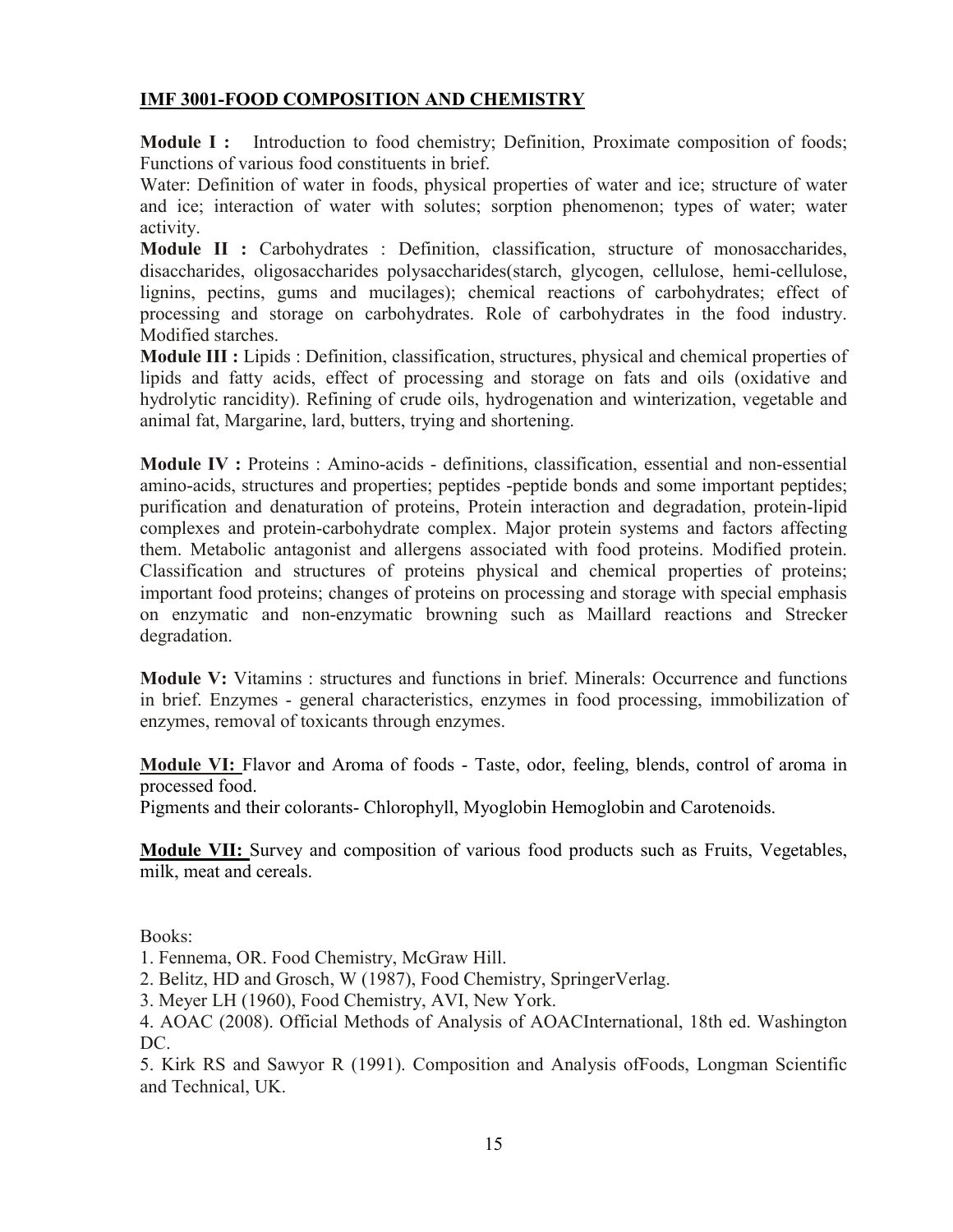### **IMF 3003- FOOD BIOCHEMISTRY AND HUMAN NUTRITION**

**Module-I :** Structure and functions of biomolecules - Carbohydrate - Definition, classification specially chemical and Ring structures. Proteins and Amino acids - Definition of peptide bonds, chemical structures of proteins (primary, secondary, tertiary and quaternary) .Definition, classification and nutritional importance of lipids.

**Module –II :** Structure and chemistry of Nucleic Acids-DNA and RNA and its importance, DNA-fingerprinting, Vitamins- Sources, structure, functions, Deficiency diseases and dietary allowances.

**Module-III :** Enzymes and coenzymes- Definition, classification and factors affecting the catalytic activity of enzymes.

Biochemical separation methods (chromatography, GLC TLC and HPLC and photometry.

Biological membranes and transport across them. Bioenergetics.

**Module-IV:** Major anabolic and catabolic pathways and their regulation, glycogenesis, glycolysis, Krebs cycle, H.M.P. shunt pathways.

Synthesis of protein and catabolic processes i.e. - Determination, transamination decarboxylation and urea cycle.

Biosynthesis of fatty acids and Beta-oxidation of fatty acids.

Metabolic pathways of typical microbes.

**Module-V :** Definitions of food, nutrition and health and interrelationship between them. Food behavior and food habits - factors affecting food acceptability. Food production and consumption pattern in different parts of India-food requirements and availability. Diet and nutrition in India.

**Module VI:** Functions of food. Nutritional aspects of carbohydrates (including glycemic index and load), proteins and fats. Functions of energy and minerals and vitamins and water. Food sources of nutrients. Concept of a balanced diet. Dietary fibre, its sources and importance

**Module-V1I :** Recommended dietary allowances for various age groups. Weaning foods. Malnutrition-under and over nutrition. Common nutritional deficiencies.

. Books:

BioChemistry

1. Lehn inger A.L., Nelson D.L. and Cox MM (2008), Principles of Biochemistry, MacMillan.

2. Stryer L., Berg J.M. and Tymoczk J.L. (2002), Biochemistry,Freeman& Co.

3. Voet D.J. and Voet J.G. (1999), Fundamentals of Biochemistry, John Wiley & Sons.

4. Murrey et al. (2009), Harper's Illustrated Biochemistry,

5. Devlin T. (2010), Textbook of Biochemistry with Clinical

Nutrition

1. Many N.S. Shadakshasawamy M, Food Facts and Principles, New Age International, 2004.

2. Gopalan C et al,Nutritive Value of Indian Foods,Indian Council of Medical Research, 1997.

3. Williams S.R., Essentials of Nutrition and Diet Therapy, Times Mirror, 1997.

4. Khanna et al, Textbook of Nutrition and Dietitics, Phoenix Publisher House Pvt. Ltd., New Delhi, 1997.

5. Sachdev and Choudhary, Nutrition in Children, Developing countries concerns, 1994.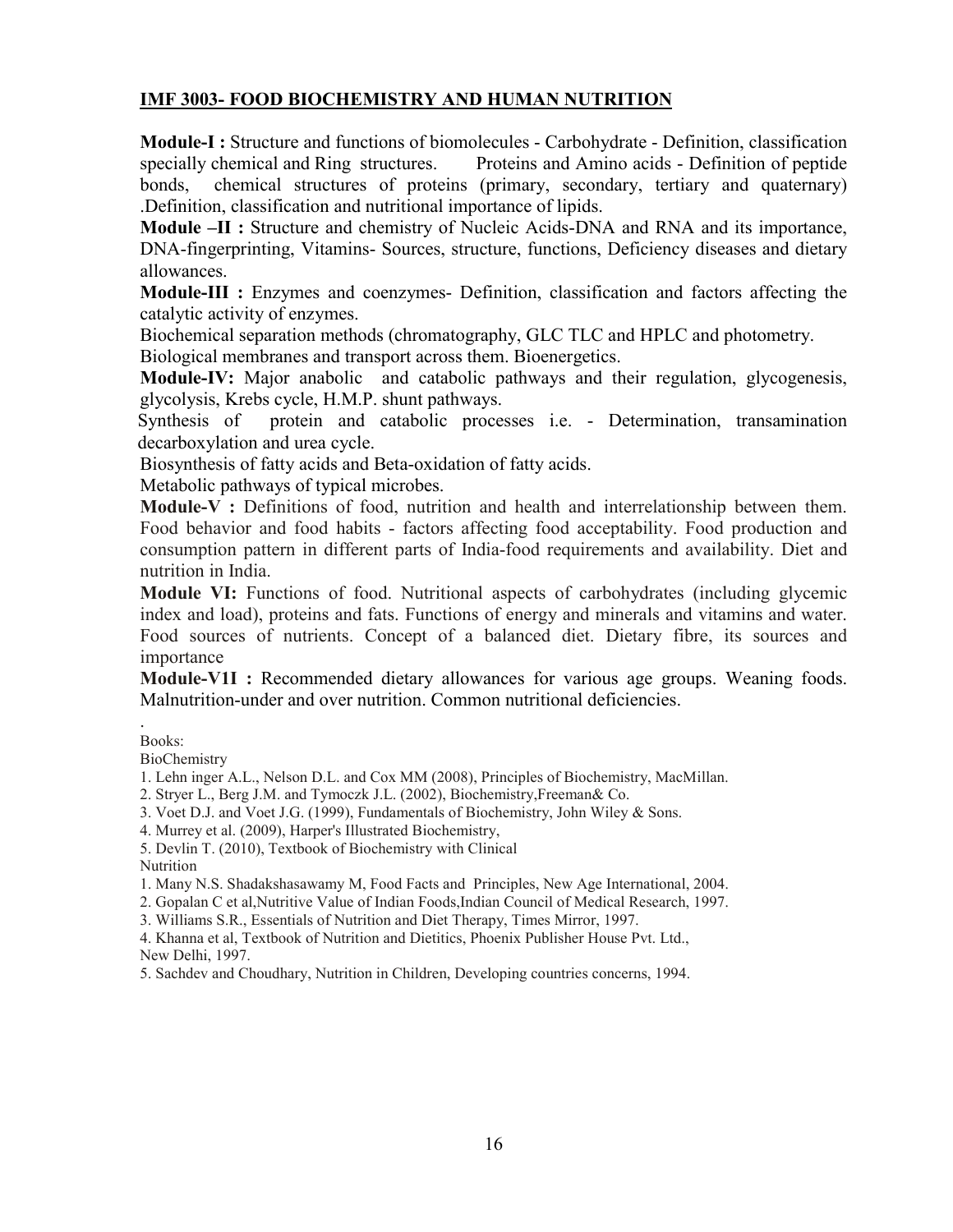### **IMF 3005 -BASIC ELECTRICAL & ELECTRONICS ENGINEERING**

### **Electrical : Section A**

**Module I:**Electrical elements their classification and characteristics: Resistance, Inductance, Capacitance, Voltage source, Current source.

**Module II:**DC circuits: KCL & KVL equations, Loop current and node voltage method series & parallel resistance.

**Module III:** Theorems: Superposition, Thevenin's, & Norton's, Maximum power transfer.

**Module IV:**AC single phase circuit : Common signals & their wave form, RMS & Average value, form factor. Phasor quantities, impedance, power, power factor, apparent power.

Transformer Introduction

### **Electronics : Section B**

**Module V:**Introduction to semiconductor: Intrinsic & Extrinsic, PN junction, Diode Characteristic

**Module VI:** Rectifier –Half wave, Full wave, Bridge rectifier, Rectifier filter, SMPS.

Fundamentals of Transistor, characteristic, C.B. & C.E. Common Emitter Transistor, Amplifier Introduction to load line & Q-point, Frequency response of amplifier.

**Module VII:** Introduction to feedback in amplifier, introduction to oscillator, Barkhausen Criterion. Introduction to FET, & op-amp, CMMR.

### **Books Recommended:-**

Test Books:

- 1. Basic Electrical Science & Technology by K.Murugesh Kumar (Vikas Publishing)
- 2. Electronics Fundamentals & Applications, D. Chattodhay and P.C. Rakshit (New ate International)

Reference Books:

- 1. Basic Electrical Engineering By V.N.Mittle, Tata McGraw Hill Publishing Company
- 2. Electronic Devices and circuits Theory by R.L.Boylestade and L. Nashelsky (PHI)
- 3. An introduction to Electronic Devices and Circuits by Allen Mottershed. PHI learning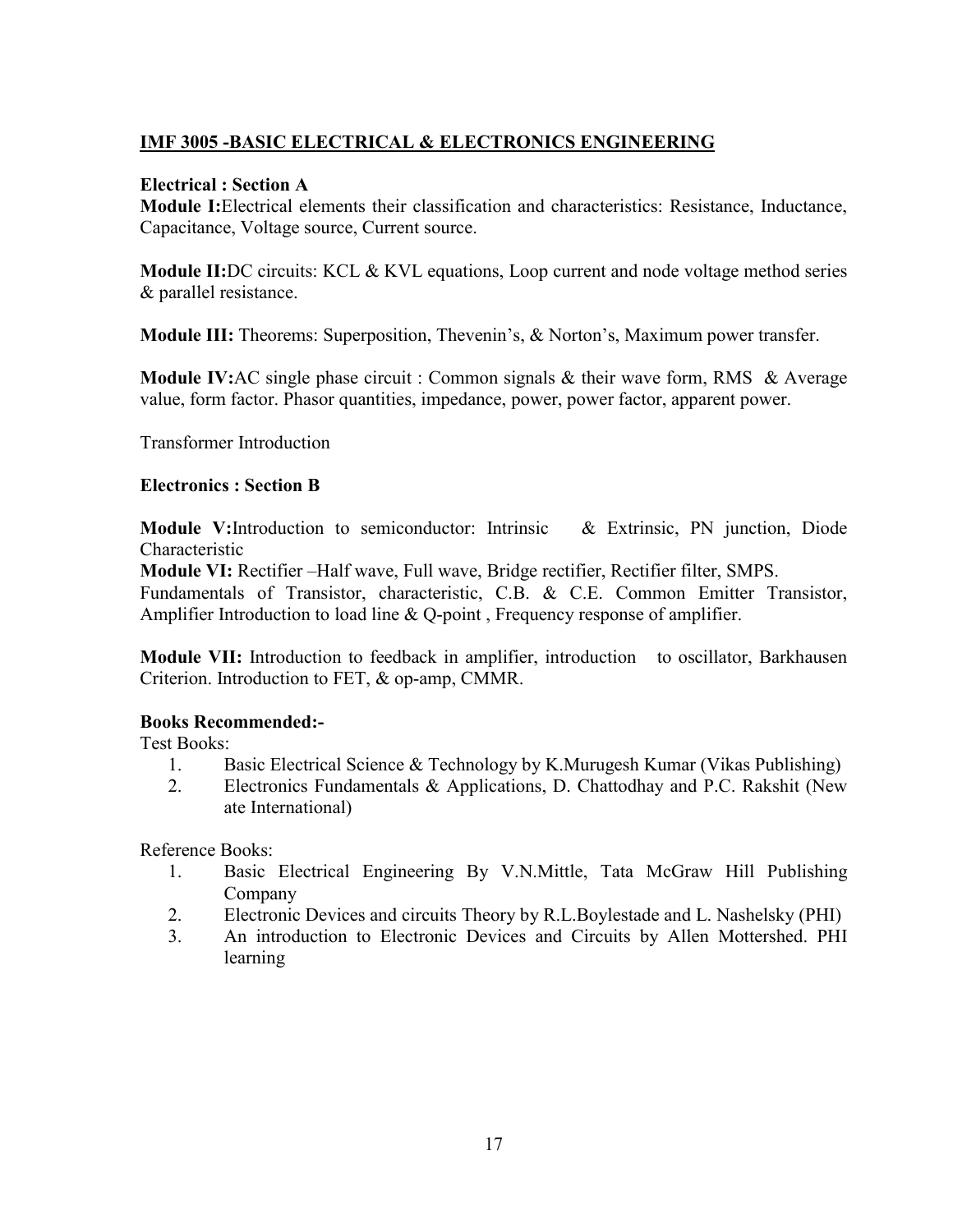### **IMF 3007 - FOOD MICROBIOLOGY AND SAFETY**

**Module I:** Introduction to Food Microbiology, History of microbiology of food, Food microbiology and its scope, Types of microorganism normally associated with food: bacteria, fungi, yeast & mold. Growth kinetics and factors affecting growth of microorganisms, Microbiology of different foods, Sources of microbial

contamination in food. Abiotic, Biotic and probiotics.

**Module II :**Food Contamination and Spoilage Food microbiology and public health - Food poisoning, food poisonings due to pathogens, important features - A brief account of various organisms related with food poisoning.

Food Borne diseases. Microbial spoilage problems associated with typical raw and processed foods such as dairy products, fruits and vegetables, grains and oilseeds, meat fish and poultry, spices and herbs, and their control.

**Module III:** Beneficial roles of microorganisms. Introduction to biotics and probiotics. Fermented Milk and milk products, Fermented fruits and vegetables, Fermented fish, Fermented meats, cereal based fermented foods, Fermented beverages- Beer, Vinegar and Wine, Role of enzymes in food processing.

**Module IV:** Screening, detection and enumeration techniques including rapid detection techniques for Food Microorganisms including pathogens

**Module V:** Requirements of microbiology laboratory for food analysis: Preparation and maintenance of cultures, media, reference standard; sterilization techniques; disposal of used cultures and media Detection and detection techniques of microorganism in foods: culture, microscopic examinations, physical, chemical and immunological methods of microbial detection. Bio-burden.

**Module VI:** Quality Control/Quality Assurance, Legislation for food safety – national and international criteria, sampling schemes, records, risk analysis, risk management. **Module Module VII:** QC-microbial source, code Indicators of food safety and quality: Microbiological criteria of foods and their significance. The HACCP system and Food Safety Management Systems used in controlling microbiological hazards.

### **Books:**

1. James M.J. (2000) Modern Food Microbiology,  $5<sup>th</sup>$  Edition, CBS Publishers.

2. Barnart, G.J. (1997) Basic Food Microbiology, CBS Publishers.

3. Adam M.R. & Moss, M.O. (1995) Food Microbiology, New Age International Pvt. Ltd. Publishers.

4. Bibek Ray (1996) Fundamental Food Microbiology, CRC Press.

5. Stanier, R.Y. (1996) General Microbiology, Vth Edition, MacMillan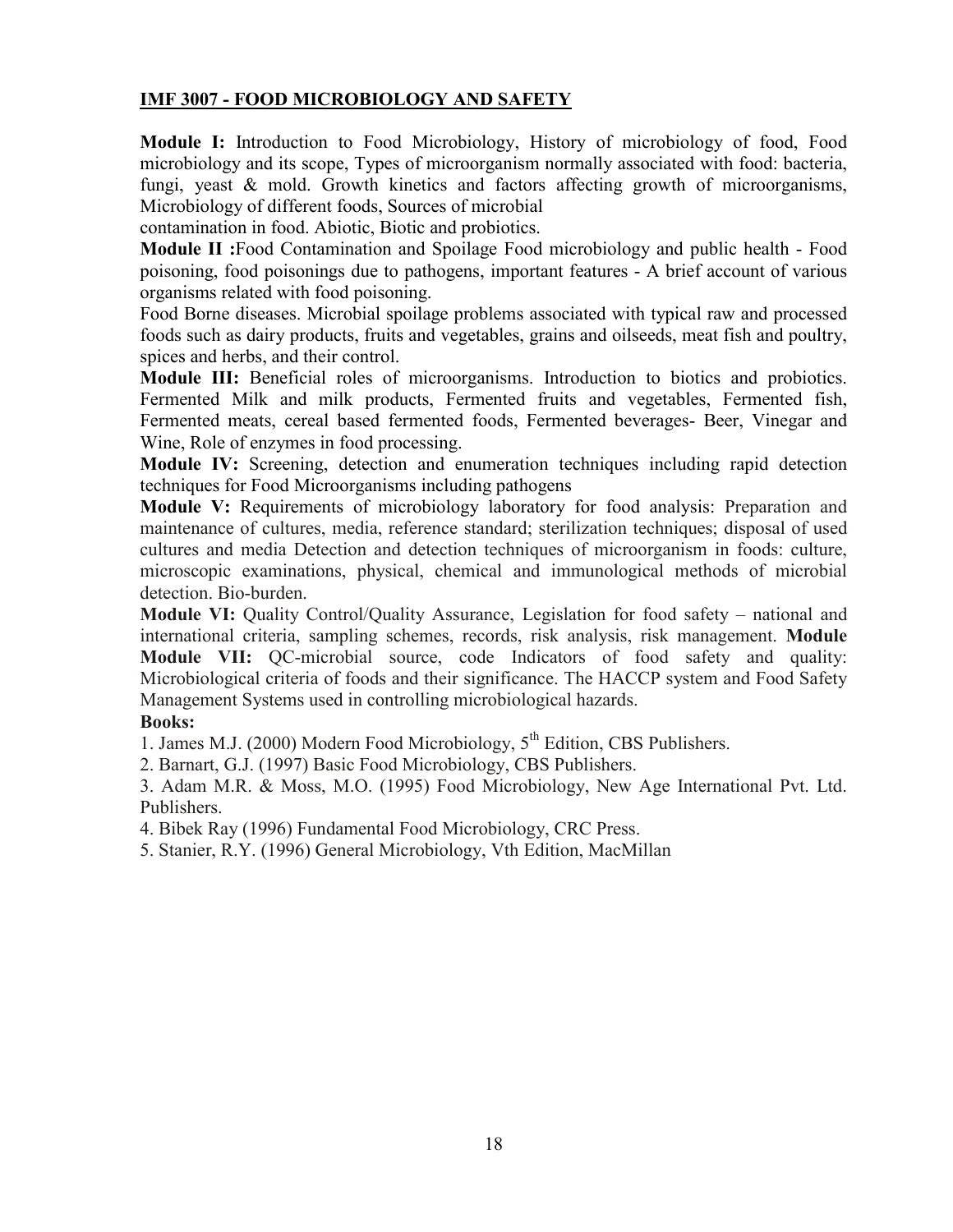# **PS: 3001 BIOLOGICAL SCIENCE (3-0-0-3)**

| Module – I<br>$\lceil 5 \rceil$                                                                    |                                                                                          |  |                          |                |  |  |                  |         |  |  |
|----------------------------------------------------------------------------------------------------|------------------------------------------------------------------------------------------|--|--------------------------|----------------|--|--|------------------|---------|--|--|
| Nature and scope of Biology, Life and its origin, Evolution and Maintenance.<br><b>Module - II</b> |                                                                                          |  |                          |                |  |  |                  |         |  |  |
|                                                                                                    |                                                                                          |  |                          |                |  |  |                  |         |  |  |
| The cell as a unity of Life, Structural Organization of Cell, cell division.<br>[4]                |                                                                                          |  |                          |                |  |  |                  |         |  |  |
| Module - III                                                                                       |                                                                                          |  |                          |                |  |  |                  |         |  |  |
|                                                                                                    | Elements of Heredity and variation, Genes and chromosomes, Gene mutation and polyploidy. |  |                          |                |  |  | [6]              |         |  |  |
| <b>Module - IV</b>                                                                                 |                                                                                          |  |                          |                |  |  |                  |         |  |  |
|                                                                                                    | Animal Tissues, Respiratory Gas exchange, Nervous System, Endocrine                      |  |                          |                |  |  |                  | System, |  |  |
|                                                                                                    | Cardiovascular System.                                                                   |  |                          |                |  |  | [8]              |         |  |  |
| <b>Module - V</b>                                                                                  |                                                                                          |  |                          |                |  |  |                  |         |  |  |
|                                                                                                    | Biosynthesis of Fats and terponoids, Protein Synthesis, Enzymes.                         |  |                          |                |  |  | $\left[5\right]$ |         |  |  |
| <b>Module - VI</b>                                                                                 |                                                                                          |  |                          |                |  |  |                  |         |  |  |
| Recent developments in Biotechnology.                                                              |                                                                                          |  |                          |                |  |  | $[3]$            |         |  |  |
|                                                                                                    | <b>Module - VII</b>                                                                      |  |                          |                |  |  |                  |         |  |  |
|                                                                                                    | Health education: Communicable and Non Communicable diseases, Drug abuse, Drug           |  |                          |                |  |  |                  |         |  |  |
| addition.                                                                                          |                                                                                          |  |                          |                |  |  | $[5]$            |         |  |  |
|                                                                                                    | <b>Books recommended:</b>                                                                |  |                          |                |  |  |                  |         |  |  |
|                                                                                                    | 1. Elementary Biology                                                                    |  |                          | Trueman's      |  |  |                  |         |  |  |
|                                                                                                    | 2. Plant Physiology                                                                      |  |                          | Dieter Hess    |  |  |                  |         |  |  |
|                                                                                                    | 3. Text book of Botany                                                                   |  |                          | A.C. Dutta     |  |  |                  |         |  |  |
|                                                                                                    | 4. Text book of Zoology                                                                  |  | $\overline{\phantom{a}}$ | R.D. Vidyarthi |  |  |                  |         |  |  |
|                                                                                                    | 5. Human Anatomy & Physiology                                                            |  | $\overline{\phantom{a}}$ | Marib          |  |  |                  |         |  |  |

6. Text book of Medical Physiology - Guyton & Hall

.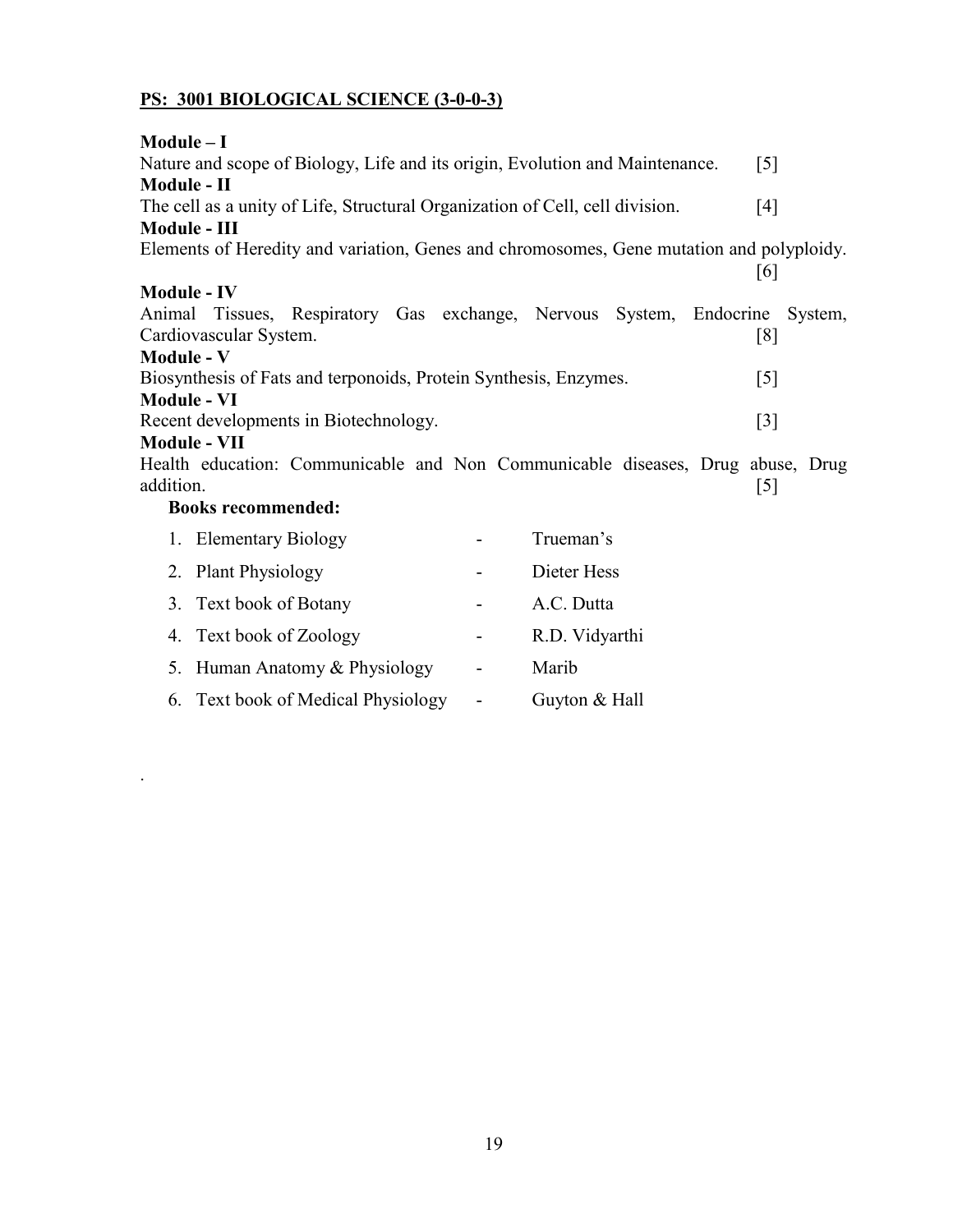### **IMF 4001–Food Engineering I – Mechanical Operations and Fluid Flow**

**Module I :** Introduction: to food process engineering, Material and energy balances : Basic principles, Total mass balance and component mass balance. Material balance calculations involved in dilution, concentration and dehydration.

**Module II:** Material handling - Theory, classification of various material handling equipment - conveyors (gravity and powered conveyors), elevators (bucket and screw type elevators), trucks(high lift and pallet trucks), cranes and hoists.

Cleaning - Types of contaminants found on raw foods, aims of cleaning, methods of cleaningdry, wet and combination methods. Dry cleaning methods: screening, aspiration, magnetic cleaning and abrasive cleaning. Wet cleaning methods: soaking, spray washing, flotation washing and ultrasonic washing.

**Module III:** Particle size analysis, Industrial screen. Sorting and Grading - Advantages of sorting and grading, grading factors, methods of sorting and grading. Size Reduction: Reasons/benefits of size reduction, nature of forces used in size reduction, criteria of size reduction, equipment selection (hardness of feed, mechanical structure of feed, moisture content and temperature sensitivity of feed), mode of operation of size reduction equipment open circuit and closed circuit grinding, free crushing, choke feeding and wet milling. Size reduction of solid foods, fibrous foods and liquid foods. Effects of size reduction on solid and liquid foods. Design procedure

**Module IV :**Mixing and Conveying of paste - Mixing terminology (agitating, kneading, blending, and homogenizing). Mixing equipment - mixers for liquids of low or moderate viscosity (Paddle agitators, turbine agitators and propeller agitators), mixers for high viscosity pastes(Pan mixer, horizontal mixer and dough mixer), mixers for dry solids(tumbler mixer & vertical screw mixer), Extruders (single & Twin screw), effects of mixing on foods. Power consumption and efficiencies, Design of conveyor belts Methods of dust collection, Cyclones, Electrostatic precipitators. Extrusion processing of food- basic principles, cold extrusion and extrusion cooking in single and twin screw extruder.

**Module V: Solid –Liquid Separation:** Filtration - Filtration terminology (feed slurry, filtrate, filter medium, filter cake and filter), filtration methods/equipments -pressure filtration, vacuum filtration, & centrifugal filtration. Expression - Factors affecting efficiency of expression, methods of expressing the liquid from solid-liquid food system – hydraulic pressing, roller pressing and screw pressing. Centrifugation - sedimentation and sedimentation theory; thickeners and classifiers; flow through packed beds/ flow distribution packaging and pressure drop calculation; fluidization, solid-liquid separation using centrifugation Sigma value and scale-up; different types of centrifuges and their design; application to biological suspensions.

**Module VI:** Fluid Mechanics :Properties of fluids, nature of fluid and fluid flow, Flow of fluids pasta stationary particle for low, medium and high Reynolds numbers; Manometers, Mechanism of on Compressible fluid flow, Reynolds' no, Distribution of velocities, Viscosity,. Measurement of fluid flow, Orifice meter and Venturimeter, Pilot tube, Rotameter, Notches and weirs and other miscellaneous meters.

**Module VII:** Friction losses in pipe line, Losses in pipe fittings, transportation of fluids. Valve, pumps. Agitated vessels.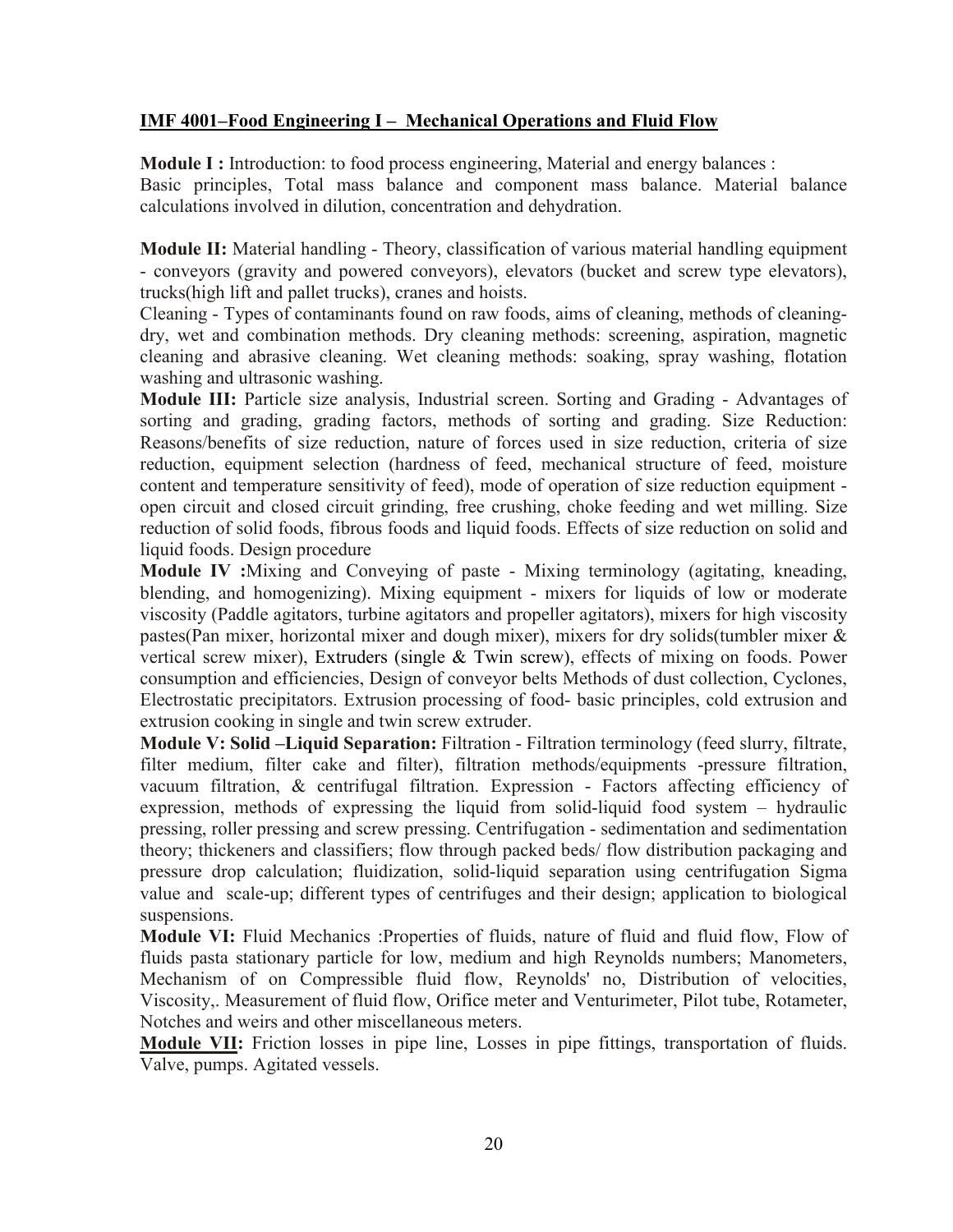### Books

1. Earle, R.L. (1983) Unit Operations in Food Processing, 2nd Edition, Pergamon Press, Oxford,U.K.

2. Singh, R. P. and Heldman, D. R. (1984). Introduction to Food Engg., Academic Press, INC, London.

3. Lewis, M.J. (1987). Physical Properties of Foods &Foods Processing Systems, Ellis Horwood, England

4. Unit Operations in Chemical Engineering by Mc Cabe and Smith, McGraw Hill

5. Mass Transfer Operations by R E Treyba, Mc Grow Hill. l

6. Absorption and Extraction by T.K. Sherwood and R.L. Pigford Mc grow Hill.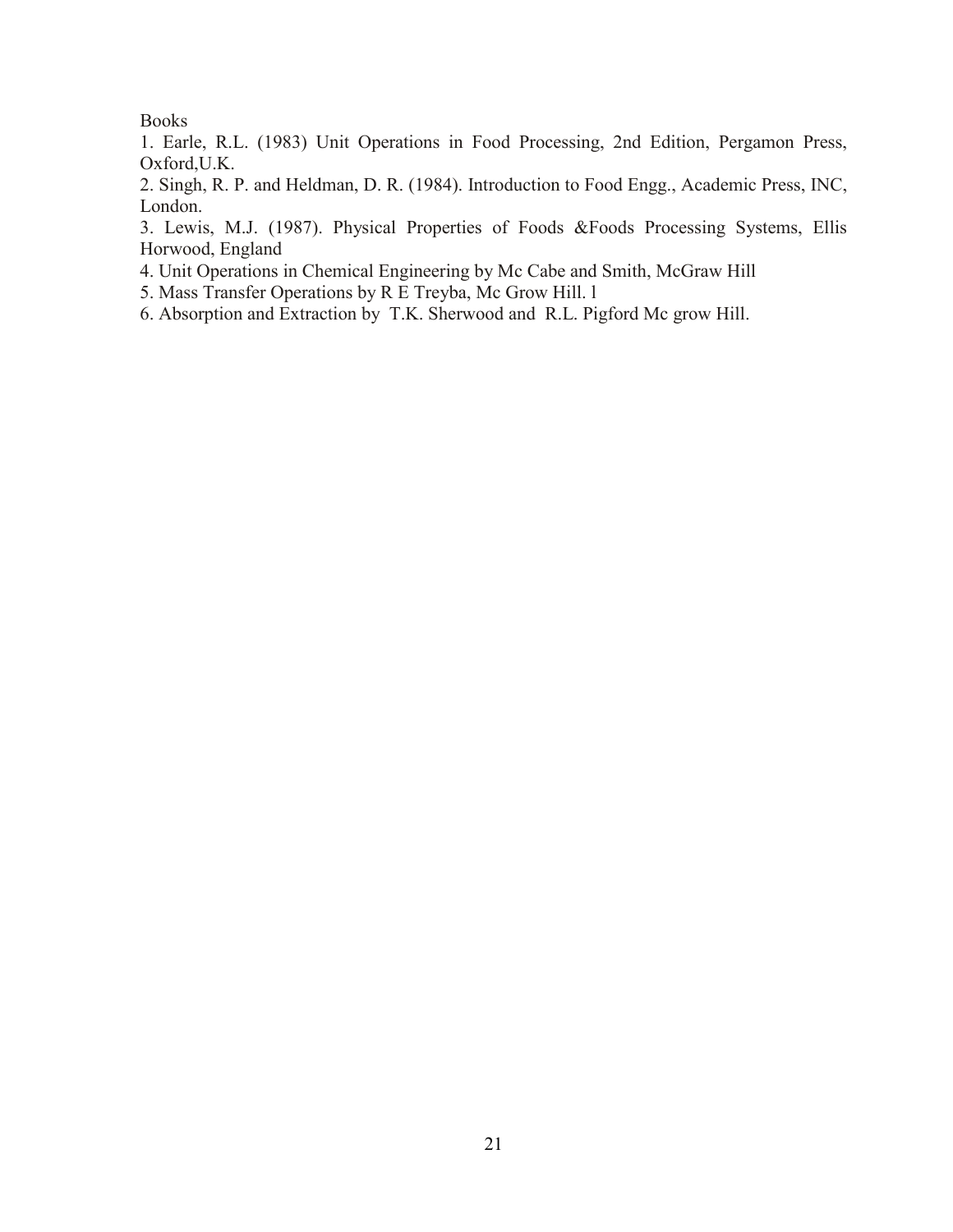# **IMF 4003- Principles of Food Processing and Preservation**

**Module I :** Introduction to Process operations, principles, Good Manufacturing Practices., Principles of food preservation, Asepsis, removal of microorganisms, Maintenance of anaerobic conditions, Methods of food preservation.

**Module II :** Water Activity and Food Preservation, Free and Bound water, Effect of water activity on quality of food constituents during storage (proteins, lipids and carbohydrates) Effect on physical and nutritional quality, Water activity and food stability, Effect of packaging material on water activity.

**Module III :** Preservation through temperature reduction, Storage of food at chilling temperature - behaviour, Refrigeration Controlled Atmosphere Storage (CAS),Modified Atmosphere Storage (MAS), Chilling defects Freezing-principles, fundamental aspects of freezing process-technological aspects, Freezing damage-osmotic damage, solute Structural damage Preservation by use of High Temperatures Concentration of food Evaporation Freeze concentration, Membrane process for concentration

**Module IV:** Dehydration of food (Food Preservation through water removal), Transport of water in foods, Different methods of dehydration, Cabinet drying, sun / solar drying, Osmo drying, Osmo-vac drying, micro-vac drying, vacuum drying, Nutritional, physico-chemical changes during drying Quality aspects of dehydrated food. Recent advances in dehydration of food Freeze drying Introduction, principles, process and preservation Physico-chemical changes in food Nutritional changes during freeze drying Recent advances in freeze drying methods (industrial developments).

**Module V :** Evaporators- types & food applications, Preservation using high Sugar-Jam, Jellies, Squashes, syrups, marmalades, cordials, concentrate etc. Intermediate moisture fruits (candies / murabbas, tutti-frutti / glazed fruits) Processing of Tomato products Tomato juice, Ketchup, Sauce, Paste, Soup

Process technology and its quality evaluation Chutneys and allied traditional products Salting preservation Use of common salt, principle, process Fish salting Pickling Pickle salting ( sauerkraut, cucumber, Kim chi) Vegetable salting Acidified - brined pickles (vegetablesonion, garlic) Fermentation process (Beverages) Pickle making technology Wine making technology (grape and others)Beer making.

**Module VI:** Traditional fermented food products : Dhokla, Idli, Curd, Tempe, Soya sauce fish, meat and vegetable fermented products Various alcohol based products Yeast fermented Products.

**Module VII:** Industrial Applications Canning and bottling Commercial canning operation Containers for canning of vegetables and their products Canning of fruits and their products Machinery and equipment, processing Spoilage of canned food and its quality evaluation Irradiation (in brief Principle Commercial applications Quality / Technological aspects Wholesomeness of irradiated food Prospects for the future UV rays application Microwave technique, its application in food preservation (surface sterilization of food ) Food Packaging. **Books:**

1. Mircea Enachescu Dauthy (1997) 'Fruit and vegetable processing', FAO Agricultural Services Bulletin 119, International Book Distributing Co.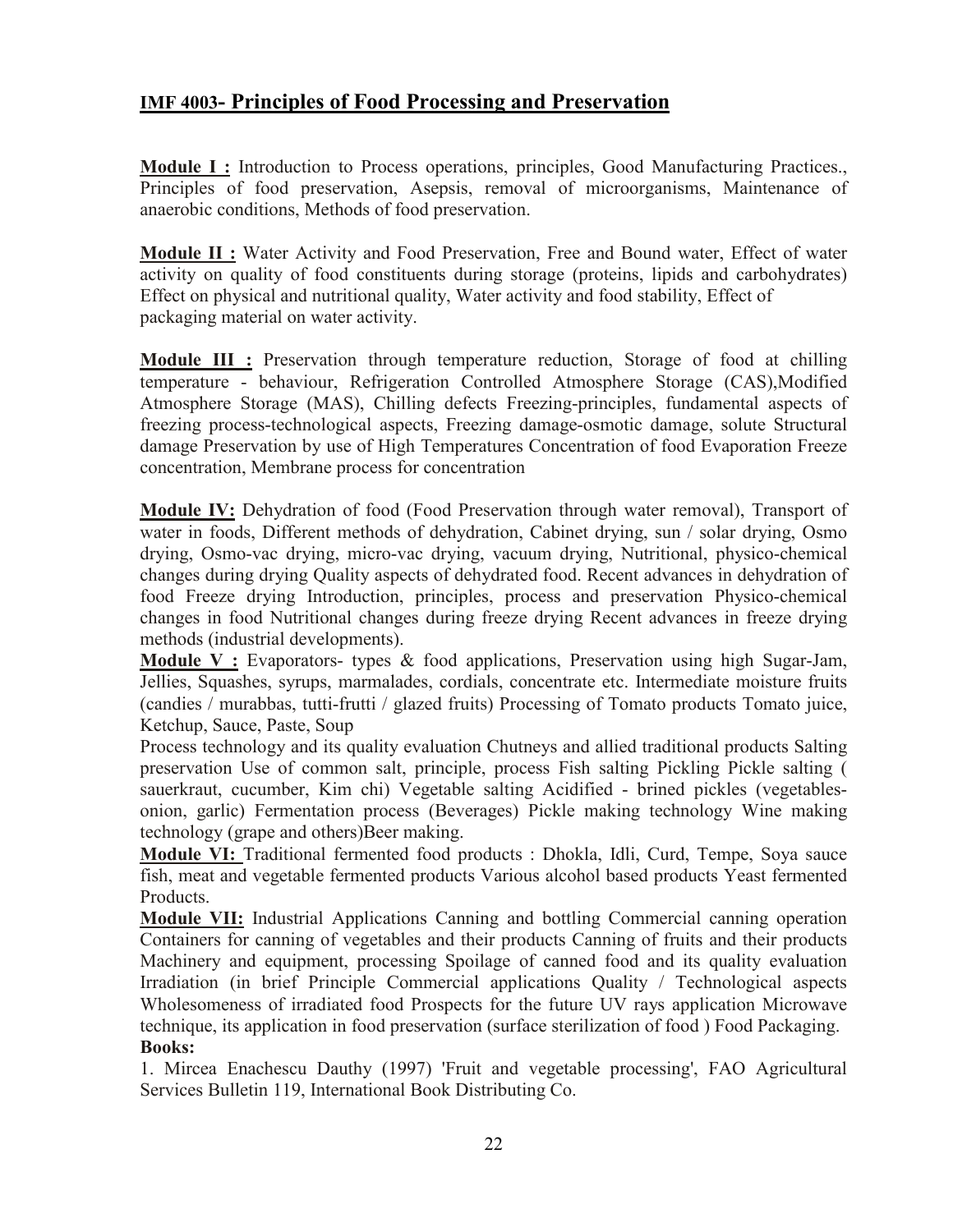2. Brain J.B. Wood (1985) Microbiology of Fermented Foods, Vol.I, Elsevier Applied Science Publishers.

3. Diane M. Barrett, Laszlo Somogyi, Hoshahalli RamaswamyProcessing Fruits, II edition, Science and Technology, CRC Press.

4. Marcus Karel, Owen R. Fennema Physical principles Food Science, Part I and IIMarcel Dekker inc.

5. IGNOU-2006 Food Processing and Engineering -II, Practical Mannual, www.ignou.ac.in.

6. Giridhari Lal, G.S. Siddappa and G.L. Tondon Preservation of Fruits and Vegetables, CFTRI, ICAR , New Delhi -12.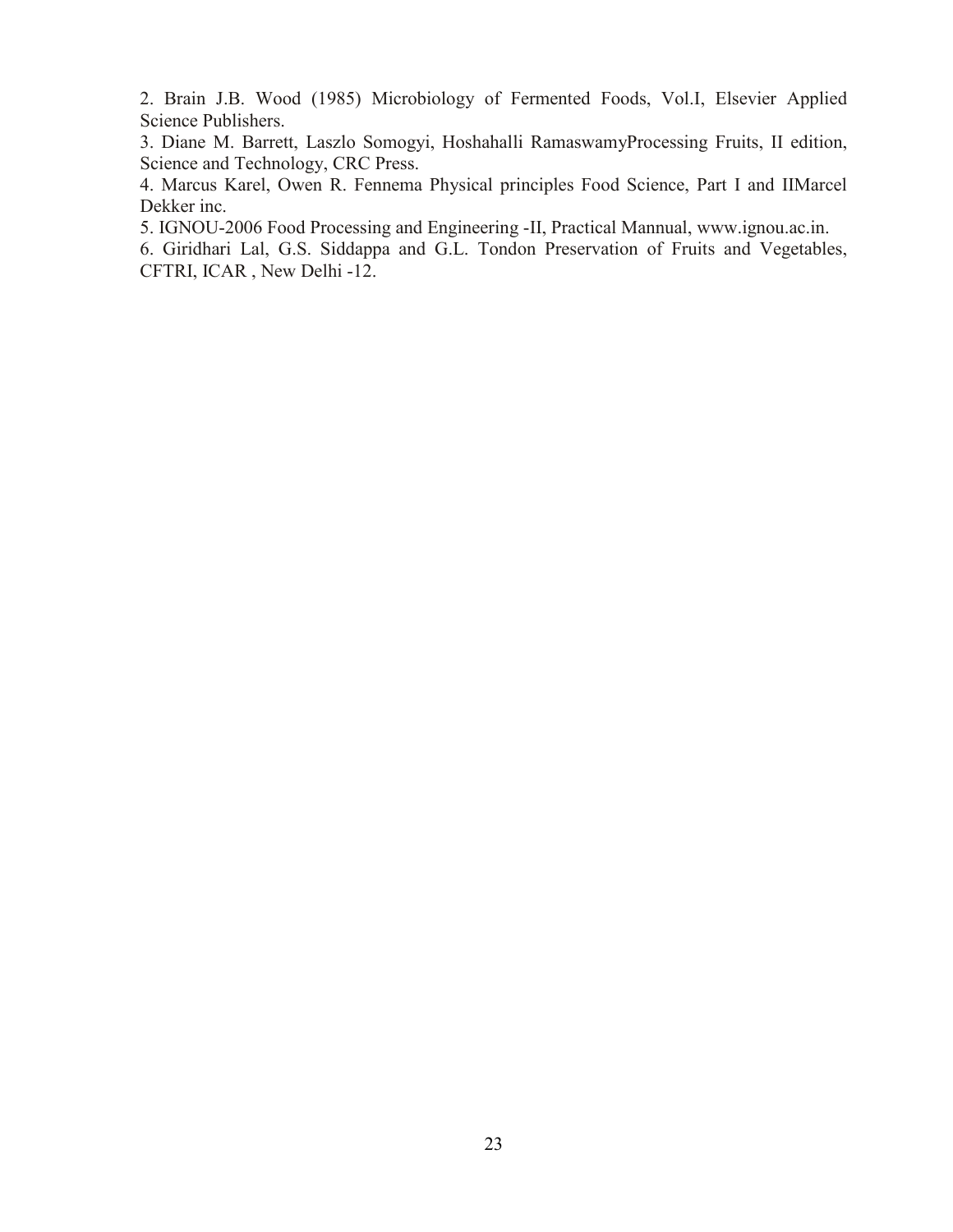# **IMF 4005 - Food Analysis**

**Module I :** Introduction to Food Analysis :proximate analysis-chemical analysis, rules and regulations of Food analysis, safety in laboratory. Sampling and Sampling techniques. Sample preparation for analysis. texture analysis of foods, Colour measurements in raw and processed foods, Water activity measurements and its significance in food quality, Techniques for dough rheology and starch characterization, Surface tension and its significance in food analysis, Enzymatic methods of food analysis.

**Module II:** Basic principles of Spectroscopy, UV and visible molecular absorption spectrometry, atomic absorption spectrometry, emission spectrometry, fluorescence spectrometry, Atomic mass spectrometry, Infrared spectrometry.

**Module III :**Basic principles of Chromatography and its separation Techniques: Liquids, GC, TLC, Super critical fluid extraction chromatography Analysis of Carbohydrates.

**Module IV :**Analysis of liquids – Total liquids concentration – Solvent extraction; Nonsolvent liquid extraction methods; instrumental methods. Determination of liquid composition - Separation and Analysis by Chromatography; Chemical techniques. Analysis of Liquid oxidation.

**Module V:** Electrophoresis methods, Chemical methods; enzymatic methods; physical methods; immunoassays; analysis of polysaccharides fiber. Analysis of proteins Determination of overall protein concentration; protein separation and characterization; methods based on different adsorption characteristics separation due to size differences; separation by electrophoresis.

**Module VI:** Radiochemical Methods: Use of radio isotopes. Viscosity and Consistency measurements of Food, Measurements of Rheological properties.

**Module VII:** Microscopic techniques in food analysis (light microscopy, SEM, TEM,XRD, particle size analysis, image analysis etc.), Thermal methods in food analysis (Differential scanning colorimetry and others), Chromatographic methods in food analysis and separation, Extraction techniques in food analysis, Fluorimetric and polarimetric techniques in food analysis;

Application and operating parameters of Spectrophotometer, AAS, GC, HPLC, NMR, FTIR, GC-MS, LC-MS.

Books:

1. Food analysis - S.S. Neilson, Aspen publishers. Gaithery Berg Maryland

2.AOAC methods for Food Analysis.

3. Food Analysis, Theory and practice - Y. Pomeranz and C. EMeloan, A VI publishing company, INC West Port, Connecticut,USA.

4. Fung, D.Y.C. and Matthews, R. (1991): Instrumental Methodsfor Quality Assurance in Foods, Marcel Dekker, Inc. New York

5. Moskowitz, H. R. (ed) (1987): Food Texture: Instrumental andSensory Measurement: Marcel Dekker, Inc., New York.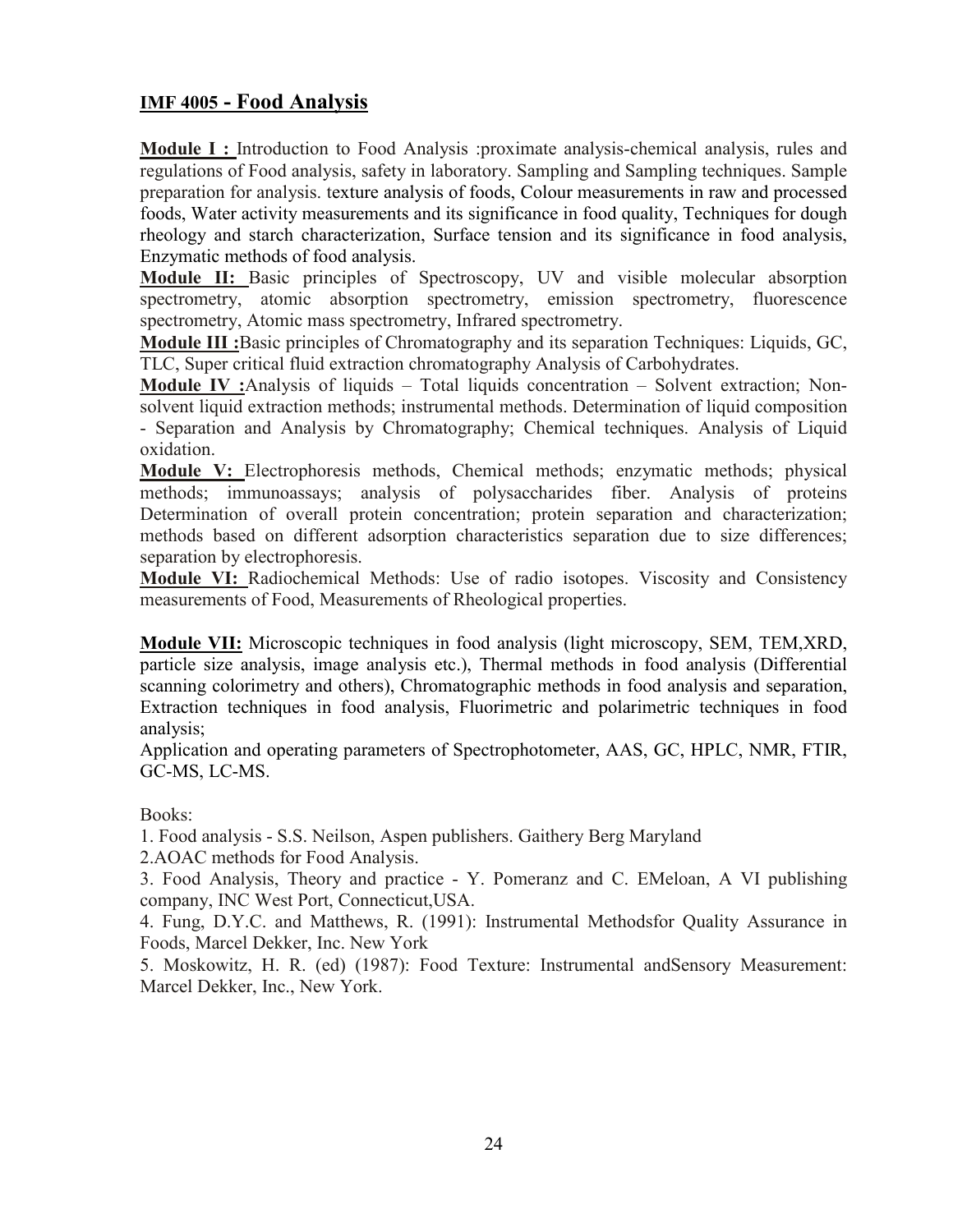# **IMF 4007 - Fruits and Vegetables Processing**

**Module I :** Fruits and vegetables as living products: Current status of production and processing of fruits and vegetables. Chemical composition; pre and post harvest changes, harvesting and maturity standards for storage, and desirable characteristics of fruits and vegetables of processing. Post harvest treatments to enhance shelf-life, conditions for transportation and storage. Pre-cooling.

**Module II:** Cold chain & low temperature preservation: Types of cold preservation; Types of freezers and freeze concentrators, Cooling above freezing point, Cooling below freezing point. Control &modified atmosphere storage, Refrigerated transportation.

**Module III:** Thermal processing: Canning and bottling, effect of canning and bottling on nutritive value, spoilage of canned foods, detection and control. UHT processing; Aseptic processing and packaging. Dehydration of Fruits & Vegetable: Thermal, Osmotic.

**Module IV:** Products processing: Juice extraction and preparation of syrups, squashes, cordials, nectars; Jam, jelly, marmalade, preserves and candies; ketchup, pickles, chutneys and sauces; dehydrated products;

**Module V:** Product processing :fruit juice concentrates and powders; fortified soft drinks, tomato product, vinegar; cut fruits and vegetable, fruit toffee; fruit flavors and essences; Minimally processed fruits and vegetables.

**Module VI:** Basics of Packaging materials & containers: Tin, glass, plastic and other packaging materials used in fruits and vegetables preservations. Modified atmosphere and active packaging.

**Module VII:** By-products utilization: Fruit & vegetable processing industry waste treatment, disposal and reuse. Emerging technologies for fruit and vegetable processing.

Books:

1. Fruits and Vegetables. A.K Thompson. Blackwell publishing

2. S. Ranganna, Hand Book of Analysis and Quality Control forFruits and Vegetable Products, Tata McGraw Hill, 2002.

3.S. Ranganna, Hand Book of Canning and Accepting Packaging, Tata McGraw Hill, 2000.

4. L. Somogyi, Processing Fruits: Science and Technology, Vol I :Biology Principles and Applications, WoodheadPublishing,1996.

5. L. Somogyi, D.M. Barette and Y.H. Hui, Processing Fruits:Science and Technology, Vol II: Major Processed Products,Woodhead Publishing, 1996.

6. Y. H. Hui, S. Ghazala, D.M. Graham, K.D. Murrell and W.K.Nip,Handbook of Vegetable Preservation and Processing, MarcelDekker,2003.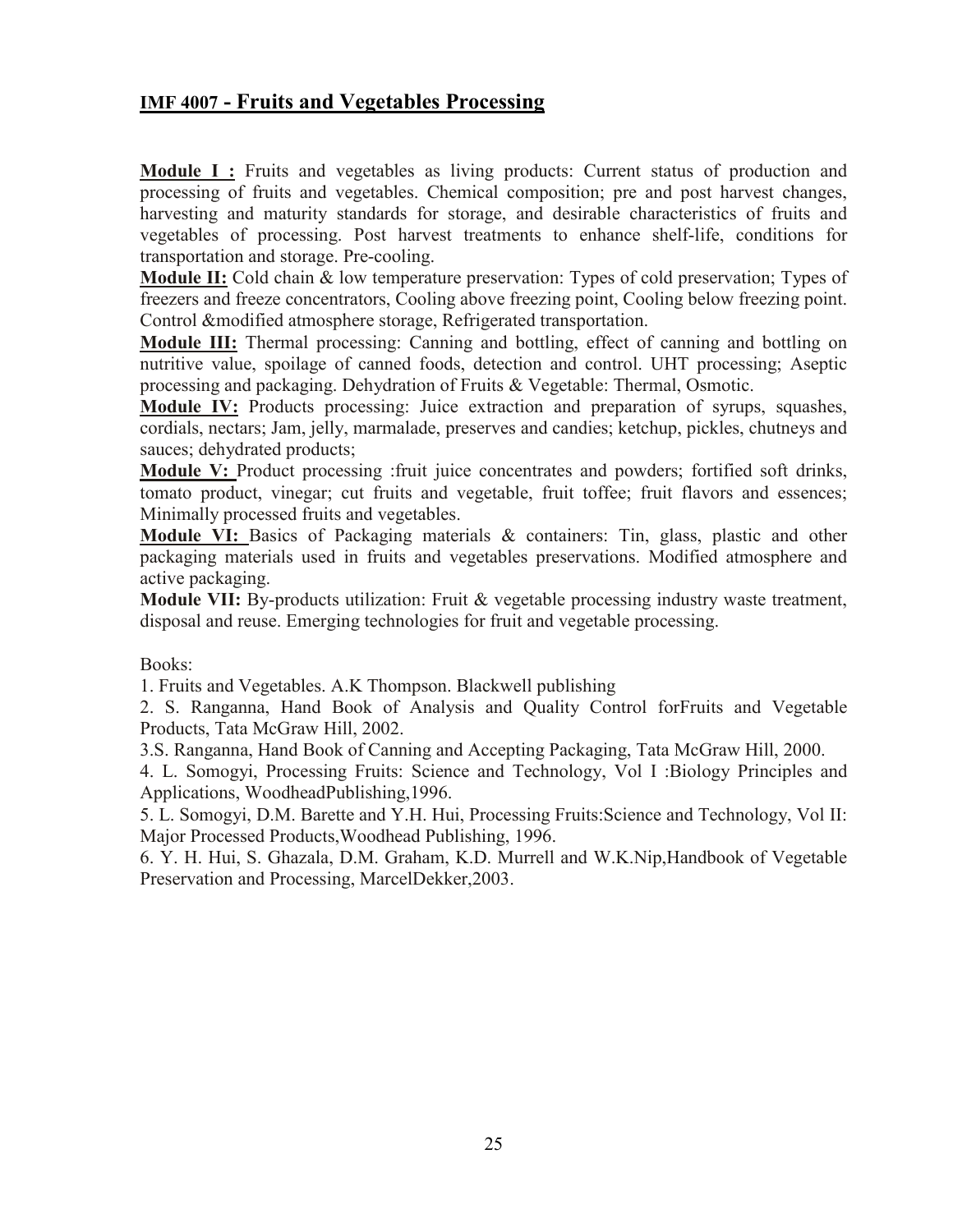# **IMF 5001 -Food Packaging Technology**

**Module I:** Active and intelligent packaging, Active packaging techniques, Intelligent packaging techniques, Factors affecting the effectiveness of antimicrobial packaging.

**Module II:** Non-migratory bioactive polymers (NMBP) in food packaging, Advantages of NMBP, limitations, inherently bioactive synthetic polymers: types and applications, Polymers with immobilized bioactive compounds.

**Module III:** Time-temperature indicators (TTIs), Defining and classifying TTIs, Requirements for TTIs, The development of TTIs, Current TTI systems, Maximizing the effectiveness of TTIs, Using TTIs to monitor shelf-life during distribution, Using TTIs to optimize distribution and stock rotation..

**Module IV:** Packaging-flavour interactions, Factors affecting flavour absorption, role of the food matrix, role of differing packaging materials, Case study: packaging and lipid oxidation, Modeling flavour absorption, Packaging– flavour interactions and active packaging, Novel MAP applications for fresh-prepared produce, Novel MAP gases, Testing novel MAP applications, Applying high O2 MAP.

**Module V:**Modern packaging systems: Green plastics for food packaging, The problem of plastic packaging waste, The range of biopolymers, Developing novel biodegradable materials, Legislative issues, Current applications, Integrating intelligent packaging **,** role of packaging in the supply chain,

**Module VI:** Creating integrated packaging, storage and distribution: alarm systems and TTIs, Traceability: radio frequency identification,

**Module VII:** Recycling packaging materials: The recyclability of packaging plastics, improving the recyclability of plastics packaging, Testing the safety and quality of recycled material, Using recycled plastics in packaging.

### **Suggested Readings**

- 1. Ahvenainen R. 2001. Novel Food Packaging Techniques.CRC.
- 2. Crosby NT. 1981.Food Packaging Materials. App. Sci. Publ.
- 3. Mahadeviah M & Gowramma RV. 1996. Food Packaging Materials. Tata McGraw Hill.
- 4. FAPaine & H Y Paine, 1992, springer A Handbook of Food Packaging. Blackie.
- 5. Palling SJ. 1980. Developments in Food Packaging. App. Sci. Publ.
- 6. Rooney ML. 1988. Active Food Packaging.Chapman & Hall.
- 7. Sacharow S & Griffin RC.1980.Principles of Food Packaging. AVI Publ.
- 8. Stanley S & Roger CG. 1998. Food Packaging. AVI Publ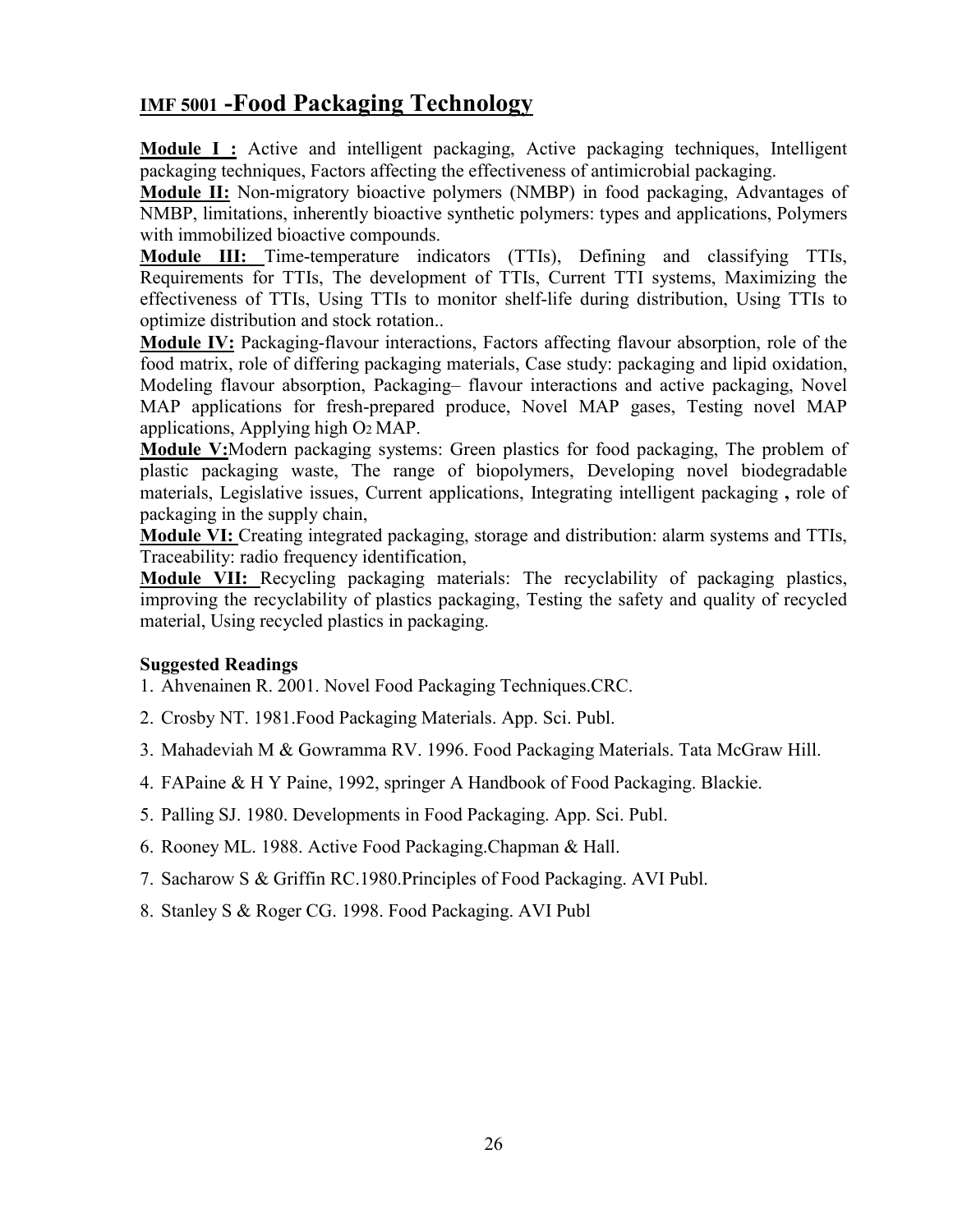# **IMF 5003- Agricultural Practices**

**Module I:** Ecology and its relevance to man, natural resources, their sustainable management and conservation. Physical and social environment as factors of crop distribution and production. Agro ecology; cropping pattern as indicators of environments. Environmental pollution and associated hazards to crops, animals and humans. Climate change at 'International convention and global initiatives'. Green house effect and global warming. Advance tools for ecosystem analysis  $\hat{a} \hat{\epsilon}$  Remote sensing (RS) and Geographic Information Systems (GIS).

**Module II :**Cropping patterns in different agro-climatic zones of the country. Impact of highyielding and short-duration varieties on shifts in cropping patterns. Concepts of various cropping and farming systems. Organic and Precision farming. Package of practices for production of important cereals, pulses, oil seeds, fibres, sugar, commercial and fodder crops. Agro forestry and value addition.

**Module III:** Seeds: Seed production and processing technologies. Seed certification, seed testing and storage.DNA fingerprinting and seed registration. Role of public and private sectors in seed production and marketing. Intellectual Property Rights (IPR) issues, WTO issues and its impact on Agriculture.

Weeds, their characteristics, dissemination and association with various crops; their multiplications; cultural, biological, and chemical control of weeds.

**Module IV:** Soil - physical, chemical and biological properties. Processes and factors of soil formation. Soils of India.

Mineral and organic constituents of soils and their role in maintaining soil productivity. Essential plant nutrients and other beneficial elements in soils and plants.

**Module V:**Principles of soil fertility, soil testing and fertilizer recommendations, integrated nutrient management.

Bio-fertilizers. Losses of nitrogen in soil, nitrogen-use efficiency in submerged rice soils, nitrogen fixation in soils. Efficient phosphorus and potassium use. Problem soils and their reclamation. Soil factors affecting greenhouse gas emission.

**Module VI:** Soil conservation, integrated watershed management. Soil erosion and its management. Dry land agriculture and its problems. Technology for stabilizing agriculture production in rain fed areas.

**Module VII:** Water - use efficiency in relation to crop production, criteria for scheduling irrigations, ways and means of reducing run-off losses of irrigation water. Rain water harvesting. Drip and sprinkler irrigation. Drainage of waterlogged soils, quality of irrigation water, effect of industrial effluents on soil and water pollution. Irrigation projects in India.

# **Books:**

Handbook of Postharvest Technology edited by Amalendu Chakraverty Arun S. Mujumdar G. S. Vijaya Raghavan Hosahalli S. Ramaswamy.CRC Press.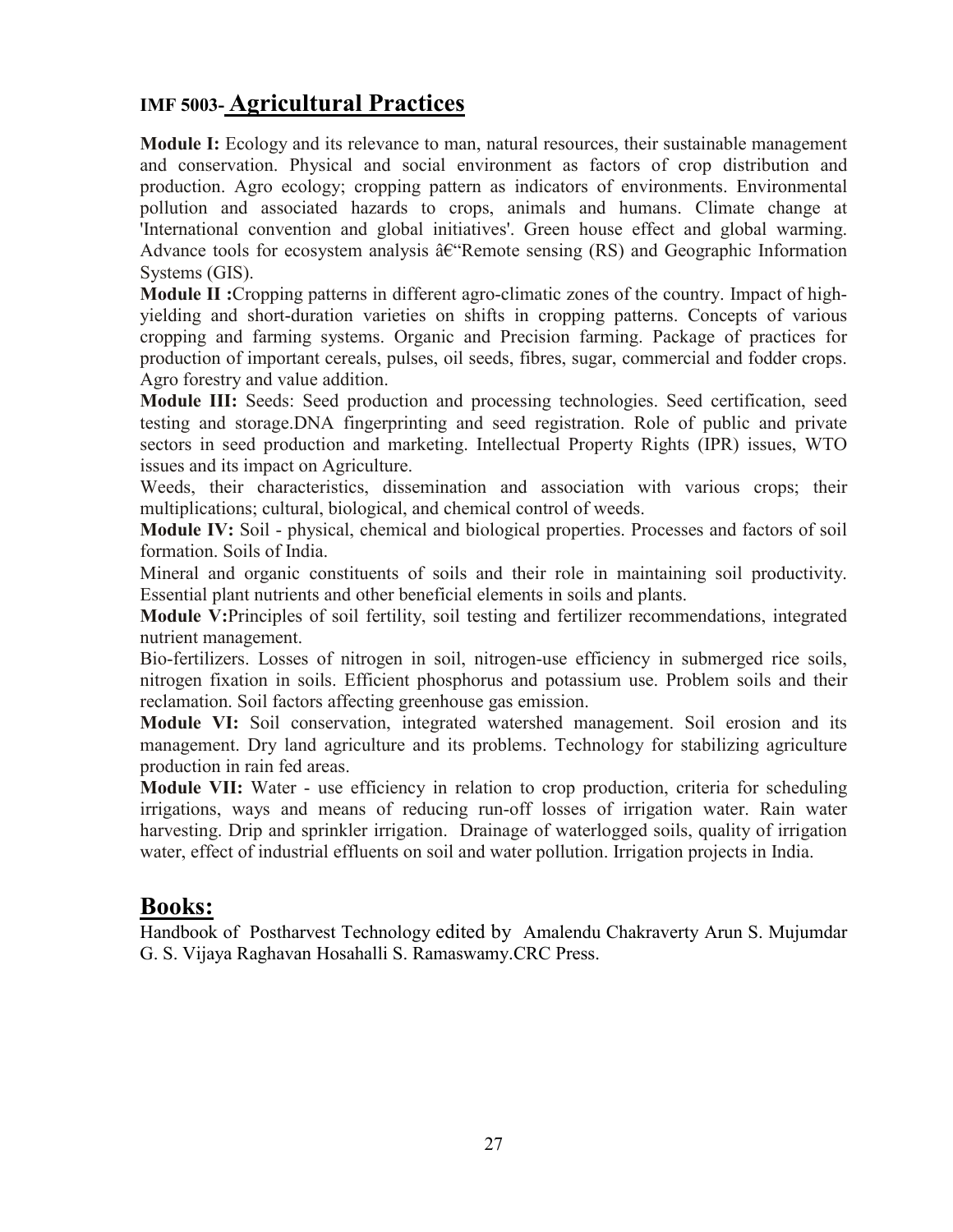# **IMF 5005 - CEREAL TECHNOLOGY**

**Module I :**Importance of cereals and legumes, Post-harvest quality and quantity losses. Recommended pre-processing practices for handling of cereals and pulses for their safe storage, including control of infestation, National and International quality and grading standards.

**Module –II:** Composition, structure and characteristics of wheat, paddy and corn. Physical properties : Shape and size, density, porosity , frictional properties, Aerodynamic properties, thermal properties of grains: Specific heat, thermal conductivity, thermal diffusivity.

Structure, types, composition, quality characteristics and physicochemical properties of wheat. Cleaning, tempering and conditioning, and milling processes for different wheat's. Turbo grinding & Air Classification. Blending of flours. Milling equipments and milling products(Dalia, Atta, Semolina and flour). Flour grades and their suitability for baked goods. Quality characteristics and rheological properties of wheat milling products and its assessment. Byproduct utilization.

**Module – III:** Structure, types, composition, quality characteristics and physicochemical properties of rice. Milling and parboiling of paddy, Curing and ageing of paddy and rice. Criteria in and assessment of milling, cooking, nutritional and storage qualities of raw & parboiled rice. Processed rice products (flaked, expanded and puffed rice). By-product (husk and rice bran)utilization.

**Module-IV:** Structure, types and composition of corn. Dry and wet milling of corn. Starch and its conversion products. Processed corn products (popped corn, corn flakes etc.)Structure and composition of barley, bajra, jowar and other cereal grains and millets. Malting of barley. Pearling of millets. Parched and snack products.

**Module V :**Baking: Technology of manufacturing Bread, Biscuits etc quality control procedures for flour, fat, bakers yeast, sugar and salt, I.S.I. standards for flour, fat, Baker's yeast.

**Module VI:** Structure, composition and properties of legumes. Cleaning, grading, pretreatments for difficult-to-mill (urad, arhar, moong, moth) and easy-to-mill (chana, masoor and pea) legumes, milling practices and actual milling of different legumes. Sweet and savory products from legumes in India.

**Module VII: special topics:** Processing and utilization of soya bean for value added products. Extrusion technology for cereals. Extrusion: extruded food products, Technology of Macaroni and pasta products, extrusion cooking.

### **Books Recommended**

- 1. Cereals Technology by Samuel A.Matz. CBS Publications.
- 2. Technology of Cereals by N.L.Kent. pergaman Press,1966
- 3. Food Facts and Principles by Mannay;New age International (P) Ltd.
- 4. Food Science by Norman N.Potter;CBS Publications.
- 5. Chemistry and Technology of Food and Food Products by M.B. Jacobs
- 6. Manuals on Rice and its Processing by CFDRI.
- 7. Cereals & Cereals Products-Chemistry & Technology by DAV Dendy &
- B.J.Dobraszezk, Aspen Publication.
- 8. Development in Milling & Baking Technology by AFST (I), CFDRI, Mysore, India.
- 9. Food Industries of CEEDC, IIT, Madras.
- 10. Articles on Pulse Milling in India Food Industry & JFST,both Publications of AF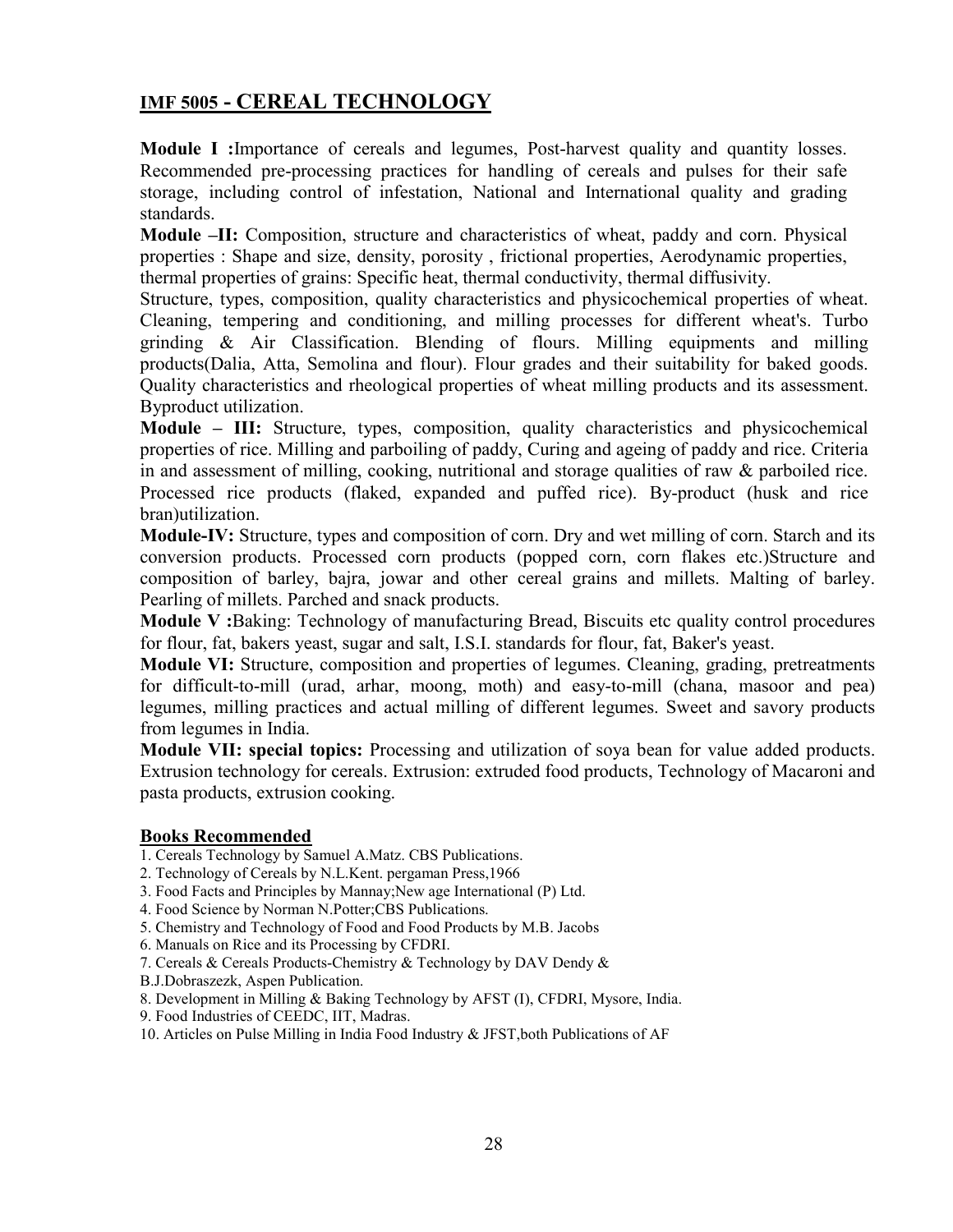### **IMF 5007- FERMENTED FOOD PRODUCT TECHNOLOGY**

**Module I:** Fermentation process, Food fermentation, Microbiology of fermentation. Importance of Fermented products. Isolation and maintenance of pure culture. Preparation of substrates/media, inoculums.

**Module II :** Features of different types of Fermenter. Rate of microbial growth and death. Fermentation kinetics. Fermenter design, operation, measurement and control in fermentation. Types of fermentation. Aeration and agitation in fermentation: Oxygen requirement, measurement of adsorption coefficients, bubble aeration, mechanical agitation

**Module III:** Process variables and its control, Recovery of fermentation products and conversion into marketable /storage forms, Packaging of fermented foods.

**Module IV:** Sterilization of fermenters- Batch and continuous. Production of Industrial alcohol: raw materials micro-organisms, Neutral spirits.

**Module V :** Production of baker's yeast, food yeast, SCP, beer, wine, cider, vinegar, organic acids (eg. Citric ,lactic, Acetic acids, Fumaric and Gluconic acid ) and enzymes (eg. Amylases, protease, lipases, pectinases, celluloses, hemicellulose etc.). IMFL/ distilled spirits (eg. Rum, gin, whisky). Mushroom cultivation

**Module –VI:** Oriental Fermented Products, soy sauce, pickles, fermented milks & cheeses. Microbial fats.

**Module – VII:** Indian traditional sweet, savory and snack food products: Sweetmeats, Namkins, Papads, wari, Idli, Dosa, Dhokla etc.

### **Books Recommended:**

- 1. Industrial Microbiology Prescott & Dunn
- 2. Industrial Microbiology L.E. Casida
- 3. Principle of Fermentation Technology Whittaker and Stanbury
- 4. Handbook of Indigenous Fermented Foods K.H. Steinkrus
- 5. Food Microbiology Adams and Moss
- 6. Mushroom Cultivation J. N. Kapoor, ICAR
- 7. Food fermentation by V.K.Joshi and Ashok Pandey.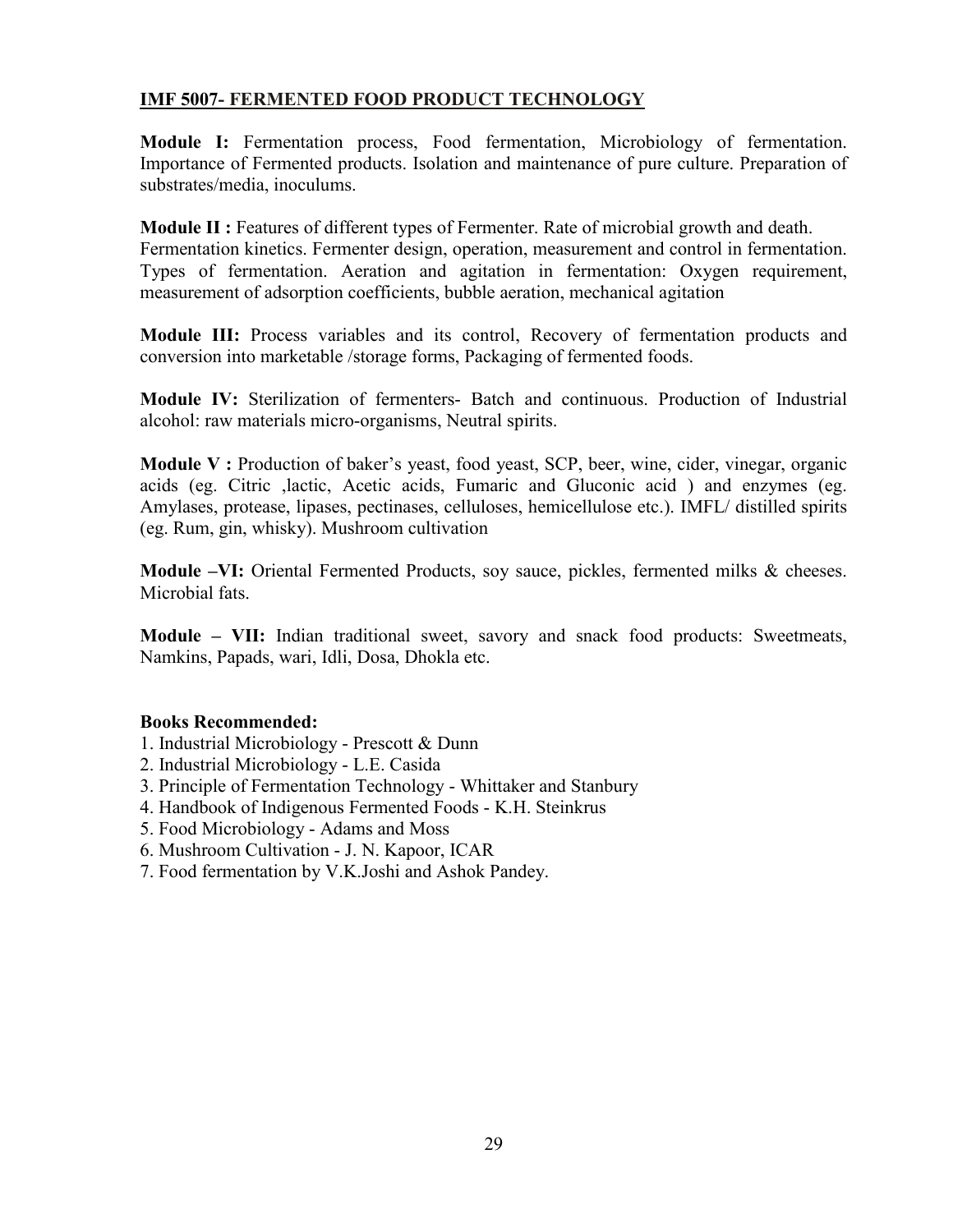# **IMF 5009–Food Engineering – II – Heat and Mass transfer**

### **Module I:** Heat transfer:

Conduction : Nature of heat flow, modes of heat transfer steady state heat conduction equation, heat conduction in slabs, cylinders & Spheres, thermal insulation and their selection, Optimum and economic thickness of insulation. Unsteady state condition: lumped capacity

Convection: Free & forced convection, Individual and over all heat transfer coefficients. Dimensionless numbers in heat transfer, expressions for calculating heat transfer coefficients, Laminar and turbulent heat transfer inside and outside tubes, annuli finned tubes, Natural convection and its applications. Film condensation and drop condensation, Heat transfer to boiling liquids, pool boiling, forced convection boiling. Unsteady state heat transfer in batch vessels, Lumped heat capacity systems. Radiation: Kirchhoff's laws, Stefan's Law, Heat flux by radiation, View factor

**Module II:** Heat exchanger, Classification, applications mode of operation, Shell and tube Heat exchangers, Plate Heat Exchanger, Application in Dairy and Food Processing. Evaporators, vaporizers, reboilers, reaction kettles, Classification operation and design.

Heat transfer in agitated vessels, coils, Heat transfer in boilers, furnaces and their operation. Heat recovery methods, recuperative, regenerative heat transfer in packed and fluidized beds.

**Module III:** Diffusion- Molecular diffusion of fluids, Diffusion in solids. Interphase mass transfer, Mass transfer in packed and fluidized beds, Concept of effective diffusivity, Diffusion through membranes and applications.

Distillation- Vapour liquid equilibrium for ideal and non ideal binary systems, Estimation of VLE using vapour pressure data and relative volatility. Vapour liquid equilibrium for multicomponent mixtures.

**Module IV:** Gas Absorption - Equilibrium relationship, mass transfer theories, concept of driving force, individual and overall mass transfer coefficients. Plate column for adsorption. Humidity and air conditioning, wet and dry bulb, Wet and dry bulb hygrometry,

Humidity charts, Methods of humidification and dehumidification, Air conditioning, Cooling towers and spray ponds.

**Module V:**Liquid- Liquid Extraction - Equilibrium for immiscible and partially miscible systems, Use of triangular diagram. Calculation of number of stages for concurrent and counter current contacting.

Crystallization: Miers theory, Nuclei formation, Crystal growth, Theory of crystallization, Batch and continuous crystallization, Fractional crystallization.

Adsorption - Gas solid isotherms for one and more sorbates, Chemisorption, Liquid and solid isotherm, Adsorption Unit- Fixed bed equations, Isothermal operation, Non isothermal operation, pressure swing adsorption, Solid liquid extraction.

### **Module VII: Drying : Principle rate of drying . Psychrometry**

Food Processing applications: Heat balance calculations; Properties of dry-air: composition of air, specific volume of air, specific heat of dry air, enthalpy of dry air, dry bulb temp.

Thermodynamic properties of food in dehydration Introduction, Thermodynamic food-water system, sorption energetic, dehydration principles and process.

Preservation unit operations (High Temperately Operations).

Pasteurization - Basic concept, pasteurization of unpackaged and packaged foods, effects of pasteurization on foods.

### **Books**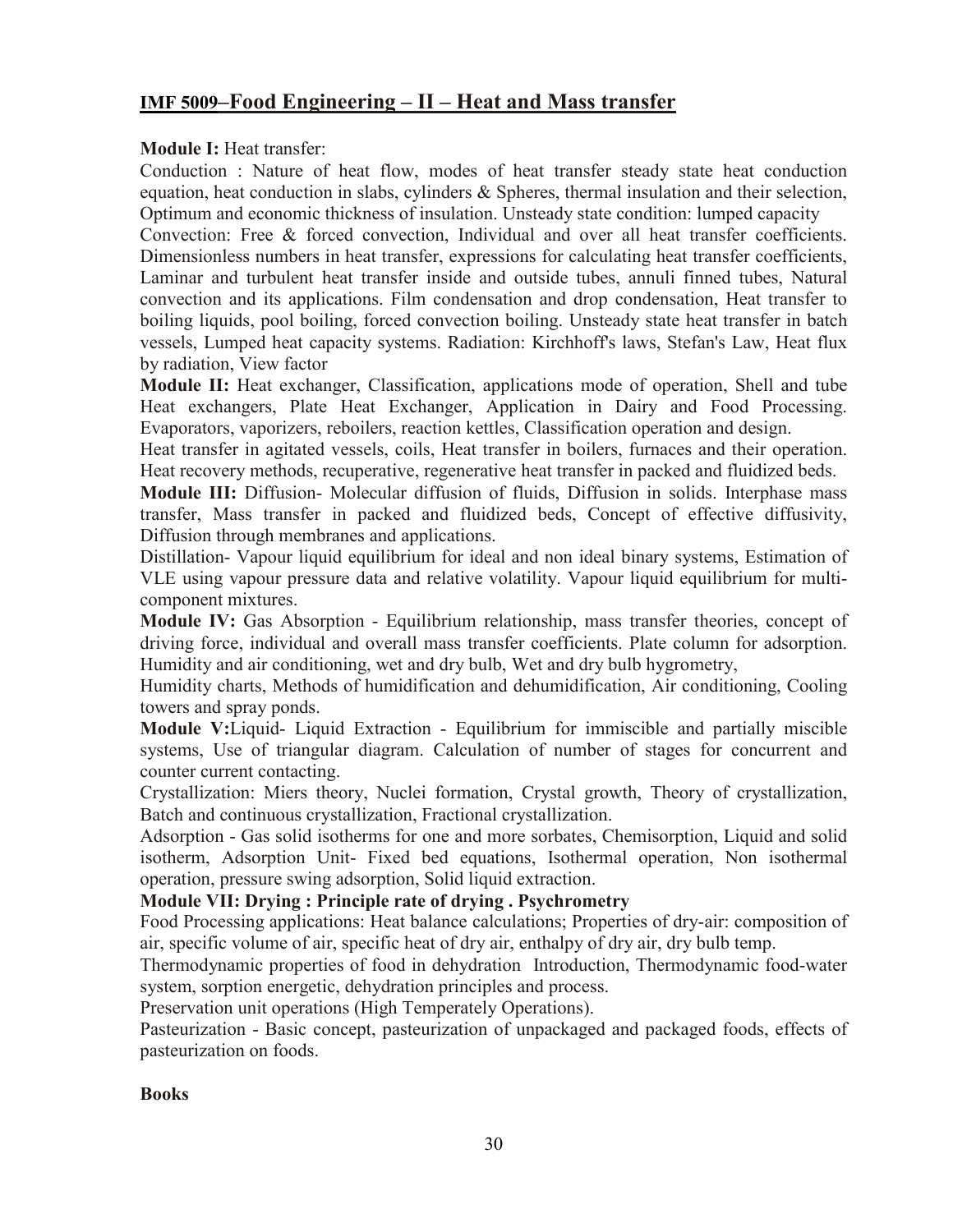1. Earle, R.L. (1983) Unit Operations in Food Processing, 2nd Edition, Pergamon Press, Oxford,U.K.

2. Singh, R. P. and Heldman, D. R. (1984). Introduction to Food Engg., Academic Press, INC, London.

3. Lewis, M.J. (1987). Physical Properties of Foods &Foods Processing Systems, Ellis Horwood, England

4. Unit Operations in Chemical Engineering by McCabe and Smith, McGraw Hill

5. Mass Transfer Operations by RE Treybal, McgrawHill.

6. Absorption and Extraction by T K Sherwood and R.L.Pigford McgrawHill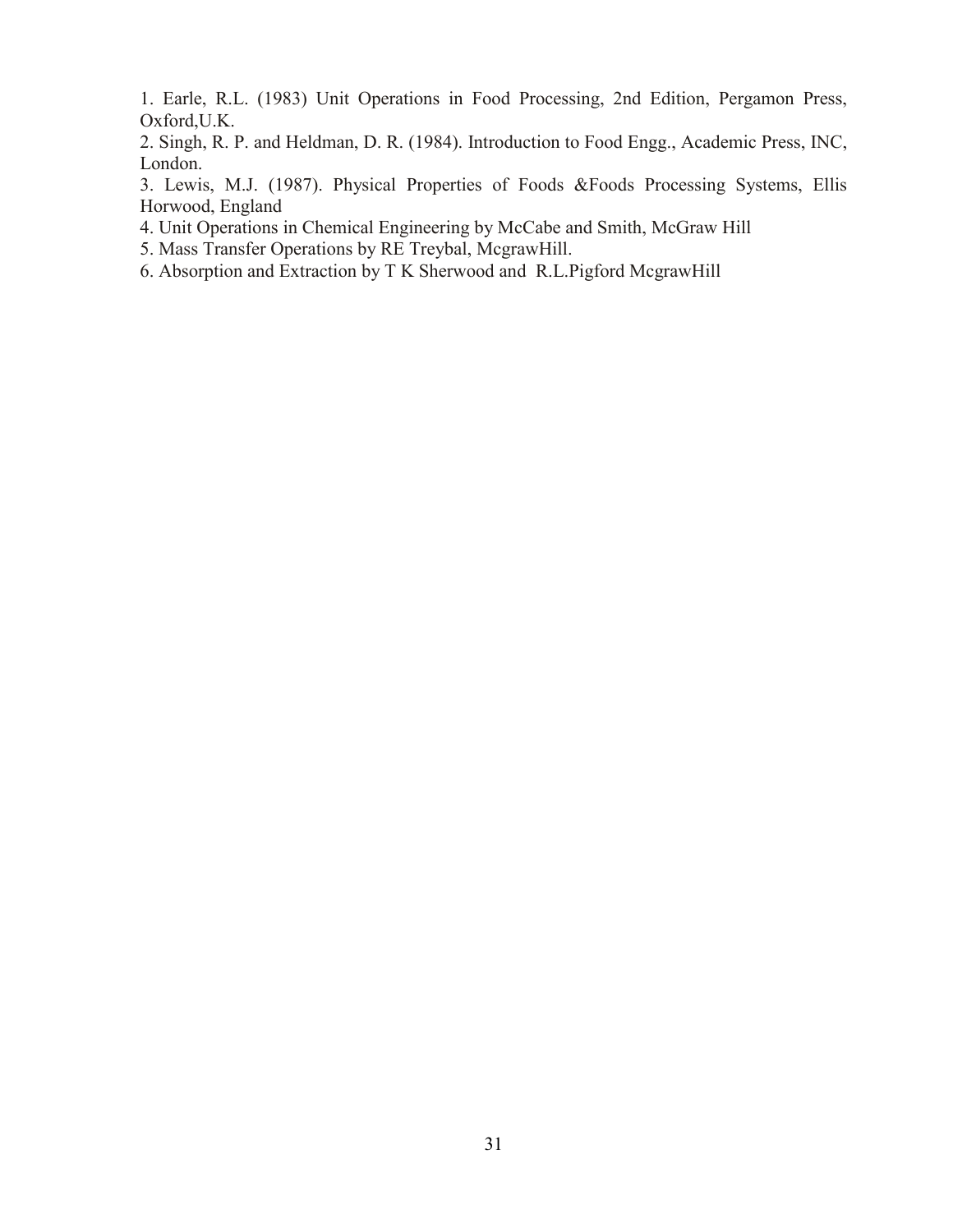# **IMF 6001 -Dairy Technology**

**Module I :**Milk : Present status of dairy industry- India and Abroad. Operation flood, NDDB. Definition, Physical, chemical & microbiological properties of milk and nutritive value of milk . Colostrum or Beestings and their Physical, chemical and nutritive value. Procurement of milk and transportation and distribution of milk,

**Module II:** Testing the authenticity of milk and milk products: Detection of foreign materials and chemicals as per appropriate methods..

**Module III :**Good hygienic practice in milk processing: Homogenization, pasteurization ,sterilization and UHT. Technology of cream, butter, ghee, margarine. Sources of Contaminants of milk., Processing of market milk. Standardization, toning of milk., storage. Cleaning and disinfection in a dairy industry, definitions of cleaning and disinfection agents and processes..

**ModuleIV :** Technology of special milk- Toned milk , double toned milk, flavored milk, humanized milk, skim milk, Sterilized flavored milk, UHT milk and their physical and chemical properties and their nutritive value,. Aseptic packaging and storage

**Module V :**Technology of fermented milk like yoghurt, dahi, shrikhand, probiotics and prebiotics. Their Judging and grading . Technology of desiccated products like khoa, rabri **Module VI**: Technology of acid coagulated products viz chhana, paneer and cheese and cheese spread, Techniques involved for manufacturing of ice cream and kulfi. Judging and grading of milk

### **ModuleVII :**

Techniques involved for manufacturing of cereal, fruit & vegetable based by products and their judging and grading.

Book:

.

1. Smit, G. (2003) Dairy processing - improving quality. Woodhead Publishing.

2. Walstra P., Geuits T.J., Noomen A., Jellema A. and Van Boekel

M.A.J.S. (1999) Dairy technology- Principles of milk properties and processes. Marcel Dekker Inc.

3. Spreer E. (1998) Milk and dairy product technology. Marcel Dekker Inc.

4. Gupta R.P. (2003) Dairy India year Book 2007

- 5. Robinson R.K. Modern dairy Technology, Vol I Advances in Milk processing.
- 6. Outlines of Dairy Technology by Sukumar Dey, 1990, Oxford Univ. Press..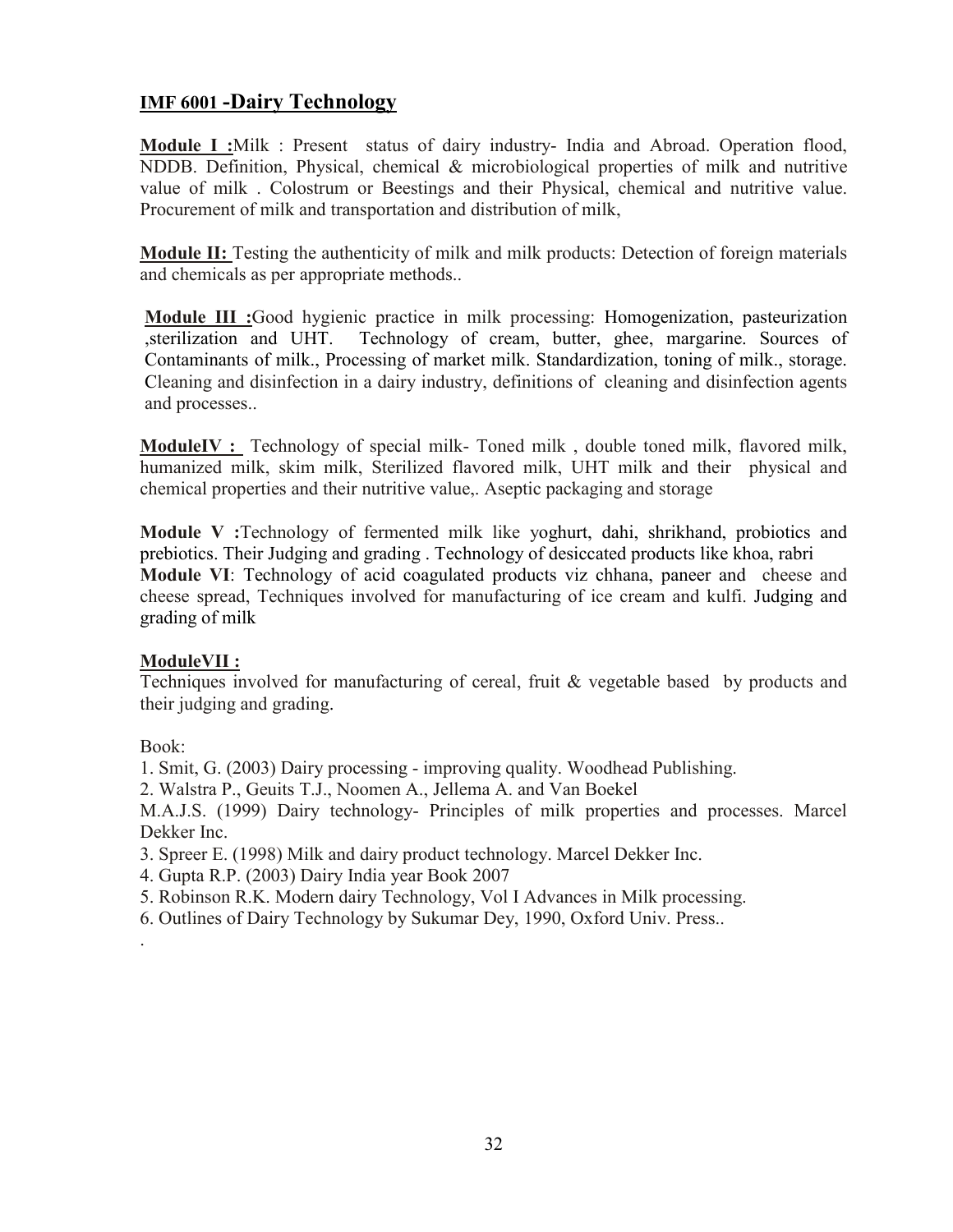## **IMF 6003– Food Engineering- III –Thermodynamics and Refrigeration**

**Module -I :** Zeroth & First law of thermodynamics-concept of temperature, Energy balance for closed system. Thermodynamic state and state functions. The reversible process. The adiabatic process. The constant volume and constant pressure process. Enthalpy, heat capacity. Mass and energy balance for open systems.

**Module - II:** Second law of thermodynamics and its application: Limitations of the first law of thermodynamics, statements of the law. Heat engine and heat pump / refrigerator. Mathematical statement of second law. Carnot cycle and Carnot Theorems. criterion of irreversibility, clausius inequality, entropy and its change calculation for ideal gases. Liquefaction process.

**Module III :**Refrigeration : Basic refrigeration cycles and concepts: Elementary vapour compression refrigeration cycle with reciprocating, rotary and centrifugal compressor. Theoretical vapour compression cycle, Departure from theoretical vapour compression cycle, representation on T-S and P-H diagrams, Mathematical analysis of vapour compression refrigeration system. Refrigerants : Primary and secondary refrigerants, common refrigerant, Brine, their properties and comparison Multiple evaporation and compressor system: Application, on compressor system: dual compression, comparison of systems, control of multiple evaporator system.

**Module IV:** Refrigeration equipments : Compressor, condenser, evaporator, expansion valve, cooling tower. Basic elements of design, construction, operation and maintenance. Balancing of different components of the system, ice-bank ¬tank system. Refrigeration control: low and high side float valves, capillary tube, thermostatic expansion valve, automatic expansion valve, solenoid valve, high pressure and low pressure cutouts. Thermostat, overload protector, common defects and remedies. Refrigeration piping: Purpose, material, joints and fittings, water and brine pipe size selection. Refrigerated vehicle: truck, trawler. Working principleof Ice-flaker.

**Module V :**Ultra low temperature refrigeration. Production of dryice. Absorption refrigeration system: simple vapour absorption refrigeration systems, Practical absorption system, refrigerant combinations, Absorption cycle analysis. Cooling load calculation: Types of load, design conditions for air cooling, air conditioning loads. Cold storage: Types of cold storage, types of load in cold storage, construction and maintenance of cold storage, insulating materials and vapour barrier. Cold storage: Types of cold storage, types of load in cold storage, construction and maintenance of cold storage, insulating materials and vapour barrier. **Module VI :** Rheological properties of fluid and solid foods: Rheological classification of food. Rheological models for viscous and visco-elastic food, measurement of flow properties of fluid foods, (Fundamental methods, empirical methods and imitative methods). Rheological properties of solid food: Quasistatic tests for solid food. Dynamic testing of solid food and other testing methods.

**Module VII:** Thermal properties of frozen and unfrozen food: Introduction to thermal properties, importance of thermal properties, experimental approach to measure thermal properties, modeling of thermal properties of frozen and unfrozen foods.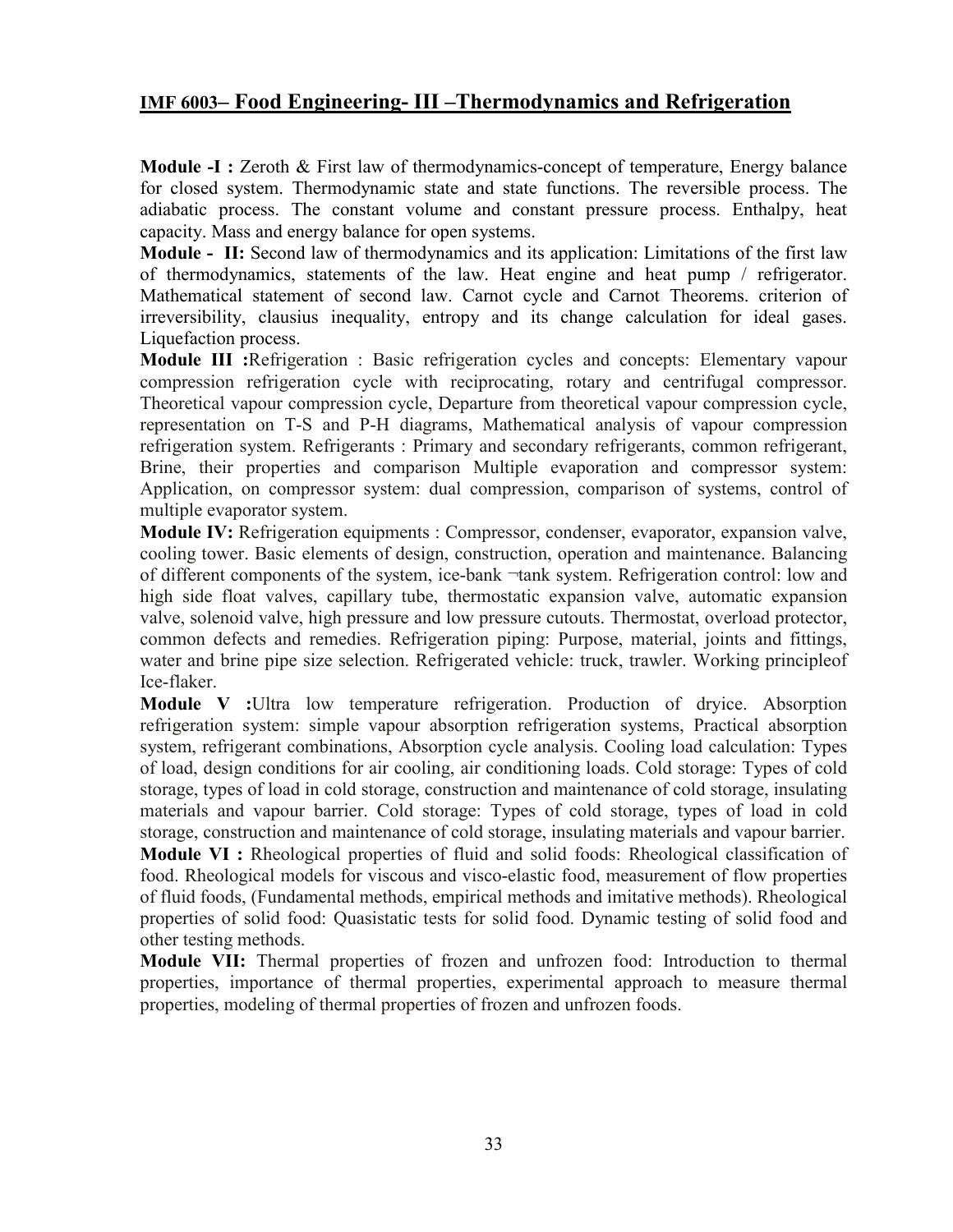### **Books**

1. Brennan JG, Butter JR, Corell ND & Lilly AVE. 1990. *Food Engineering Operations*. Elsevier.

*2.* Charm SE, McCabe WL, Smith JC & Harriott P.1993. *Unit Operations of Chemical Engineering*.McGraw Hills.

3. Earle RL. 1985. *Unit Operations in Food Processing*. Pergamon Press.

4. Fellows P. 1988. *Food Processing Technology*. VCH Ellis Horwood.

5. Heldman DR & Singh RP.1995. *Food Process Engineering*. AVI Publ.

6. McCabe WL & and Smith JC. 1971. *Fundamental of Food Engineering*. AVI Publ.

7. Sahay KM & Singh KK. 1994. *Unit Operation of Agricultural Processing*. Vikas Publ. House.

8. Singh RP & Heldman DR. 1993. *Introduction to Food Engineering*. Academic Press.

9. Refrigeration and air-conditioning. Richard C Jordan and Goyle B. Prirster (1956), Prentice Hall, Engle wood.

10. Refrigeration and air-conditioning. Dr. Manohar Prasad, (1993), Wiely Estern, New Delhi.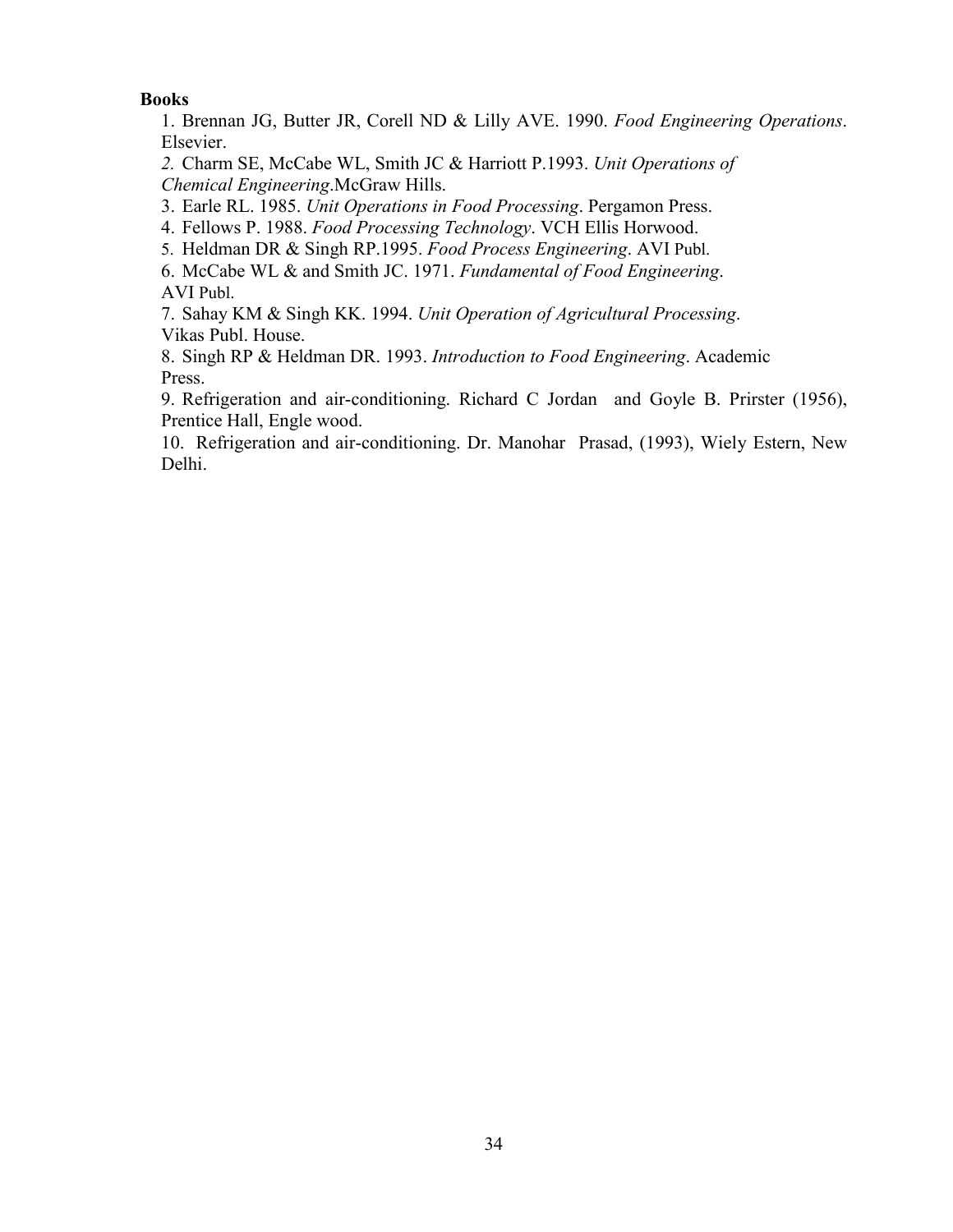# **IMF 6005 – Agricultural and Rural Economics**

**Module I** - Introduction - Nature of Rural Economy. Structure of Rural Economy. Concept of Rural Development. Scope and Importance of Rural Development V.M. Dandekar's Approach to Rural Development.

Agricultural extension, its importance and role, methods of evaluation of extension programmes, socio-economic survey and status of big, small and marginal farmers and landless agricultural labourers.

**Module II -**Dimensions of Rural Development: Agricultural Growth in India, Irrigation Green Revolution, Agrarian Reforms, Rural Electrification Rural Transport

Poverty and Unemployment : Rural Poverty – Nature, Causes and Remedies, Rural Unemployment - Nature, Causes and Remedies Rural Indebtedness – Magnitude, Causes, Relief Measures Role of SHGs and Micro Finance in this context. Rural Industrialization. Employment in unorganized sector.

**Module III -**Agricultural labour : Problems of Agricultural labour. Efficiency of Agriculture labour. Impact of mechanization on Agricultural labour. Unemployment Problem. Employment Guarantee Scheme. Recent Agricultural Problems in India.

**Module IV -**Agricultural policy and impact : State Policies & Central Policies. Central policies comparison with world. Recent Indian Agricultural Labour Policy  $\&$  its comparison with World. Ceiling on land holding policy. Past and Present SEZ policy.

**Module V-**Agricultural Export- Import Polices – history, recent changes & problems: Vegetables, Fruits, Spices, Flowers, Medicine, ornamental plants, Grain crops, Milk, Silk, Meat., EXIM Policy.

**Module VI** - Programmes of Rural Development - Objectives and Assessment of Programmes / Schemes: Food for Works Programme**,** Employment Guarantee Scheme**,** Small Farmers, Development Agency**,** Marginal Farmer and Agricultural Labour**,** National Rural Employment Guarantee Programme**,** TRYSEM (Training Rural Youth for Self Employment)**,**  Special Component Plan for SCs**,** Tribal Development Programme**,** Employment Assurance Scheme Swarn Jayanti Gram Swarozgar Yojana

### **Module VII-**

Training programmes for extension workers. Role of Krishi Vigyan Kendra (KVK) in dissemination of Agricultural technologies. Non Government Organization (NGO) and selfhelp group approach for rural development

### **Books:**

1. Government of India – Evolution of Community Development Programme in India

2. Desai, Vasant - Study of Rural Economics, Himalaya Publishing Company, New Delhi.

3. Jain P.C. – Agricultural Reforms in India

4. Shakuntala Devi – Rural Credit and Agricultural Development, Scrap & Sons, New Delhi 1996.

5. Patodiya Mohan S. - Rural Economics for C.A.I.I.BPart – I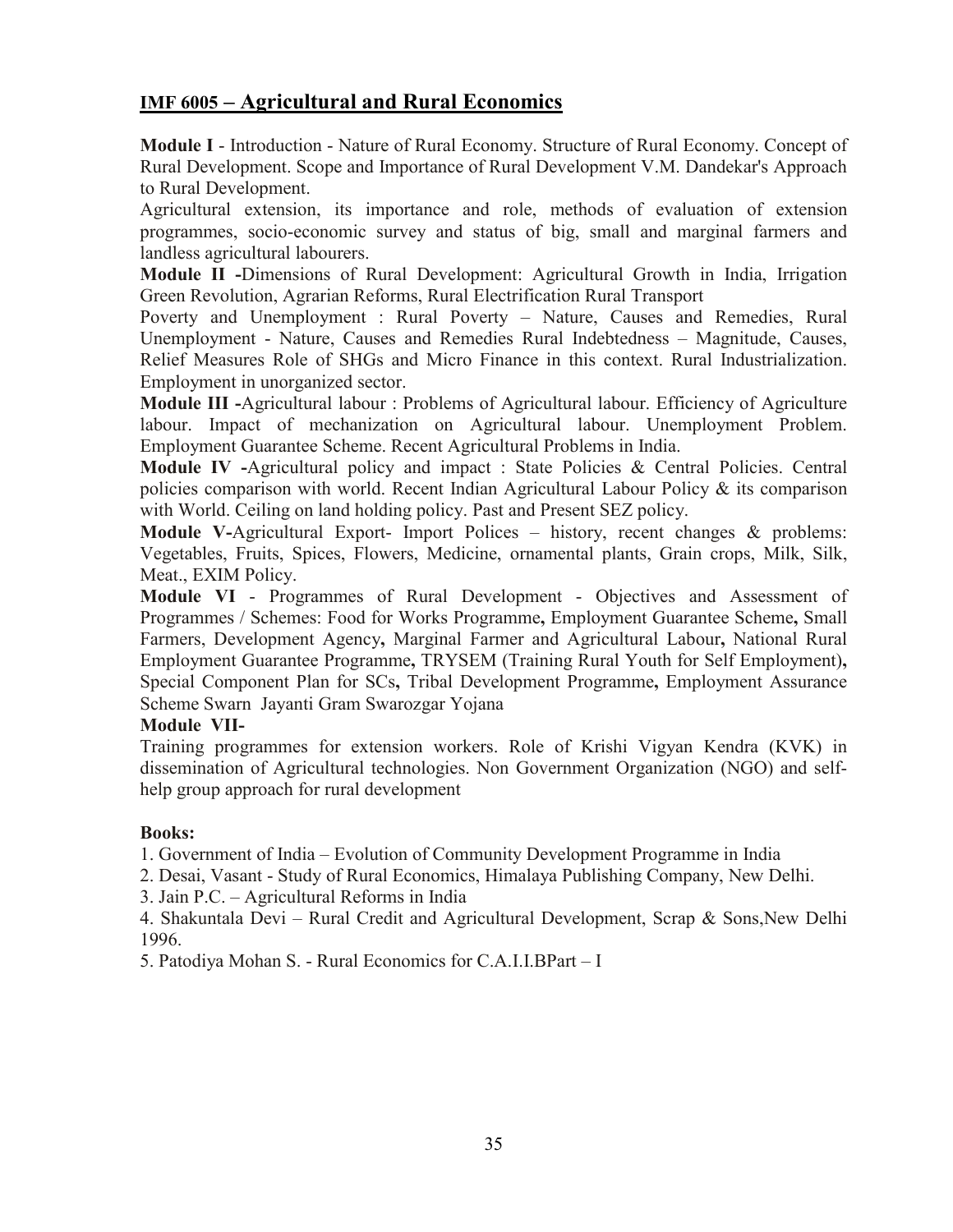# **IMF 6007 - FOOD ADDITIVES AND INGREDIENTS**

**Module I:** Additives in food processing and preservation - classification and their functions. Safety and quality evaluation of additives and contaminants, acute and chronic studies, NOAEL, ADI, Ld50.Indirect food additives.

**Module II :**Various additives such as preservatives, antioxidants, antimicrobials, colors, flavor, emulsifiers, sequesterants, humectants, hydrocolloids, sweeteners, acidulants, anticaking agents, buffering salts, stabilizers, thickners etc. with respect to chemistry, food uses and functions in food formulations Acids, bases and buffers.

**Module III:** Flavor Technology: Types of flavors, flavors generated during processing reaction flavors, flavor composites, stability of flavors during food processing, analysis of flavors, extraction techniques of flavors, flavor emulsions, essential oils and oleoresins, authentication of flavors etc.

**Module IV :** Ingredients used in food production e.g. sugar, starches/modified starches, fibres, proteins/protein hydrolysates and fats etc and their technology of production and application. Sugars and Sweeteners: Sugars, syrups, sugar alcohols, potent sweeteners, sugar products, caramelization. Sweetener chemistry related tousage in food Products.

**Module V:** Proteins and Lipids as functional ingredients isolation, modification, specifications, functional properties and application in foods and neutraceuticals

**Module VI:** Food Colors: Food colours - Types and properties, regulatory aspects, safety issues - natural food colours - pigments, chlorophylls, carotenoids, anthocyanins and flavonoids, tannins, caramel and others Artificial food colours.

**Module VII:** Manufacturing and applications of fibres from food sources, fructooligosaccharides.

### **Books:**

1. Branen, A. F. et al (2001). Food Additive s, 2nd Edition, MarcelDekker.

2. George, A. B. (1991). Encyclopedia of food and coloradditives, Vol III, CRC Press.

3. Nakai, S. and Modler, H. W (2000). Food proteins. ProcessingApplications, Wiley

4. Food Quality Assurance-Principles and Practices - Inteaz Ali,CHIPS, Texas.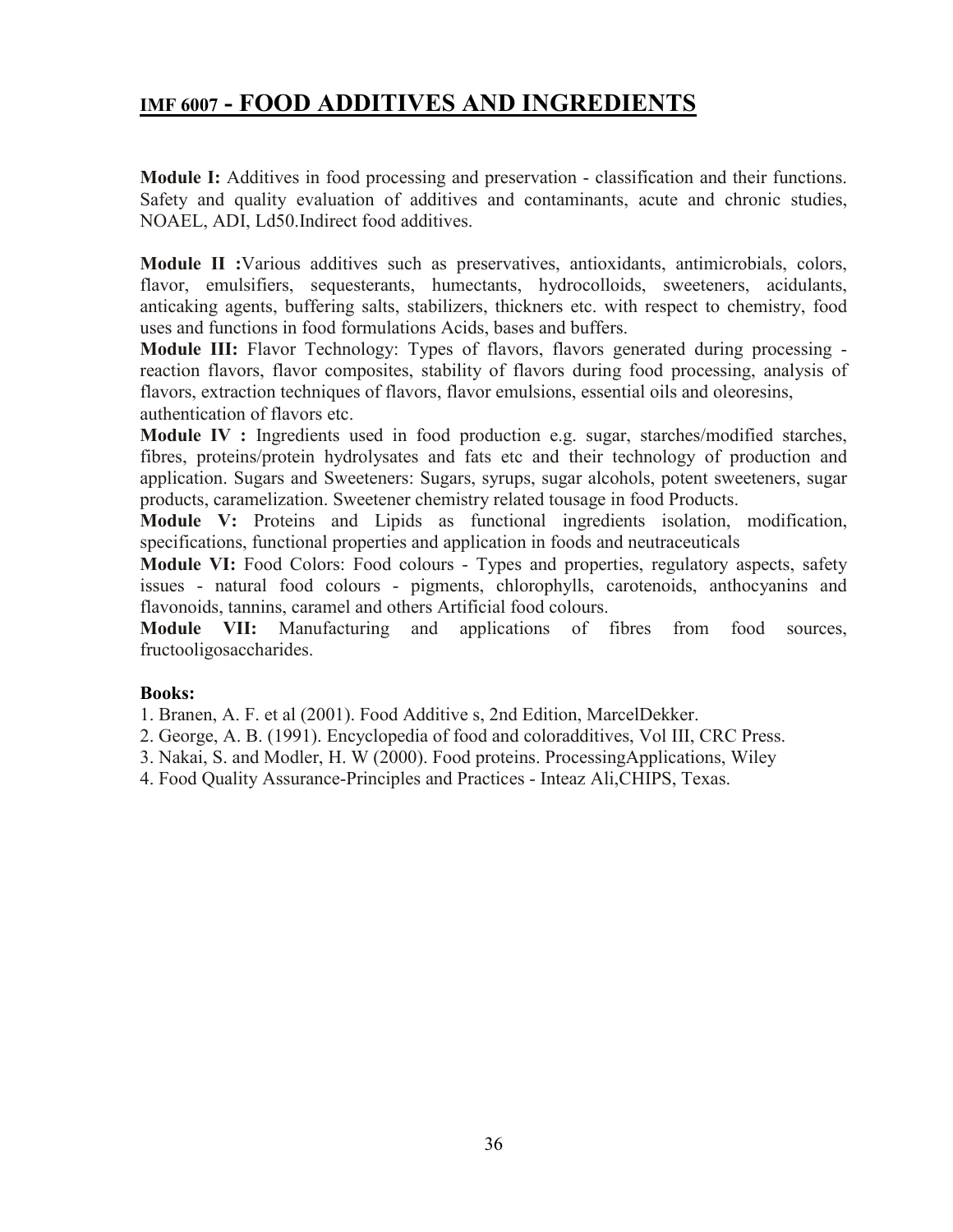### **IMF 6009 - FOOD INDUSTRY WASTE MANAGEMENT**

**Module -I: By products of and their utilization from** Cereal (Corn, wheat, rice), Oilseeds (Groundnut, Mustard, Sunflower, coconut, cottonseed, etc. Pegion pea, black and green gram, bengal gram etc.)

**Module - II: By Product of and their utilization from :**1. Fruits (Apple, grape, papaya, orange, citrus, mango), Dairy (Cream/Butter, Chees/Paneer), Tea leaves, coffee beans, shewnut.

**Module III:** Other important by products : Leather, Gelatin, Adhesives- animal gues, protein based, starch based

**Module IV:** Introduction to Environmental Engineering. Air and Water Pollution and control methods. Solid waste disposal.

#### **Module -V: Characterization of food industry waste**

BOD, COD, TOD, pH, dissolved  $O_2$ ,  $O_3$ , total organic content, types of solids (Floatable, suspended settable), Froth floatation  $\&$  floatation techniques, sedimentation  $\&$  screening, types of sedimentation.

#### **Unit-VI: Biological Oxidation**

Various types of biological reactions occurring in biological oxidation (Methano-genesis, nitrification, denitrification, blame, synthesis, endogenous respiration, photosynthesis type of air diffusers, lagoons, oxidation ditches, rotating biological contactor, trickling filters.

#### **Unit-VII: Advanced (Tertiary treatment)**

Polishing ponds/ lagoons, DAF techniques, micro filters/strainers, removal of nitrogen, phosphorus, sulphur.

#### **Books Recommended:-**

1.Environmental Engineering, H. S. Peavy, D.R. Rowe, G. Tchobanoglous Mcgraw Hill.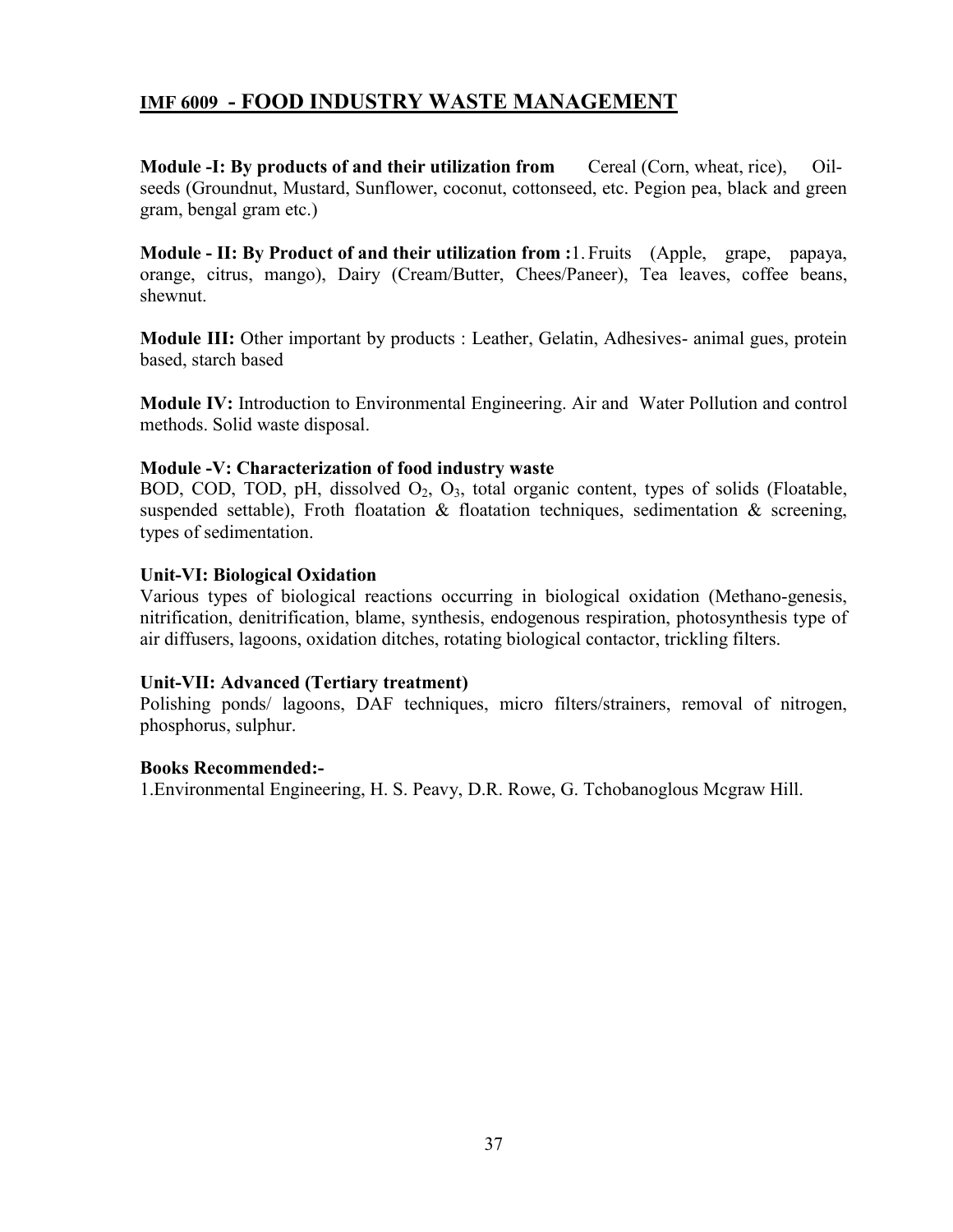## **SAF1001 – Advanced Food Microbiology**

**Module I** : Growth and survival of microorganisms in foods; spoilage organisms of milk, fruits, vegetables, grains and oilseeds, meat and poultry; [6]

**Module II:** Physical and chemical methods to control microorganisms. [6]

**Module III:** Biochemical changes caused by microorganisms; Microbes in food fermentation, putrefaction, lipolysis; Antagonism and synergism in microorganisms; [6]

**Module IV:** Food poisoning and food borne infections; Microbial toxins. [6]

**Module V:** Food hygiene and sanitation: Contamination during handling and processing and its control; indicator organisms; Rapid methods in detection of microorganisms.[6]

**Module VI:** Food Fermentations; Traditional fermented foods of India and other Asian countries; Probiotics and prebiotics; Fermented foods based on milk, meat and vegetables; Fermented beverages.

**Module VII**: Preparation and maintenance of cultures, media, reference standard; sterilization techniques; disposal of used cultures and media Detection and detection techniques of microorganism in foods: culture, microscopic examinations, physical, chemical and immunological methods of microbial detection. Bio-burden.

### **Suggested Readings**

- 1. Banawart GJ. 1989. *Basic Food Microbiology*. 2nd Ed. AVI Publ.
- 2. Frazier J & Westhoff DC. 1988. *Food Microbiology*. 4th Ed. McGraw Hill.
- 3. Garbutt J. 1997. *Essentials of Food Microbiology*. Arnold Heinemann.
- 4. Jay JM, Loessner MJ & Golden DA. 2005. *Modern Food Microbiology*. 7thEd. Springer.
- 5. Ray B. 2004. *Fundamentals of Food Microbiology*.3rd Ed. CRC.
- 6. Robinson RK. (Ed.). 1983. *Dairy Microbiology*. Applied Science.
- 7. Steinkraus KS. 1996. *Handbook of Indigenous Fermented Foods*. MarcelDekker.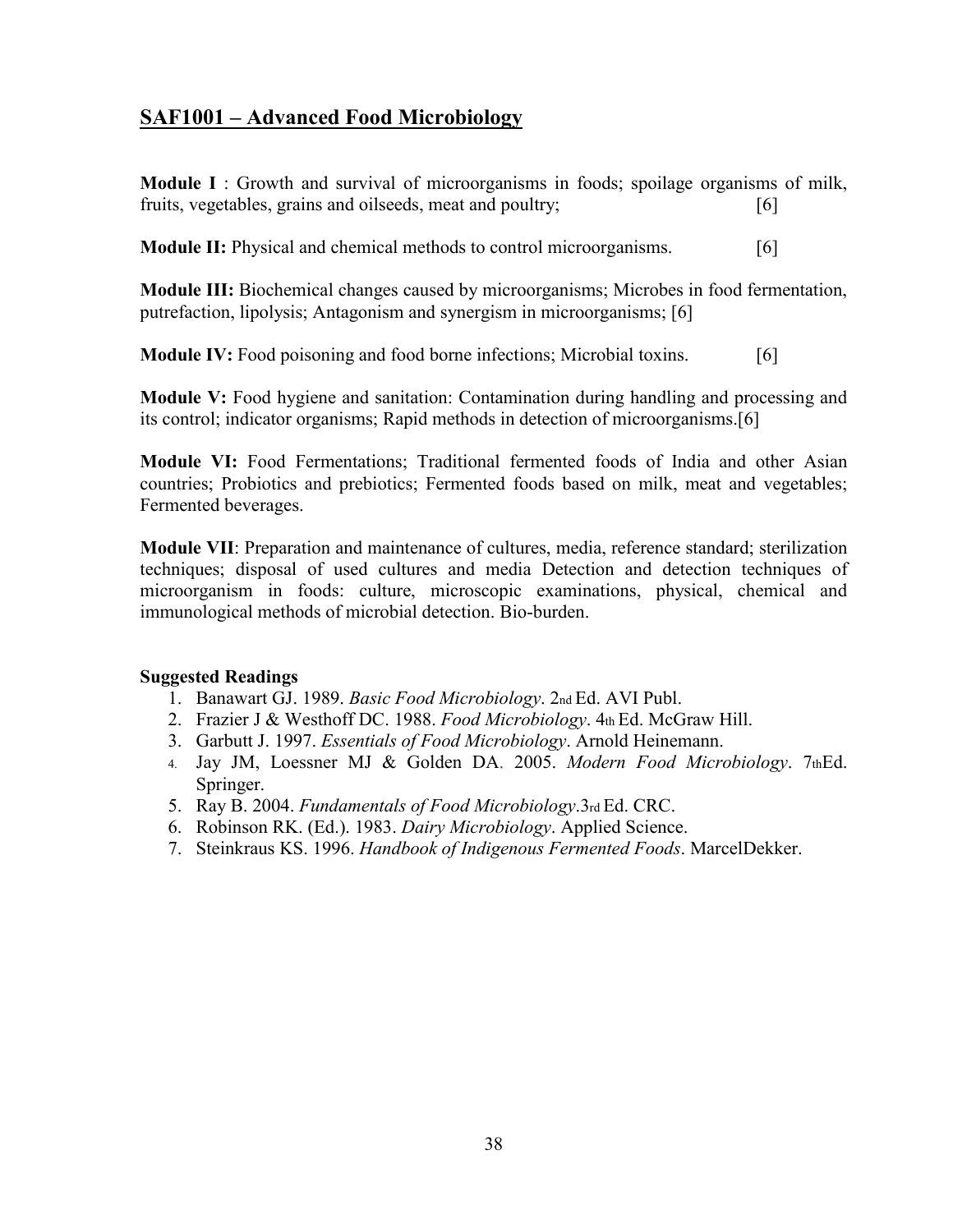## **SAF1003– Advanced Food Chemistry and Nutrition**

**ModuleI :** Definition and importance; major food constituents and their physicochemical properties; role of water in food.

**Module II:** Carbohydrates, proteins and lipids: classification, physical, chemical, nutritional, and functional properties and their structural correlations; auto-oxidation of lipids and rancidity.

**Module III:** Properties of minerals, vitamins, pigments, anti-oxidants, flavor components, allergens, toxins and anti-nutritional factors in foods;

**Module IV:** Interaction of constituents in food systems; Changes during storage and processing; Browning reactions in foods.

**Module V:** Food groups and their typical composition; essential nutrients- sources, functions, deficiency diseases; requirements and recommended dietary allowances; Digestion, absorption, transport and metabolism of nutrients in human system; protein quality evaluation.

**Module VI:** Factors affecting bio-availability of nutrients example, nutrient interactions, food components like anti-nutrients etc. Principles of meal planning. Ways to increase nutritional quality of food such as enrichment, fortification, fermentation and mutual supplementation

**Module VII:** Best cooking and processing procedures to reduce cooking losses of nutrients. The nutrition transition in India –Malnutrition-concurrent under and over nutrition. Common nutritional deficiencies such as PEM, iron, vitamin A, iodine, calcium and vitamin D, zinc etc. Emerging common degenerated disorders.

- 1. Bamji MS, Rao NA & Reddy V. 2003. *Textbook of Human Nutrition*. Oxford & IBH.
- 2. Belitz HD.1999. *Food Chemistry*. Springer Verlag.
- 3. DeMan JM. 1976. *Principles of Food Chemistry*. AVI.
- 4. Fennema OR.1996*. Food Chemistry*. Marcel Dekker.
- 5. Meyer LH. 1987. *Food Chemistry*. CBS.
- 6. Swaminathan M. 1974. *Essentials of Foods and Nutrition*. Vol. II. Ganesh & Co.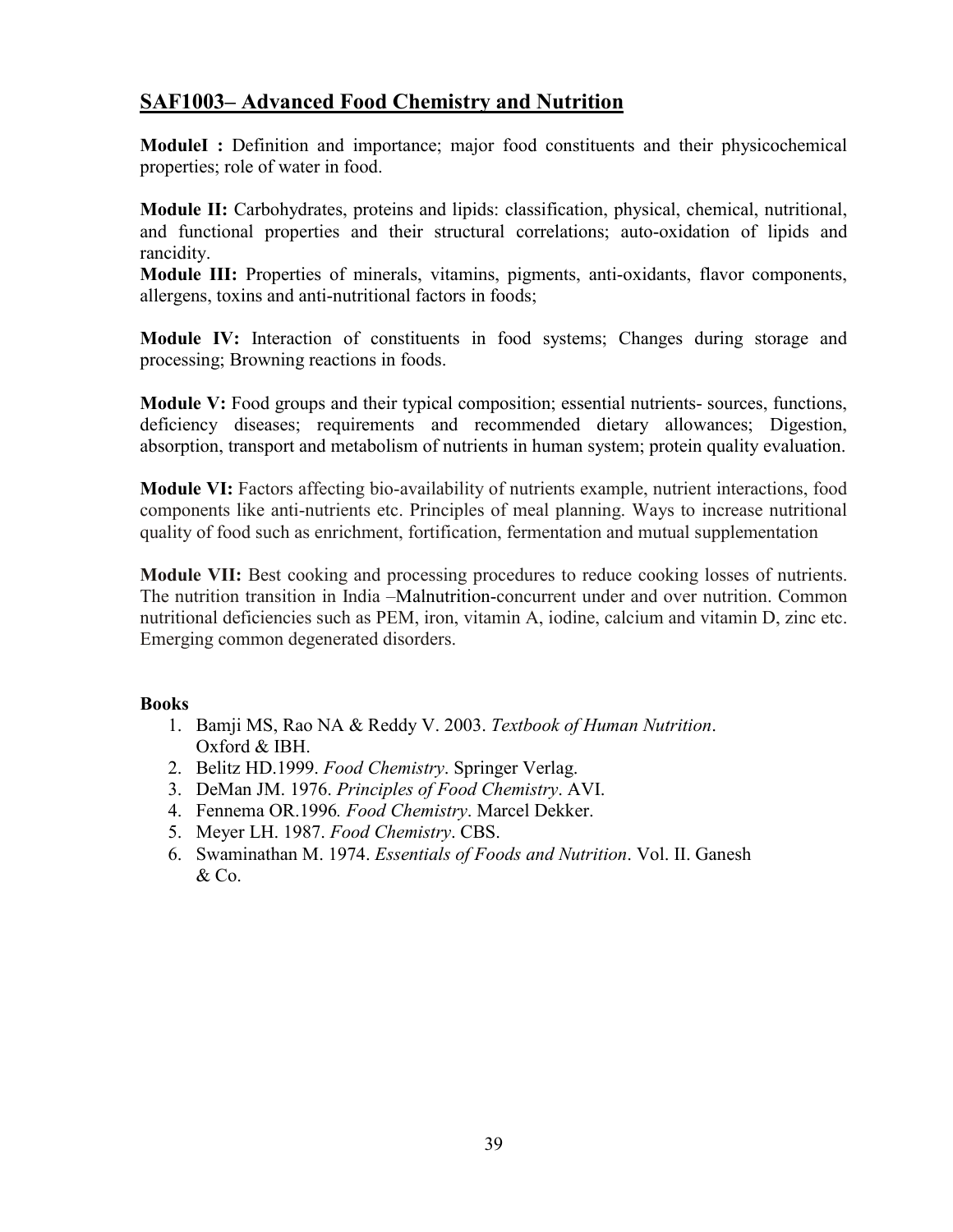### **SAF 1005- ADVANCED FOOD ENGINEERING**

**Module I:** Fluid flow in food processing-Newtonian and Non-Newtonian fluids. Measurement of viscosity – Capillary viscometer, rotational viscometer, Fluid moving machinery, Fluid flow measurement, Mixing of liquids

**Module II:** Application of Heat Transfer in Food Processing - Head transfer by conduction convection and radiation. Steady state and Unsteady state Heat transfer. Heat exchangers. Microwave heating. Food freezing – freezing systems,

**Module III:** Psychrometry principles of drying. Types of Dryers - Tray, tunnel, Puff, Fluidized ben Spray Freeze drying .etc. Evaporation – Boiling point elevation. Types of evaporation.

**Module IV:** Mass Transfer. Diffusion process, Unsteady state Mass transfer. Distillation. Membrane separation, Electro-dialysis, Reverse Osmosis, Ultra filtration- Principles and types of systems

**Module VI:** Supplemental Processes, Filtration, dry and wet methods of solid separation , particle size analysis, screening processes, Sedimentation, Mixing of pastes

**Module VII:** Extrusion processes for foods- principles of extrusion, Extrusion systems – cold extrusion, extrusion cooking, single and twin screw extruders.

- 1. Introduction to Food Engineering,, R. Paul Singh, Dennis R. Heldman, Academic Press, 2009
- 2. Fundamentals of food process engineering / Toledo, Romeo T. : Aspen Publication, 1999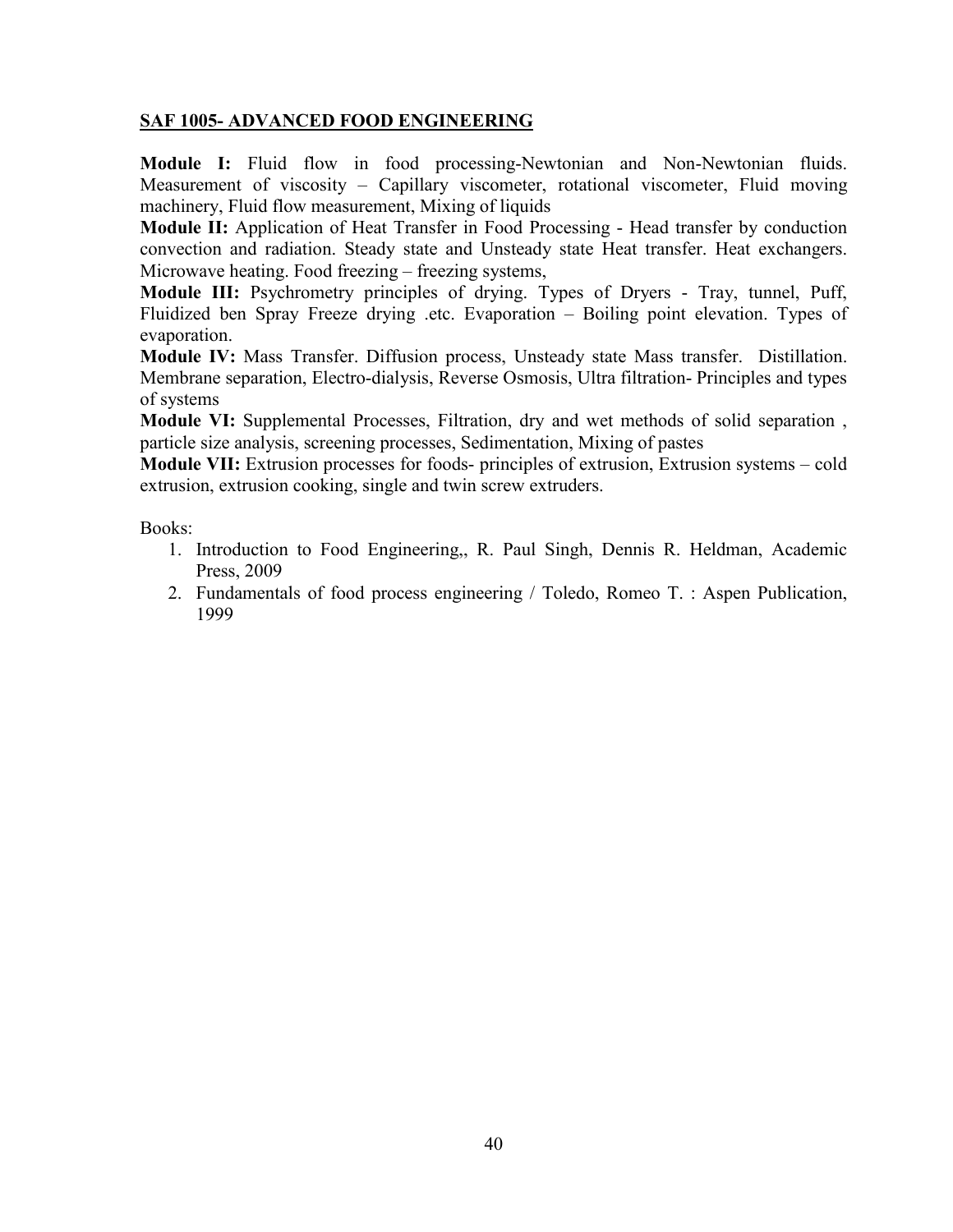# **SAF1007-ADVANCED FOOD PROCESSING**

**Module I :**Scope of food processing; historical developments; principles of food processing and preservation

**Module II:** Processing and preservation by heat – blanching, pasteurization, sterilization and UHT processing, canning, extrusion cooking, dielectric heating, microwave heating, baking, roasting and frying, etc.

**Module III:** Processing and preservation by low-temperature- refrigeration, freezing, CA, MA, and dehydro-freezing.

**Module IV:** Processing and preservation by drying, concentration and evaporation-types of dryers and their suitability for different food products; ultra- filtration, reverse osmosis.

**Module V:** Processing and preservation by non-thermal methods, irradiation, high pressure, pulsed electric field, hurdle technology.

**Module VI:** Use and application of enzymes and microorganisms in processing and preservation of foods; food fermentations, pickling, smoking etc;

**Module VII :** Food additives: definition, types and functions, permissible limits and safety aspects.

- 1. Arsdel WB, Copley MJ & Morgan AI. 1973. *Food Dehydration*. 2nd Ed. Vols.I, II. AVI Publ.
- 2. Desrosier NW & James N.1977. *Technology of Food Preservation*. 4th Ed. AVI.Publ.
- 3. Fellows PJ. 2005. *Food Processing Technology: Principle and Practice*. 2nd Ed. CRC.
- 4. Jelen P. 1985. *Introduction to Food Processing*. Prentice Hall.
- 5. Potter NN & Hotchkiss 1997. *Food Science*. 5th Ed. CBS.
- 6. Potty VH & Mulky MJ. 1993. *Food Processing*. Oxford & IBH.
- *7.* Ramaswamy H & Marcotte M. 2006. *Food Processing: Principles and Applications*.Taylor & Francis.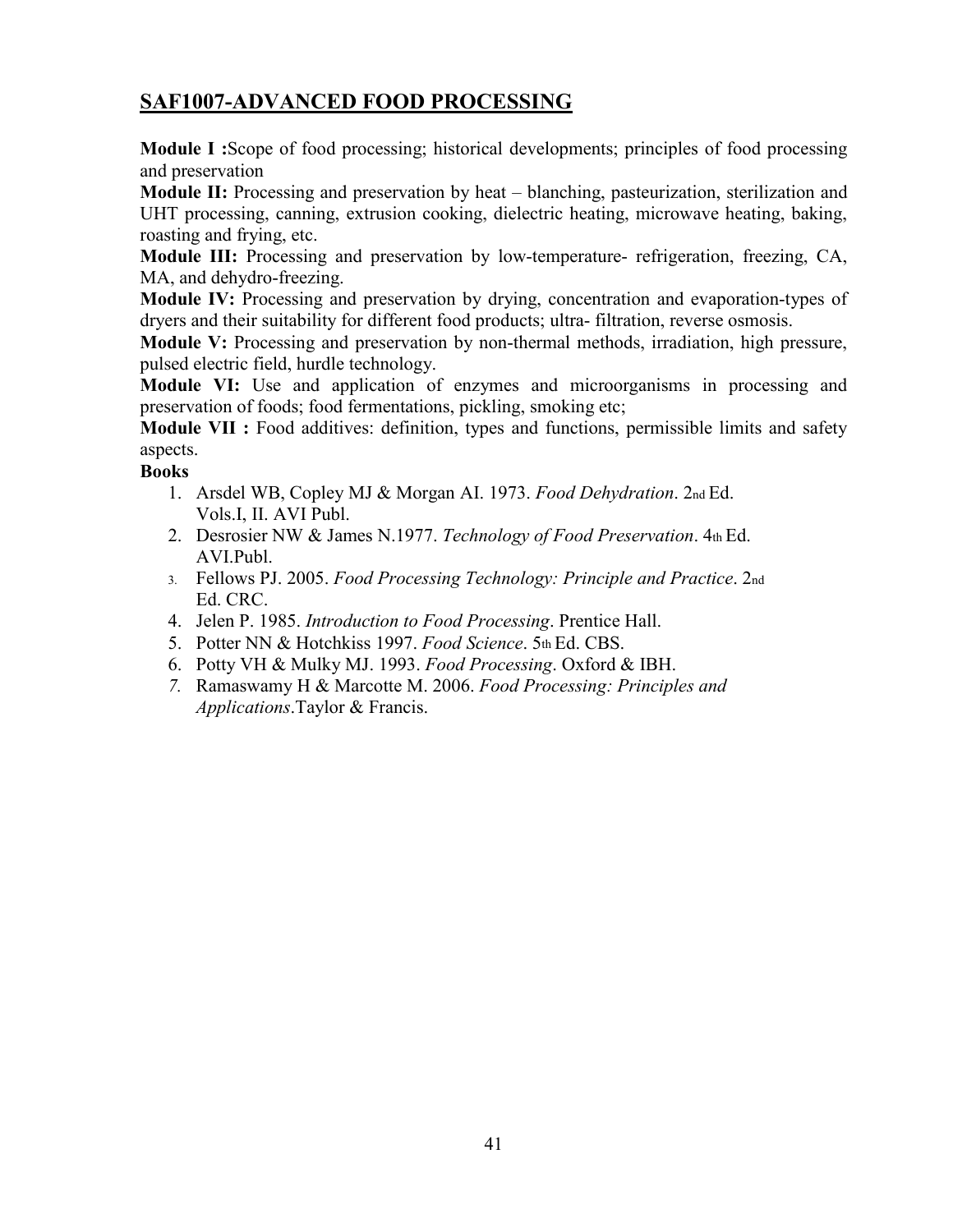## **SAF 2001- CEREALS PULSES AND OIL SEED TECHNOLOGY**

**Module I :**Status, production and major growing areas of cereals, in India and world, Structure and chemical composition of cereals, pulses and oilseeds, Nutrition and antinutritional factors.

**Module II:** Wheat Processing: Wheat classification, wheat grain structure quality and milling Functionality of wheat flour components and bakery ingredients.

Rice Processing: Classification, paddy Processing and treatment for quality improvement, Milling and sorting.

**Module III:** By product utilization e.g. Bran: Novel product development – Instant Rice, puffed products etc.

**Module IV:** Coarse Cereals Products: Maize, sorghum, pearl millet and small millets processing and value addition.

Pulses: Pretreatment of pulses for milling, milling of major pulses. Methods to improve recovery.

**Module V:** Oil seeds Processing: Groundnut, Mustard, Soybean, Sunflower, Safflower, Sesame and other oil bearing materials Special Topics: Processing &Utilization of Soya bean for value added products, Sources; chemical composition; physical and chemical characteristics; functional and nutritional importance of dietary oils and fats. Post-harvest handling storage and processing of oil seeds for directs use and consumption.

**Module VI:** Extraction of oil by mechanical expelling and solvent extraction and obtaining de-oiled cakes suitable for edible purposes. Processing of other plant sources of edible oils and fats like coconut, cottonseed, rice bran, maze germ, etc.

Refining: Clarification, degumming, neutralization (alkali refining), bleaching, deodorization techniques / processes. Blending of oils.

Processing of refined oils: Hydrogenation, fractionation, winterization, inter-esterification etc .for obtaining tailor-made fats and oils

**Module VII:** Innovative products from cereals, pulses and oilseeds. Extrusion technology for cereals

### **Books:**

1. Cereal Technology by Kent, CBS

2. Wheat Chemistry and Technology by Y. Pomeranz

3. Post Harvest Technology of Cereals byChakraborty AC, CRC Press.

4. Cereals and Cejreal Processing: Chemistry andTechnology DAV Dendy and BJ Dobrazczyk

5. Chemistry and Technology of Cereal Food and Feedby S A Matz3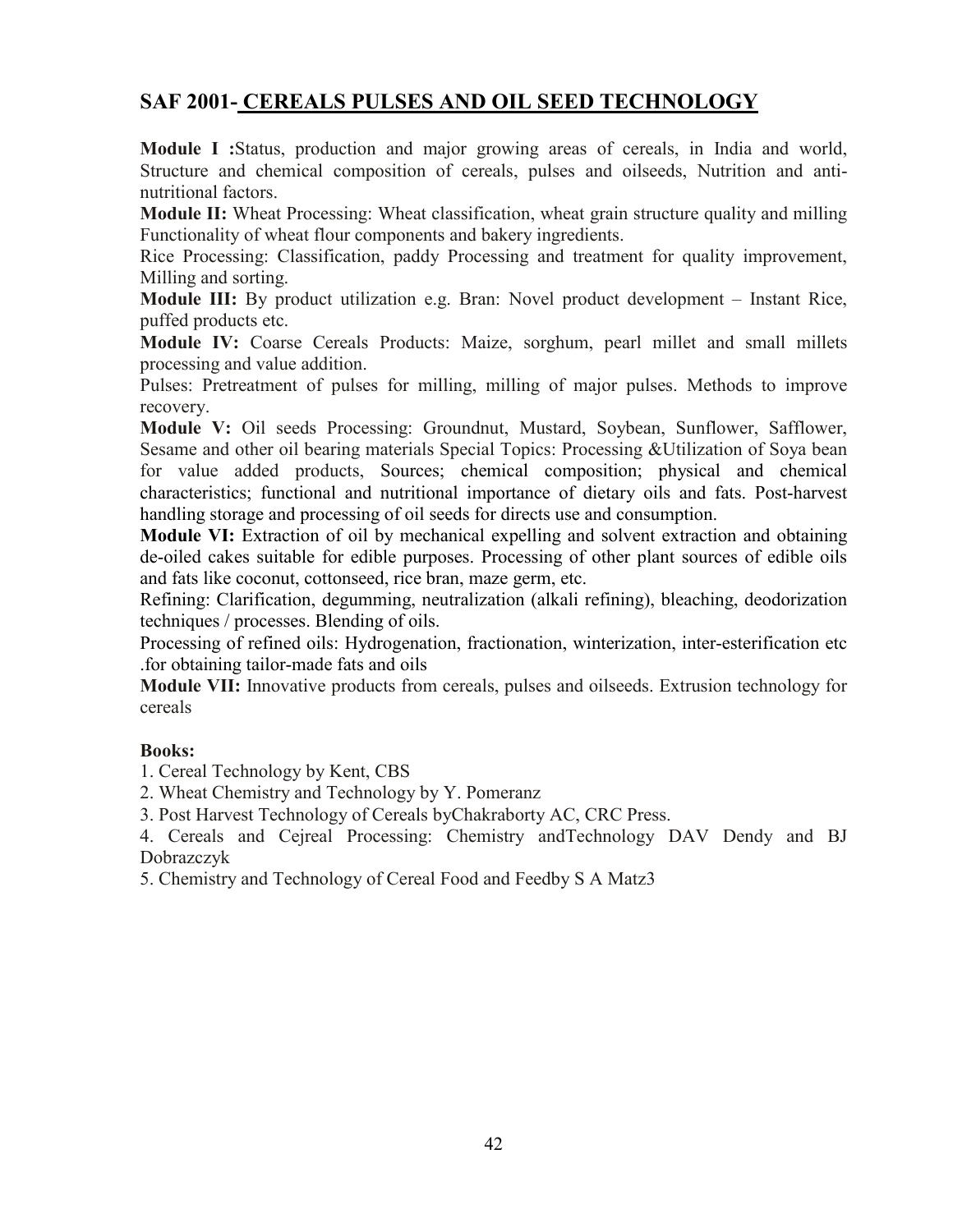## **SAF 2003- NOVEL FOOD PROCESSING AND PACKAGING**

**Module I :** Membrane technology: Introduction to pressure activated membrane processes: micro- filtration, UF, NF and RO and their industrial application. Supercritical fluid extraction: Concept, property of near critical fluids NCF and extraction methods.

**Module II:** Microwave and radio frequency processing: Definition, Advantages, mechanism of heat generation, application in food processing: microwave blanching, sterilization and finish drying. Hurdle technology: Types of preservation techniques and their principles, concept of hurdle technology and its application. Freeze Drying

**Module III:** High Pressure processing: Concept, equipments for HPP treatment, mechanism of microbial inactivation and its application in food processing. Ultrasonic processing: Properties of ultrasonic, application of ultrasonic as processing techniques.

**Module IV:** Newer techniques in food processing: Application of technologies of high intensity light, pulse electric field, ohmic heating, IR heating, inductive heating and pulsed Xrays in food processing and preservation. Nanotechnology: Principles and applications in foods.

**Module V:**Objectives and importance of extrusion in food product development; Components and functions of an extruder; Classification of extruder; Advantages and disadvantages of different types of extrusion; Change of functional properties of food components during extrusion; Pre and post extrusion treatments; Use of extruder as bioreactor; Manufacturing process of extruded products; Application of extrusion technologies in food industries.

**Module VI:** Packaging material and their selection – paper, polymers, metallic glass. Types of packaging. Current use of novel packaging techniques, Oxygen, ethylene and other scavengers, Oxygen scavenging technology, Ethylene scavenging technology, Carbon dioxide and other scavengers, Antimicrobial food packaging: Constructing an antimicrobial packaging system,

**Module VII:** Novel MAP applications for fresh-prepared produce, Novel MAP gases, Testing novel MAP applications, Applying high O2 MAP.

### **Suggested Readings**

- 1. Barbosa-Canovas 2002. *Novel Food Processing Technologies*. CRC.
- 2. Dutta AK & Anantheswaran RC.1999. *Hand Book of MicrowaveTechnology for Food Applications*.
- 3. Frame ND. (Ed.). 1994. *The Technology of Extrusion Cooking*. Blackie
- 4. Gould GW. 2000. *New Methods of Food Preservation*. CRC.
- **5.** Shi J. (Ed.). 2006. *Functional Food Ingredients and Nutraceuticals:Processing Technologies*. CRC.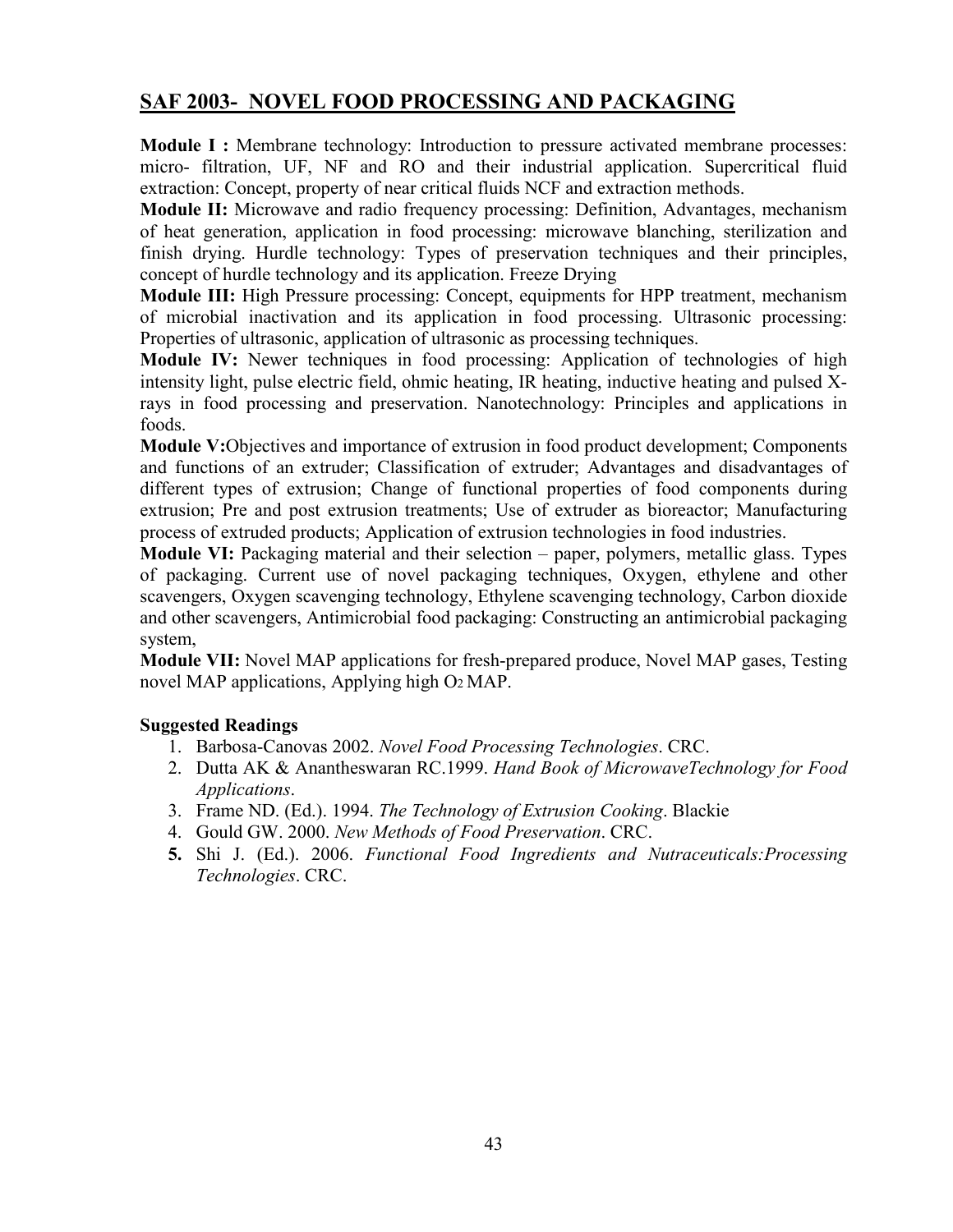### **SAF 2005 - FOOD LAWS, STANDARDS AND REGULATIONS**

**Module-I:** Introduction, concept of food safety and standards, food safety strategies. Food hazards and contaminations - biological (bacteria, viruses and parasites), chemical (toxic constituents / hazardous materials) pesticides residues / environmental pollution /

chemicals) and physical factors. Preventive food safety systems -monitoring of safety, wholesomeness and nutritional quality of food.

**Module – II:** Prevention and control of microbiological and chemical hazards. Food safety aspects of novel methods of food processing such as PEF, high pressure processing, thermal and non thermal processing, irradiation of foods.

**Module – III:** Indian and Food Regulatory Regime (Existing and new), PFA Act and Rules, Food Safety and Quality Requirements, Additives, Contaminants and Pesticide Residue. Food Safety and Standards Act, 2006, Essential Commodities Act, 1955, Global Scenario, Codex Alimentarius, WHO/FAO Expert Bodies (JECFA/JEMRA/JMPR) WHO/FAO Expert Bodies (JECFA/ JEMRA/JMPR).Food safety inspection services (FSIS) and their utilization.

**Module IV:** Introduction to OIE & IPPC, Other International Food Standards (e.g. European Commission, USFDA etc). WTO: Introduction to WTO Agreements: SPS and TBT Agreement, Export & Import Laws and Regulations, Export (Quality Control and Inspection) Act, 1963.

**Module V:** Customs Act and Import Control Regulations, Other Voluntary and mandatory product specific regulations, Other Voluntary National Food Standards: BIS Other product specific standards; AGMARK. Nutritional Labeling, Health claims.

**Module VI:** Risk assessment studies: Risk management, risk characterization and communication.

**Module VII:** Voluntary Quality Standards and Certification GMP, GHP, HACCP, GAP, Good Animal Husbandry Practices, Good Aquaculture Practices

ISO 9000, ISO 22000, ISO 14000, ISO 17025, PAS 22000, FSSC 22000, BRC, BRCIOP, IFS, SQF 1000, SQF 2000. Role of NABL, CFLS.

### **Books:**

1. Singal RS (1997). Handbook of indices of food quality and authenticity. Woodhead Publ. Cambridge, UK.

2. Shapton DA (1994). Principles and practices of safe processing of foods. Butterworth Publication, London. Winton AL (1999)Techniques of food analysis, Allied Science Publications NewDelhi.

3. Pomeranze Y (2004). Food analysis - Theory and Practice CBS Publications, New Delhi.

4. Jacob MB (1999). The chemical analysis of foods and food products. CBS Publ. New Delhi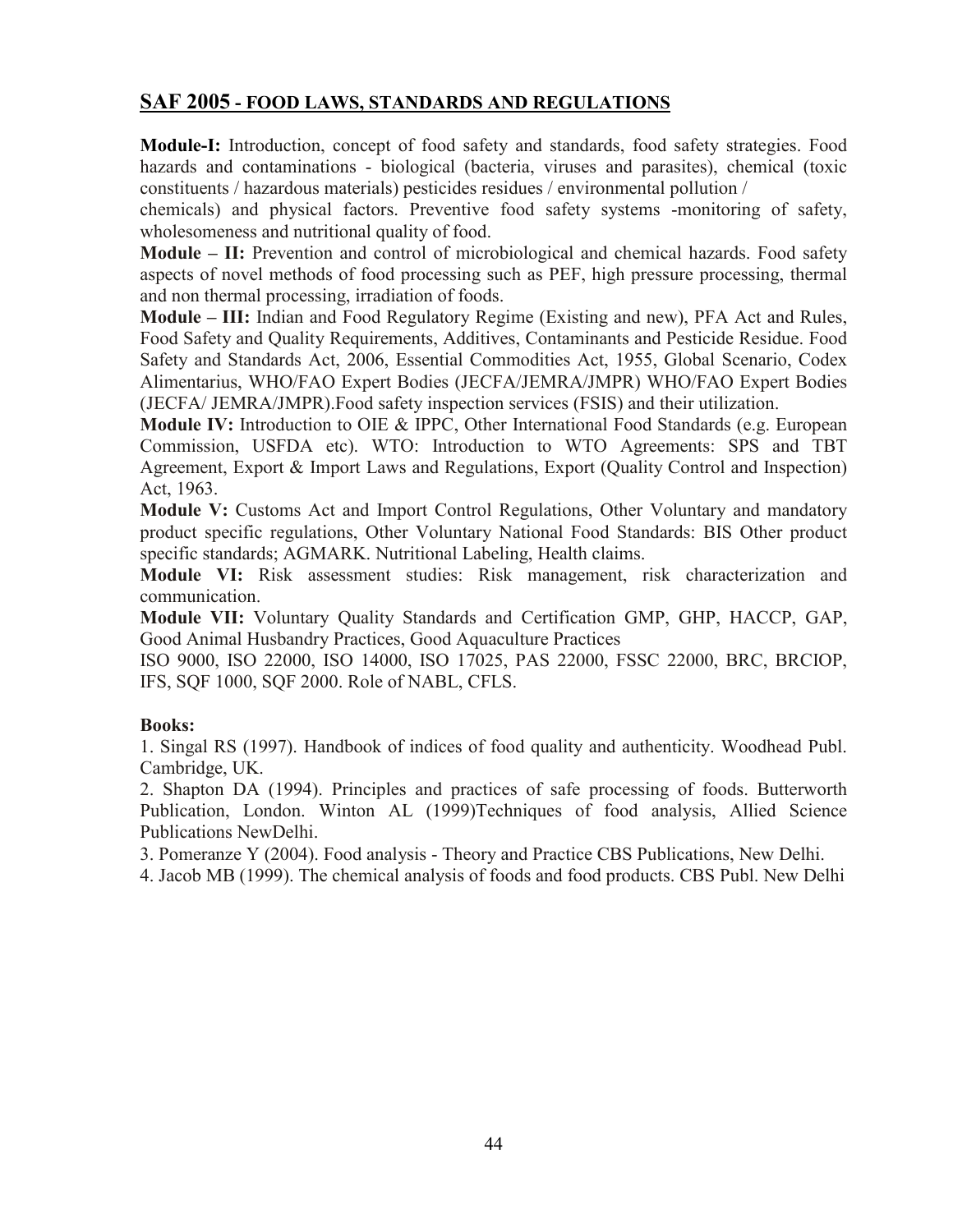## **SAF 2007 -FOOD STORAGE AND TRANSPORTATION**

**Module I :** Food science and the transport of food : Composition of food, Chemical reactions in foods, Physical changes in foods: crystallization phenomena, Microbiology and food transportation.

Characteristics of bacterial growth - the use of modeling, Controlled and modified atmosphere transportation, Taints, Transport of animals.

Logistics of food transport: Importance of logistics, The food industry, Key logistics trends and supply chain relationships in the food industry. Food transport case studies.

Land transport of food: principal elements and current practice: Brief history, The transport medium-decision making parameters, The supply chain, In-transit refrigeration, Refrigeration developments, Beyond refrigeration, Loading vehicles and containers, Selecting transport.

**Module II:** Transport of food stuffs by sea: Cooling of cargo in transit, Conventional refrigerated ships, Containerships, Need for refrigeration.

Air transport of perishables: Cargo space, Unit load, devices: containers and pallets, Temperature regulation within the cargo, Expendable refrigerants: dry ice and water ice, Carton design, Temperature protection, Documentation, temperature monitoring Recommendations.

Transport of fruit and vegetables: Post-harvest behavior of fruit and vegetables, Pre-cooling and the cold chain, Product requirements during transport, Storage temperature management.

Transport of oils and fats: Quality problems arising in transport, Transport at sea, Transport on land.

Transport of dairy product: Main dairy product types, Packaging, Manufacture and storage, Product deterioration, Land transport, Shipping, Air freight. Insurance,

**Module III:** Hygiene in food transport: Basic hygiene requirements, Shipping container loading, Inspection of incoming carriers, Quality systems in food transportation, Quality

and safety in food transportation, History of quality management in food transportation, Standards for quality systems, Benefits of implementing a quality management system, Clauses of ISO9002,HACCP: A food safety management system.

Legislation and food transport: Legislation-food, Legislation-transport

**Module IV:** Distribution of chilled and frozen foods : Loading disciplines, Overnight standing and noise difficulties, Thermographs and temperature monitoring equipment, Temperature measurement, Calibration, Refrigerated vehicles, Foodstuffs carried, Transport refrigeration requirements, Refrigeration methods, Insulation, Pre-cooling the product, Design and specification,

**Module V:** Stored Product Quality : Open Dating and Temperature Monitoring. Quality Management during Storage and Distribution. Freezing Preservation of Fresh Foods: Quality Aspects. Quality Changes During Distribution of Deep Frozen and Chilled Foods : Distribution Chain Situation and Modeling Considerations. Technologies to Extend the Refrigerated Shelf-Life of Fresh Fruits and Vegetables. Ambient Storage. Toxicological Implications of Post-Processing In-Storage or Shipped Foods. Consumer Attitudes and Perceptions.

Facilities for the Cold Chain: Freezing Methods and Equipment, Cold Store Design and Maintenance, Transportation of Frozen Foods, Retail Display Equipment and Management, Household Refrigerators and Freezers, Monitoring and Control of the Cold Chain.

**Module VI:** Food Transport: Controlled Atmosphere: The Biology of Controlled Atmospheres, Techniques in Controlled Atmosphere Storage, Modified Atmosphere Packaging. Food Storage, Handling & Transportation: Bulk storage system: Metallic bins,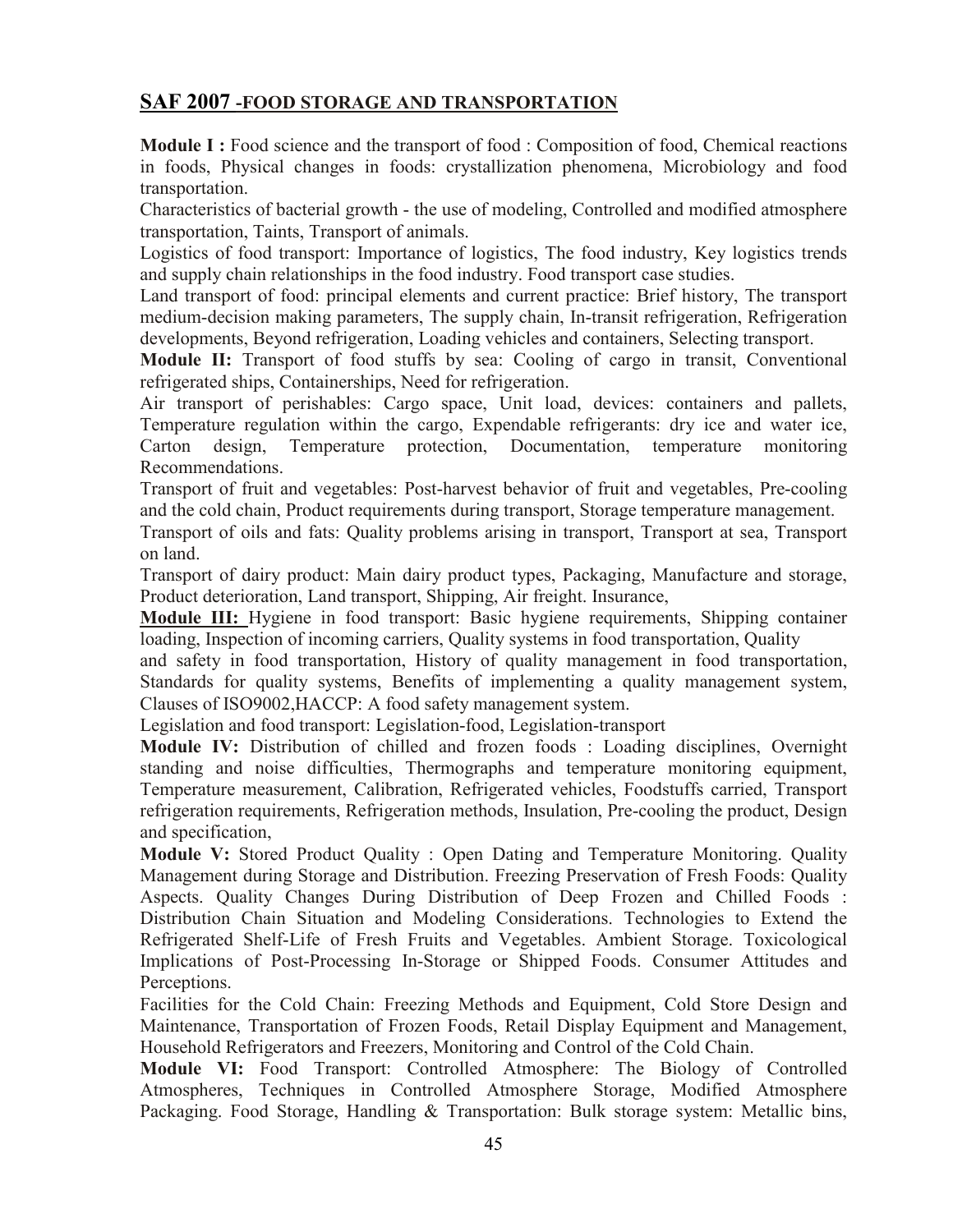silos, intermediate bulk containers - fabrication, types, functional properties, its application, impact of storage condition on quality of food products, cold storage of fresh produce.

**Module VII:** Handling and transportation: Mechanical handling system, palletisation, containerization, ULD, different mode of transportation-its advantages and disadvantages, cool chain of food products, requirement of marking on transport packages.

Testing of package durability and compatibility for physical distribution. Modes of transportation.

Refrigerated storage: Factors of importance in refrigerated storage. Food storage requirement Cold storages and frozen storage for food products and vapour barriers for cold stores. Refrigerated warehouse, refrigerated trucks, trailers and containers. Railways refrigerated cars, marine refrigeration, and refrigeration in air transport

### **Books:**

1. Fruits and Vegetables. A.K Thompson. Blackwell publishing

S. Ranganna, Hand Book of Analysis and Quality Control for Fruits and Vegetable Products, Tata McGraw Hill, 2002.

2. S. Ranganna, Hand Book of Canning and Accepting Packaging, Tata McGraw Hill, 2000.

3. L. Somogyi, Processing Fruits: Science and Technology, Vol I : Biology Principles and Applications, Woodhead Publishing,1996.

4. L. Somogyi, D.M. Barette and Y.H. Hui, Processing Fruits: Science and Technology, Vol II: Major Processed Products, Woodhead Publishing, 1996.

5. Y. H. Hui, S. Ghazala, D.M. Graham, K.D. Murrell and W.K.Nip, Handbook of Vegetable Preservation and Processing, Marcel Dekker,2003.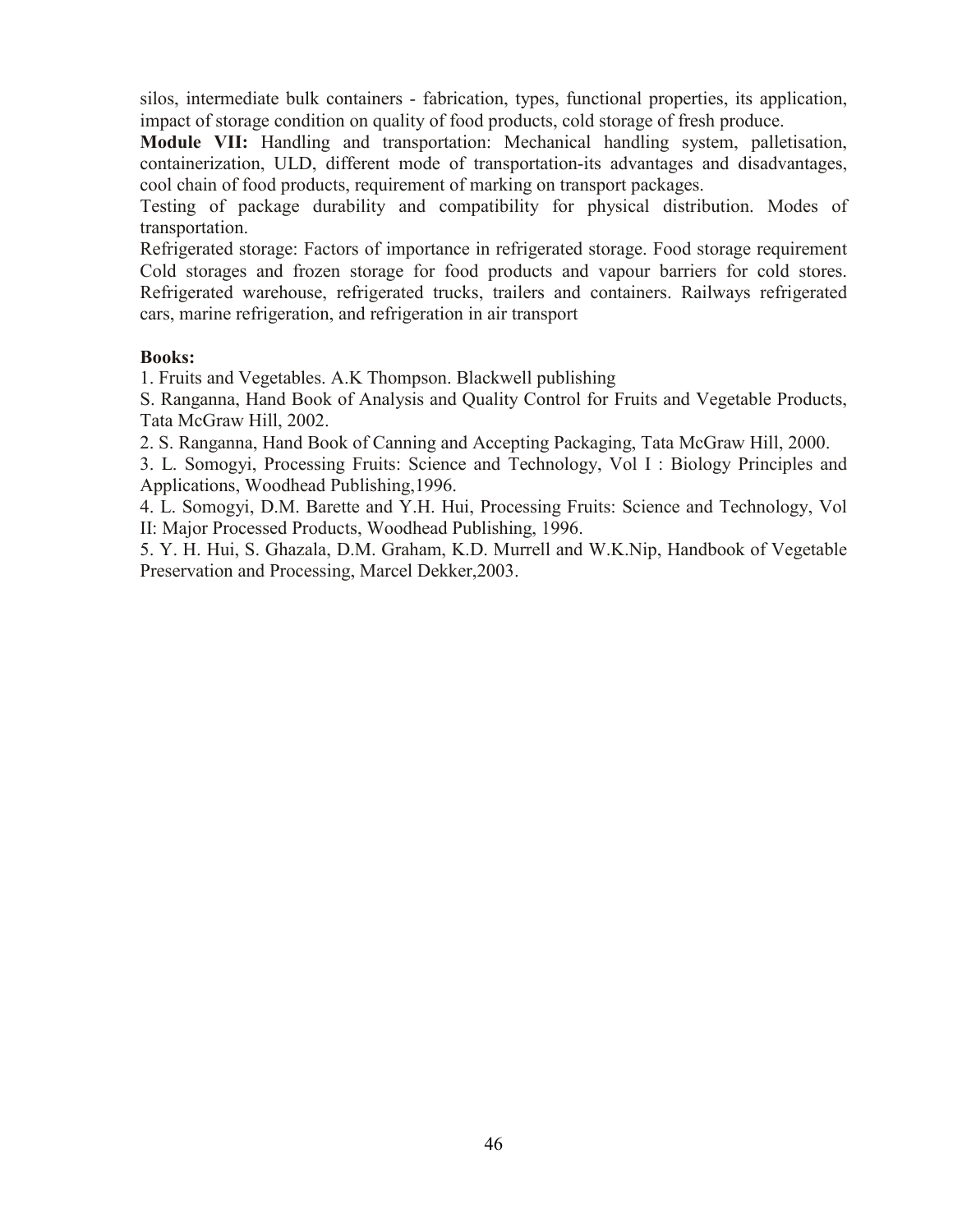# **SAF2009- SAF2027-- Elective I**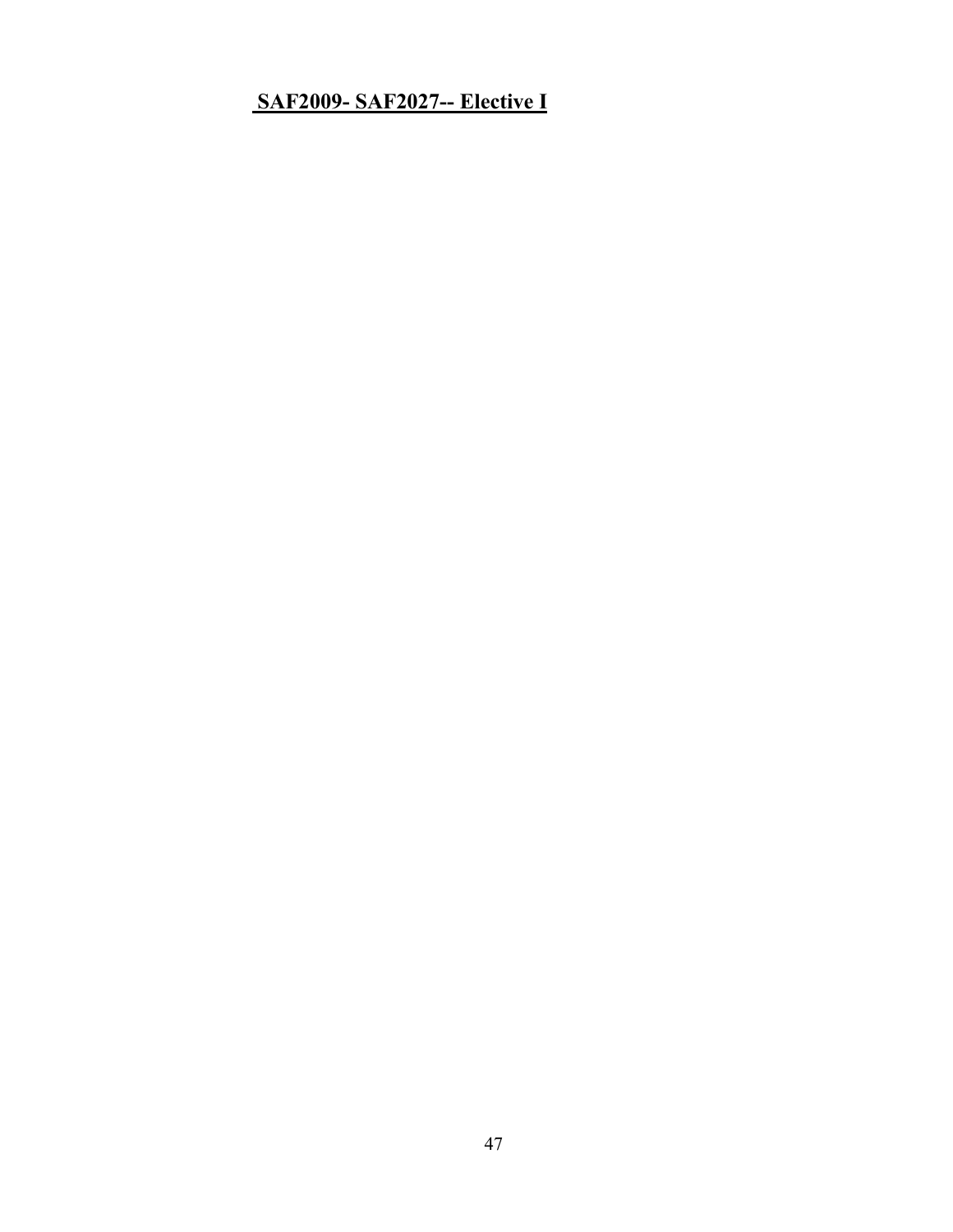## **SAF 3001- Food Business Management**

**Module I:** introduction to Business Organisation, Overview of Basic Management Functions & Executive Functions.

**Module II:** Human Resource Management: Manpower Planning, Recruitment, Selection & Training manpower for Food Businesses.

Consumer Behavior: Food Consumption Behavior, Marketing research for Food Market, Secondary data sources for Food Market and Food Industry

**Module III:** International trade; Basics, classical theory, theory of absolute advantage. theory of comparative, modern theory, free trade- protectionism, methods of protection, quotas, bounties, exchange control, devaluation, commercial treaties, terms of trade, balance of payments, EXIM policy, foreign exchange, mechanics of foreign exchange, GATT, WTO, role of WTO, International Trade in agriculture.

**Module IV:** World trade agreements related with food business, export trends and prospects of food products in India.

**Module V:** World consumption of food; patterns and types of food consumption across the globe. Ethnic food habits of different regions. Govt. institutions related to International ad trade; APEDA, Tea board, spice board, wine board, MOFPI etc.

**Module VI:** Management of export import organization, registration, documentation, export import logistics, case studies. Export and import policies relevant to horticultural sector.

**Module VII:** Entrepreneurship Development: Assessing overall business environment in the Indian economy, Concept of Entrepreneurship, entrepreneurial and managerial characteristics; motivation and entrepreneurship development; importance of planning, Budgeting monitoring, evaluation and follow up; managing competition.

Entrepreneurship Development Programs (EDP). SWOT analysis; Generation, incubation and commercialization of ideas and innovations. Government schemes and incentives for promotion of entrepreneurship. Government policy on small and Medium Enterprises (SMEs)/ Small Scale industries (SSls). Venture capital, contract farming and joint ventures. publicprivate partnership (PPP). Over view of Food Process Industry. Characteristics of Indian Food Processing Industry. Social Responsibility of Food Processing Business.

### **Books:**

1. Principles of Agri Business Management - D. David and S Erickson 1987. Mc Graw Hill Book Co., New Delhi.

2. Agricultural Marketing in India - Acharya S S and Agarwal N L 1987. Oxford & ISH Publishing Co., New Delhi.

3. Marketing in the International Environment - Cundiff Higler 1993, Prentice Hall of India, New Delhi.

4. GAD implications of Denkel proposals - G S Batra & Narindev kumar (1994) Azmol Publications Pvt., New Delhi.

5. Marketing Management - Phill Kottler 1994 Prentice Hall of India, New Delhi.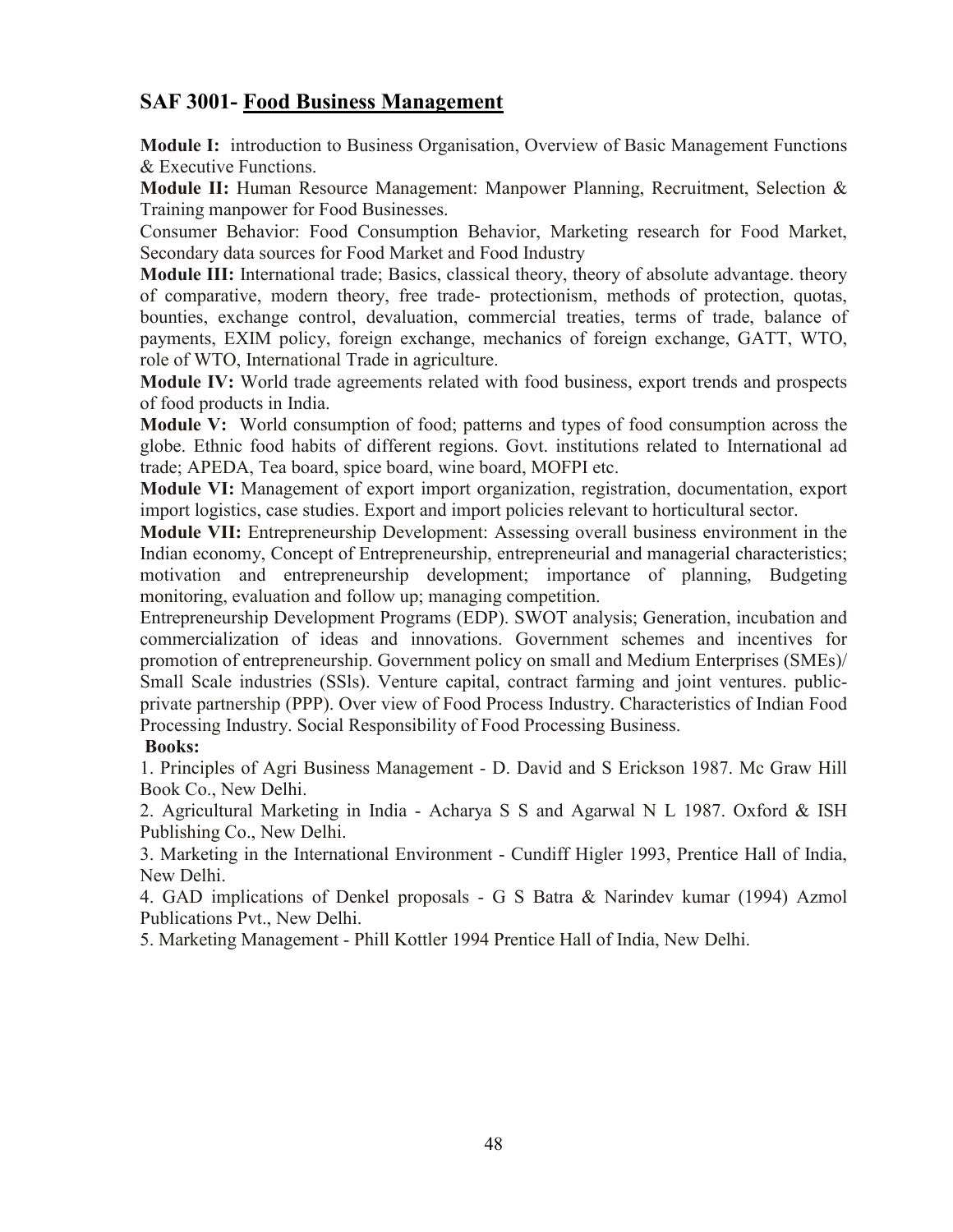## **SAF 3003- AUTOMATION IN FOOD PROCESSING INDUSTRY**

**Module I :**Measurement system and error analysis, measurement of level, flow, temperature, strain pressure, vacuum, force, torque, power, displacement, vibration, acceleration, pH, colour viscosity, surface tension and composition. Indicating recording instruments, digital displays, transmitting and telemetering devices.

**Module II :**Introduction to control system- Feedback and feed forward control strategies, block diagrams, Mode of control and generation of control action; P. PI and PID control elements and value positioners, Electronic, pneumatic and hydraulic control systems and their application in farm machinery, food processing industry, aquaculture and their applications milk processing plants.

**Module III:** Introduction: electronic nose, food quality evaluation, indication variables, Data acquisition, elastography, electronic nose, ultrasonic, Data analysis, intramuscular fat, wavelet, marbled meat, statistical textural feature extraction from, elastography, Sampling, concept and system for data acquisition, image acquisition, ultrasonic B- mode imaging. Data Analysis – Data processing, Dynamic data analysis, Image processing.

**Module IV:** Modeling system identification, Modeling strategy, linear statistical modeling, ANN Modeling,

**Module V :** F statistic, null hypothesis Prediction Levenberg-Marquardt algorithm, recurrent neural networks, gradient descent. Control objective function, neuro-fuzzy, membership functions Systems integration assembly language, high-level programming language.

**Module VI:** System integration, Robotics, Application of robotics and basic components of robotics, Features of II and II generation robots.

**Module VII:** Bottle Washing Machine Automaton, Bottling Plant Drive System, Demineralization Plant Control System, Labeling Machine Control system, Charger level automation, Reverse Osmosis plant automation, Thermal plant automation, Dehydration and freezing pant automation.

Automation in different units of food processing, preparation of raw food and materials, sorting, grading, size reduction, mixing an agitation, thermal processing, dehydration, packaging, CIP, quality control.

- 1. Considine 2001. *Process Control*. AVI Publ.
- 2. Huang Y & Lacey RE. 2003. *Principles of Robotics*. CRC Press.
- 3. Huang Y, Whittaker AD & Lacey RE. 2001. *Automation for FoodEngineering*. CRC Press.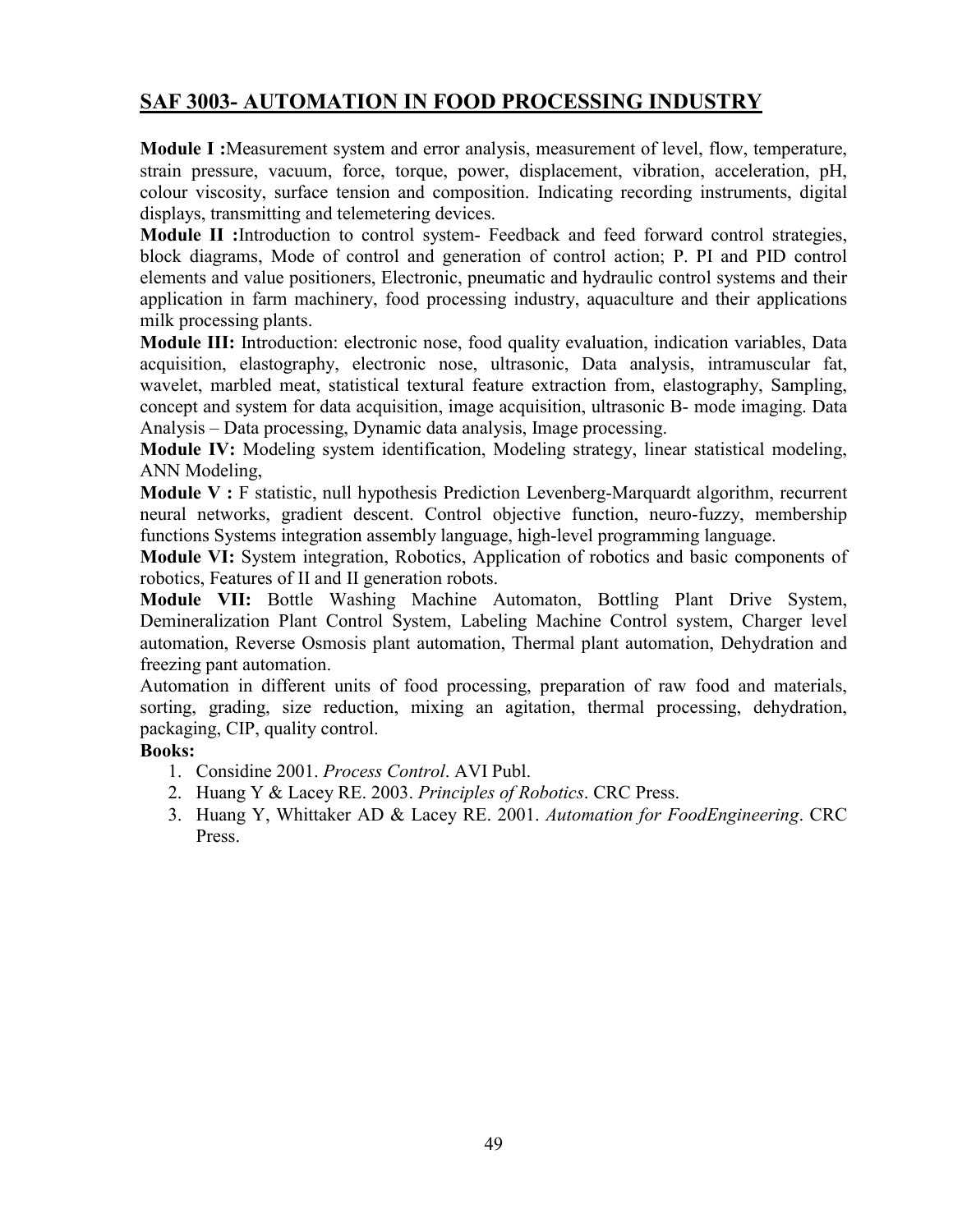# **SAF 3005- FOOD PRODUCT DEVELOPMENT AND SENSORY EVALUATION**

**Module I :**New Food Products: Definition, Classification, Characterization, Factors shaping new product development- Social concerns, health concerns, impact of technology and market place influence.

**Module II :** Market Survey, Consumer survey to identify new products in terms of Line Extension Repositioning Existing Products New form/Reformulation. New packaging of existing products Innovative products, Creative Products. Tapping traditional foods and unconventional sources of foods. Minimizing post harvest losses. Identification of concept  $\&$ product for development, Market research for the concept and selected product, Identification of products, selection of one product and its standardization improving success.

**Module III:** Bulk preparation of product, Packaging and Labeling of the product, Packaging design, graphics and labeling nutritional evaluation (estimation of relevant parameters), Shelf life testing of the product (testing for appropriate quality parameters- chemical, microbiological and nutrient content, acceptability studies), Product integrity and conformance to standard, Costing the product and determining the sales price, Advertising and test marketing the product, Report preparation.

**Module IV:** Overview of sensory principles and practices: General consideration in sensory testing, flowcharts of sensory evaluation. Anatomy, physiology and function of various senses.

**Module V:** Psychological methods Selection and screening of panel: Types of panel (Trained panel, discriminative and communicative panel). Methodology for sensory evaluation: Discriminative test - difference test: paired comparison, Duo-trio, triangle, ranking, Sensitivity Test, Descriptive test - category scaling, ratio scaling, flavor profile analysis, texture profile analysis, quantitative descriptive analysis.

**Module VI:** Effective Tests: paired performance test, ranking test, rating scale: hedonic rating, food action scale rating. Maintaining suitable environmental conditions: laboratory setup and equipment

**Module VII:** Sample preparation, Basic statistical concepts for sensory evaluation: Hypothesis testing and sensory inference, variation of T Test, Nonparametric and binomial based, Statistical methods, Chi-square test, analysis of variation, Correlation regression.

### **Books:**

1. Lyon, D.H.; Francombe, M.A.; Hasdell, T.A.;Lawson, K. (eds) (1992): Guidelines for Sensory Analysis in Food Product Development and Quality Control. Chapman and Hall, London.

2. Amerine, M.A.; Pangborn, R.M.; Roessler, E.B.(1965): Principles of Sensory Evaluation. AcademicPress, New York.

3. Kapsalis, J.G. (1987): Objective Methods in Food Quality Assessment. CRC Press, Florida. 4. Martens, M.; Dalen, G.A.; Russwurm, H. (eds)(1987): Flavour Science and Technology. John Wileyand Sons, Chichester.

5. Moskowitz, H.R. (eds) (1987): Food Texture: Instrumental and Sensory Measurement. MarcelDekker Inc. New York.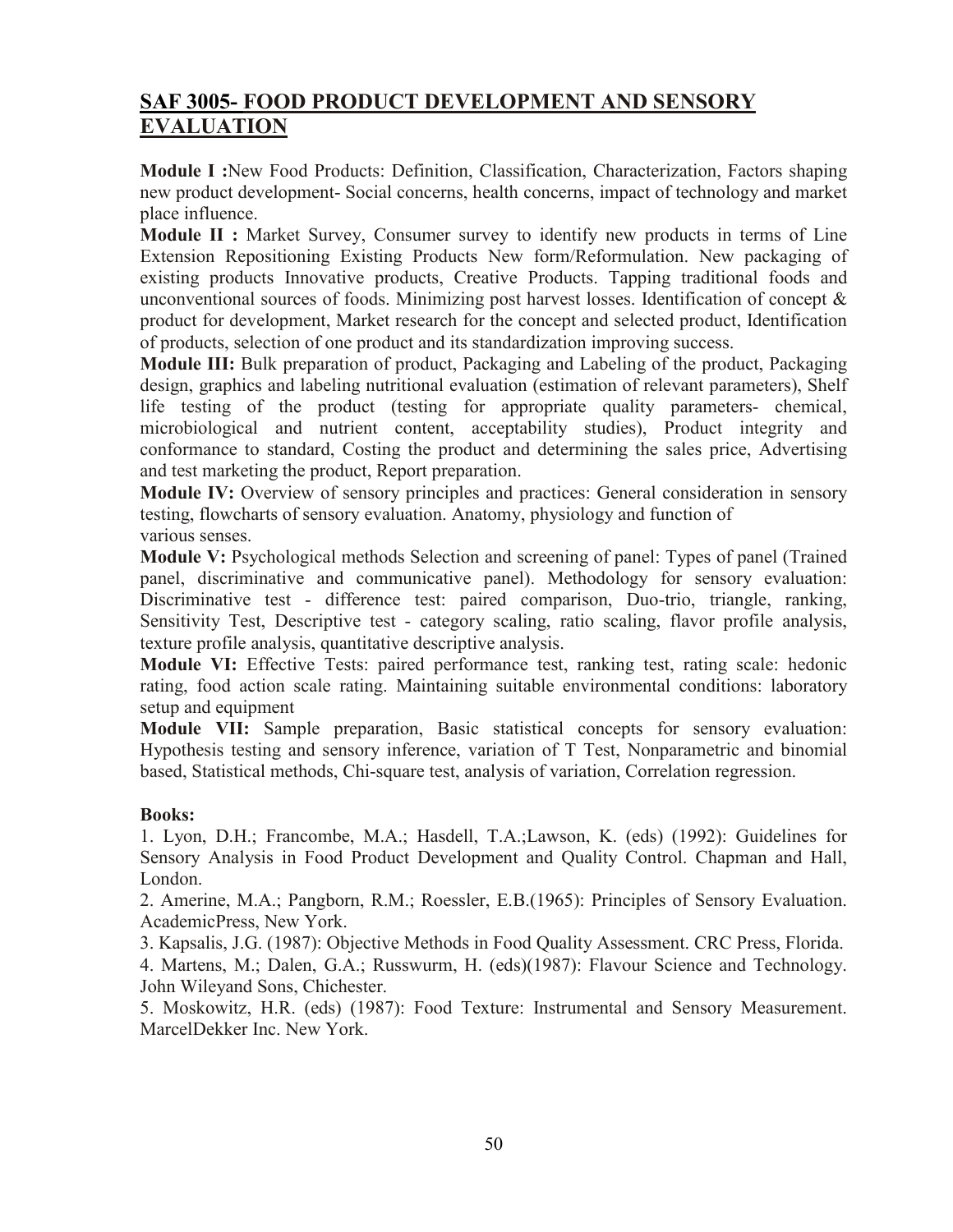# **SAF 3007- ANIMAL PRODUCT TECHNOLOGY**

**Module I :**Sources of meat and meat products in India, its importance in national economy. Chemical composition and microscopic structure of meat. Effect of feed, breed and management on meat production and quality. Slaughtering of animals and poultry, inspection and grading of meat.

**Module II :**Factors affecting post-mortem changes, properties and shelf life of meat. Meat quality evaluation. Mechanical deboning, meat tenderization. Aging, pickling and smoking of meat. Meat plant sanitation and safety, Byproduct utilization.

**Module – III:** Poultry: classification, composition, preservation methods and processing.

Structure, composition, nutritive value and functional properties of eggs and its preservation by different methods. Processing of egg products. Factor affecting egg quality and measures of egg quality

**Module – IV:** Types of fish, composition, structure, post-mortem changes in fish. Handling of fresh water fish. Canning, smoking, freezing and dehydration of fish. Preparation of fish products, fish sausage and home makings. Fish products - production of fish meal, fish protein concentrate, fish liver oil and fish sauce and other important byproducts; Quality control of processed fish; Fish processing industries in India

**Module – V:** Milk Processing Milk Processing flow sheet – Filtration / clarification, Storage of milk, Standardization – simple problems in standardization, Homogenization, Pasteurization – Types of pasteurization process. Equipments used in each process - Cream separating centrifuges, Pasteurizers (Heat Exchangers), Homogenizers, Bottle and pouch fillers, Milk Chillers, Plant piping, Pumps.

**Module – VI:** Manufacture of Dairy Products Manufacture of Cream, Butter, Ghee, Milk powder, Cheese – Types and Defects in cheese Quality aspects of these products. Equipments used for manufacture of each product like Butter churn, ghee boiler, Spray and Drum Dryers, Product in sanitizing equipment etc.

**Module – VII:** Manufacture of Ice Cream and other Dairy Products - Manufacture of Ice cream – Chemistry and technology – Microbiology of ice cream – Quality aspects. Manufacture of paneer, Toned Milk, Sweetened Condensed milk, Khoa.

Fermented dairy products: Fermented products – Yoghurt, Curd, acidophilus milk, butter milk. Dairy plant sanitization – Cleaning in place – bottle and can washing, cleaning of tankers and silos – Detergents and sanitizers used.

Energy use in Dairy plant - sources and cost of energy, Control of energy losses and Energy conservation. Quality control of milk and milk products; Milk plant hygiene and sanitation

### **Text Books:**

- 1. Lawrie, R.A. 1975. Meat Science, 2nd Ed. Pergamon Press, Oxford UK.
- 2. Vijaya Khader, 2001, "A Textbook of Food Science and Technology", ICAR, New Delhi
- 3. Modern Dairy Products, Lampert LH; 1970, Chemical Publishing Company.

### **References:**

- 1. Developments in Dairy Chemistry Vol 1 & 2; Fox PF; Applied Science Pub Ltd.
- 3. Milk & Milk Processing; Herrington BL; 1948, McGraw-Hill Book Company.
- 4. Portsmouth, J.I. 1979, Commercial Rabbit Meat Production. 2nd Ed. Saiga Survey, England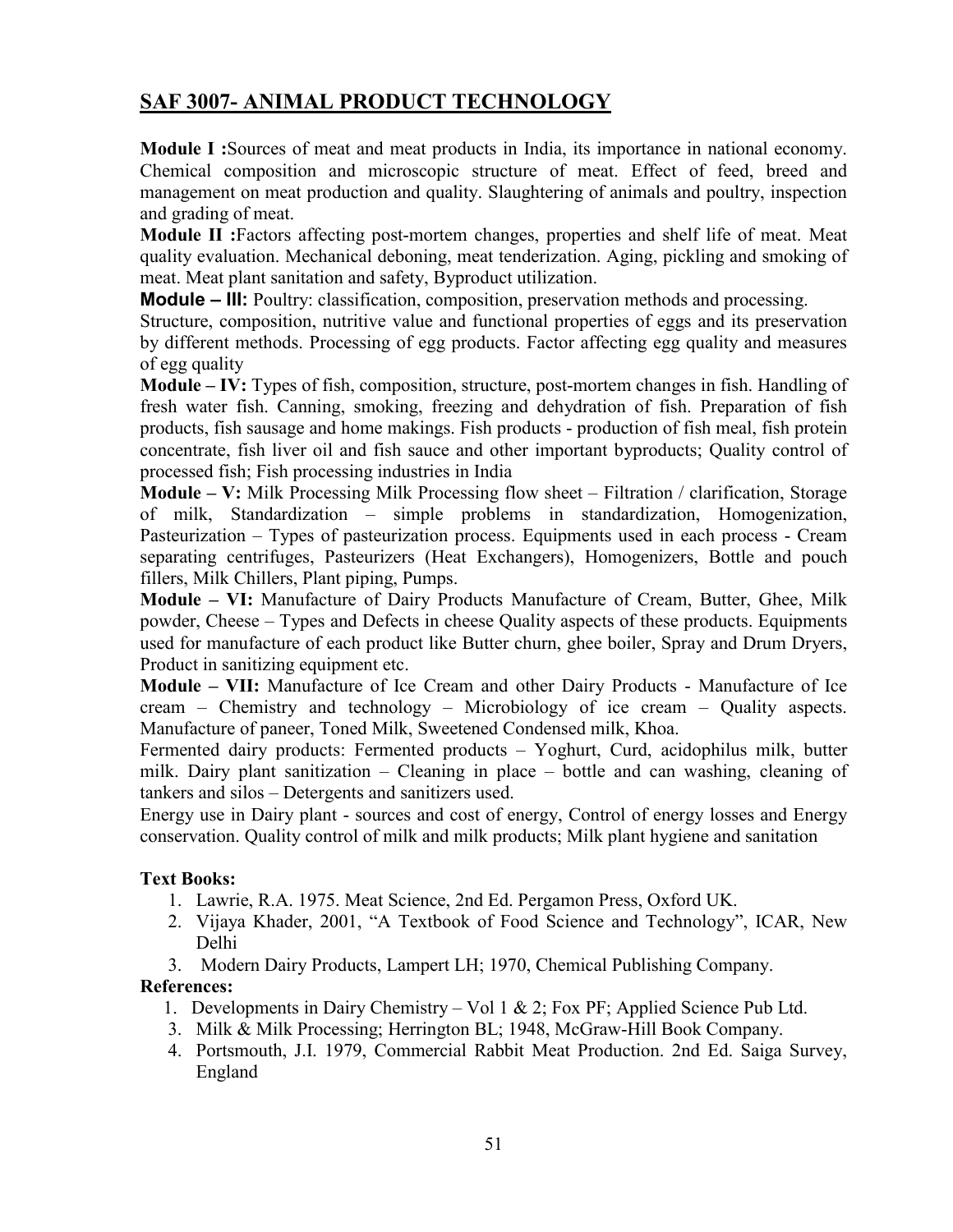# **SAF3009- SAF3027-- Electives-II**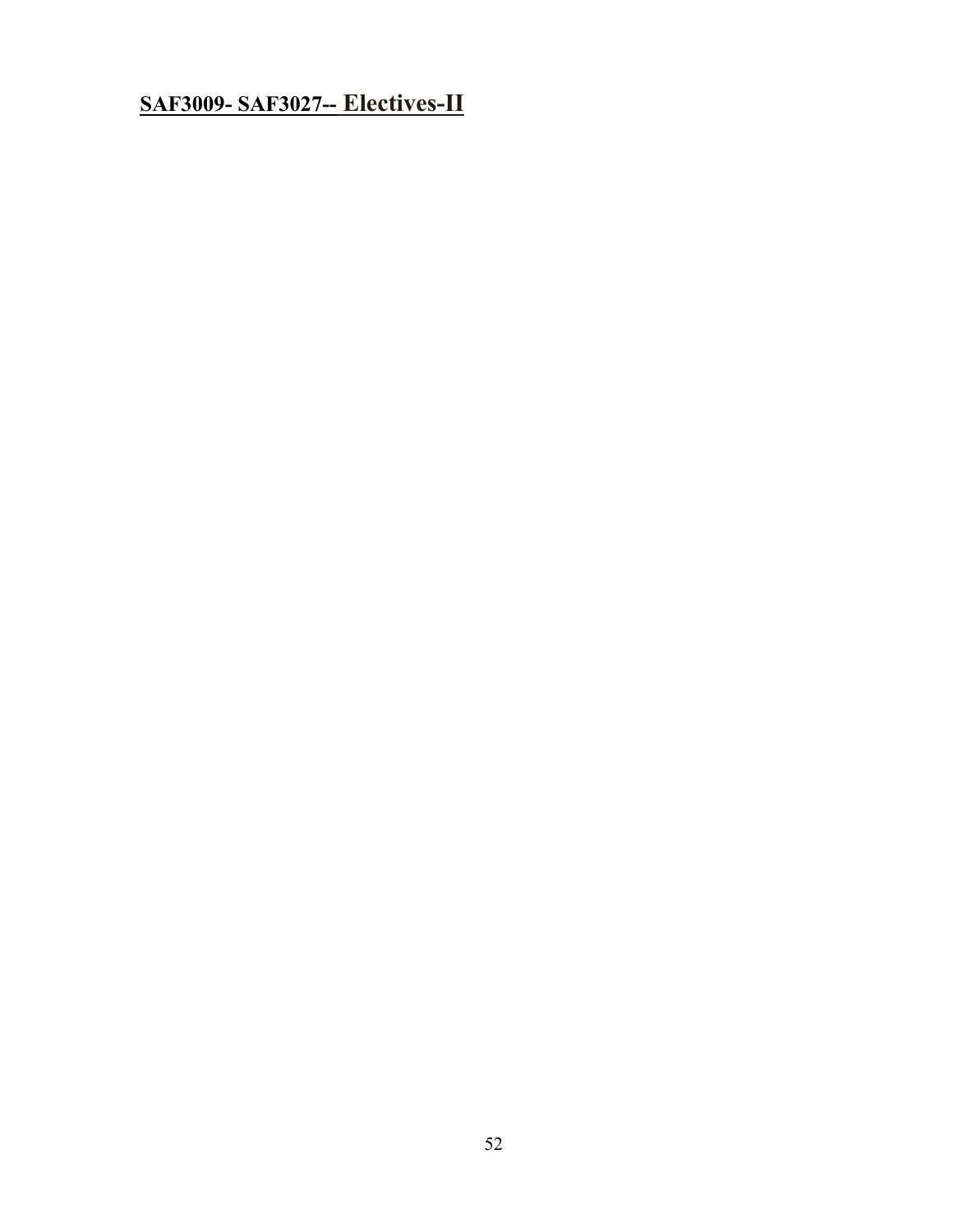# **Electives-I**

## **SAF 2009**-**POST HARVEST TECHNOLOGY & COLD CHAIN MANAGEMENT**

**Module – I:** Importance& scope of post harvest management of fruits and vegetables in Indian economy. Morphology, structure and composition of fruits and vegetables; maturity indices and standards for selected fruits and vegetables; methods of maturity determinations.

**Module - II :** Harvesting and handling of important fruits and vegetables, Harvesting tools and their design aspects ;Field heat of fruits and vegetables and primary processing for sorting and grading at farm and cluster level; factors affecting post harvest losses; Standards and specification for fresh fruits and vegetables.

**Module –III** : Post harvest physiological and biochemical changes in fruits and vegetables; ripening of climacteric and non-climacteric fruits; regulations, methods; Storage practices :CA and MA, hypobaric storage, pre-cooling and cold storage, Zero energy cool chamber; Commodity pretreatments- chemicals, wax coating, prepackaging, VHT and irradiation.

**Module - IV:** Physiology post harvest disorders – chilling injury and disease; prevention of post harvest diseases and infestation; Handling and packaging of fruits and vegetables; Post Harvest handling system for fruits and vegetables of regional importance citrus, mango, banana, pomegranate, tomato, papaya and carrot etc., packaging house operations; principles of transport and commercial transport operations.

**Module –V:** Fundamentals of Freezing: Glass transition in frozen foods and biomaterials, Microbiology of frozen food, thermo physical properties of frozen food, freezing loads and freezing time calculations, innovations in freezing process. Facilities for the cold chain: Freezing methods and equipment, cold storage design and maintenance, transportation of frozen foods, retail display equipment and management, house hold refrigerators and freezers, monitoring and control of cold chain.

**Module - VI:** Quality and safety of frozen foods: Quality and safety of frozen meat and meat products, quality and safety of frozen poultry and poultry products. Quality and safety of frozen fish, shell fish and related products, Quality and safety of frozen vegetables, Quality and safety of frozen fruits, Quality and safety of frozen dairy products, Quality and safety of frozen ready mea Quality and safety of frozen bakery products, Quality and safety of frozen eggs and egg products.

**Unit –VII:** Monitoring and measuring techniques for quality and safety: Chemical measurements, sensory analysis of frozen foods, food borne illnesses and detection of pathogenic microorganisms, shelf life prediction of frozen foods. Packaging of frozen foods.

### **Text books:**

1. Lal, G., Siddappa, G. and Tondon G.L.: Preservation of Fruits and Vegetables,

Indian Council of Agricultural Research, New Delhi. (1986).

2. Vijaya Khader, "Textbook of Food Science and Technology", ICAR, New Delhi (2001).

3. S Cohen and J Roussel, Strategic Supply Chain Management : The five disciplines for top performance, McGraw-Hill Co, (2004).

### **Reference books:**

1. N Lewis, The Cold Chain, Hamish Hamilton (1988).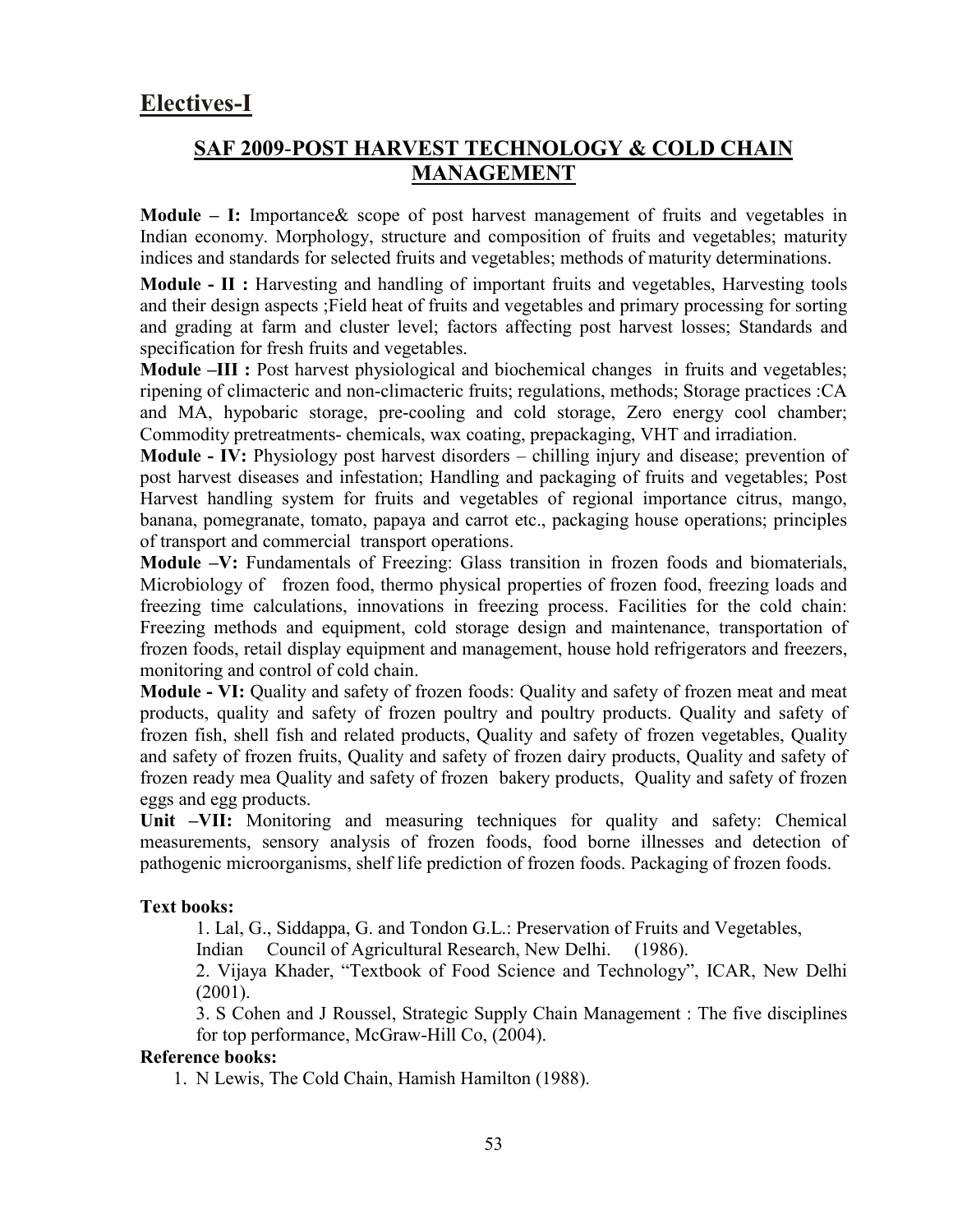## **SAF 2011-BEVERAGE & SNACK FOOD TECHNOLOGY**

**Module I :**Juice Processing: Present status of juice processing in India & Abroad. Types of beverages and their importance ; status of beverage industry in India; Manufacturing technology for juice- based beverages; synthetic beverages; technology of still, carbonated, low calorie and dry beverages; isotonic and sports drinks. Recent advances in juice processing technology. Fruits & its processing: Harvesting and pre-processing consideration, Post harvest processing, washing, skin removal, cutting and trimming, blanching, canning, freezing & dehydration of fruits, Fruit Processing: Freezing, blanching, ascorbic acid dip,  $SO_2$ dip, sugar syrup preservation, salt preservation, vacuum dehydration, concentration and drying, Application of membrane technology in processing of juices, Juice Processing: Orange juice, Grape fruit juice, Lemon & Lime juice, Pine apple juice, Apple juice, Mango juice.

**Module II :**Fruits Beverages & other processing: Fruit Beverage, Orange squash, Grape fruit squash, Lemon squash, Orange squash, Pine apple squash, Syrups, Rose, Sandal, pine apple, orange, mulberry & apple, Carbonated beverage, Lemon, lime, pine apple, Fruit juice concentrate, Tamarind Juice Concentrate and Fermented Beverages, Miscellaneous, fruit juices, tropical fruit beverages, Nectars, pulpy juices, tropic blends, Beverages- Classification, Scope, Manufacture of carbonated non alcoholic beverages.

**Module III:** Equipments & tools for juice extraction: Equipments for fruit juices, Washing equipment, sorting equipment, extraction equipment, Halving &burring machine, Roller type Press, Crusher for grape berries, Pulping equipment, Straining & screening, filtration equipment, De-aerator & flash Pasteurizer.

**Module IV:** Role of various ingredients of soft drinks, carbonation of soft drinks. Specialty beverages based on tea coffee, cocoa, spices, plant extracts, herbs, nuts, dairy and imitation dairy –based beverages. Alcoholic beverages- type, manufacture and quality evaluation; the role of yeast in beer and other alcoholic beverages, ale type beer, lager type beer technology of brewing process, equipment used for brewing and distillation, wine and related beverages, distilled spirits.'

### **Unit -V**

Packaged drinking water- definition, types, manufacture and quality evaluation and raw and processed water, methods of water treatment, BIS quality standards of bottled water; mineral water, natural spring water, flavoured water, carbonated water.

### **Unit-VI**

Technology for snacks based on:

Grain: whole grains – roasted, toasted, puffed, popped, and flakes, coated grains- salted, spiced and sweetened.

Flour : – batter and dough products; savory and farsons; formulated chips and wafers, papads, instant premixes of traditional Indian snack foods.

Fruit and vegetable based snacks: Chips, wafers; Technology for coated nuts- salted, spiced and sweetened chikkis.

**Module VII:** Extruded snack foods: Formulated and processing technology, colouring, flavouring and packaging. Equipments for frying, baking and drying, toasting, roasting and flaking, popping, blending, coating, chipping .

### **Text books:**

- 1. Extrusion of Food, Vol 2; Harper JM; 1981, CRC Press
- 2. Bakery Technology & Engineering; Matz SA; 1960; AVI Pub.
- 3. Desrosier NW & JamesN. 2004. *The Technology of Food Preservation*. 4<sup>th</sup>Ed. CBS.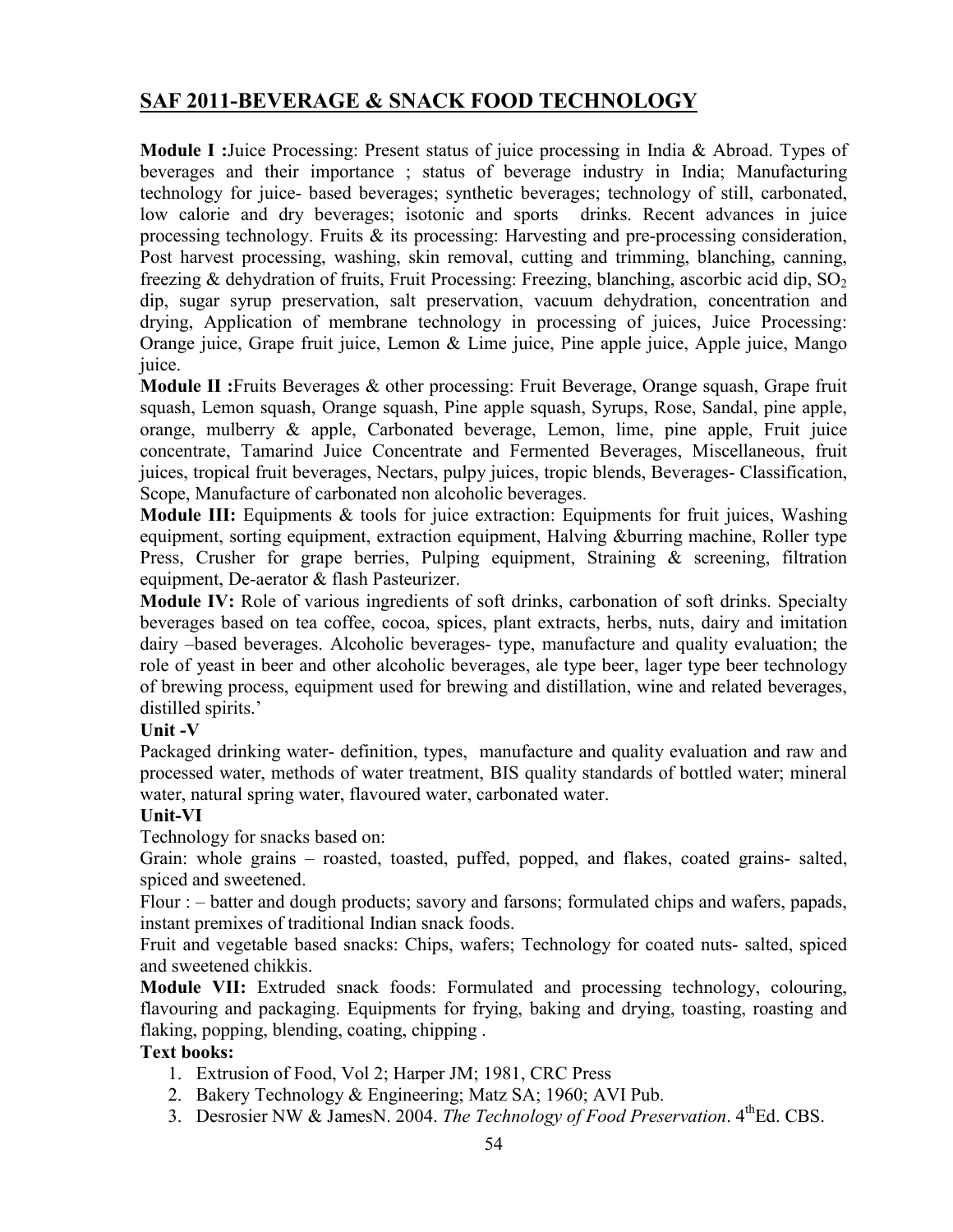- *4.* Lal G, Siddappa GS & Tandon GL. 1998. *Preservation of Fruits andVegetables*. ICAR.
- 5. Nelson PE & Tressler DK.1980. *Fruit & Vegetable Juice ProcessingTechnology*. Vol. III. AVI Publ.
- **6.** Potter NN.1978. *Food Science*. 3rd Ed. AVI Publ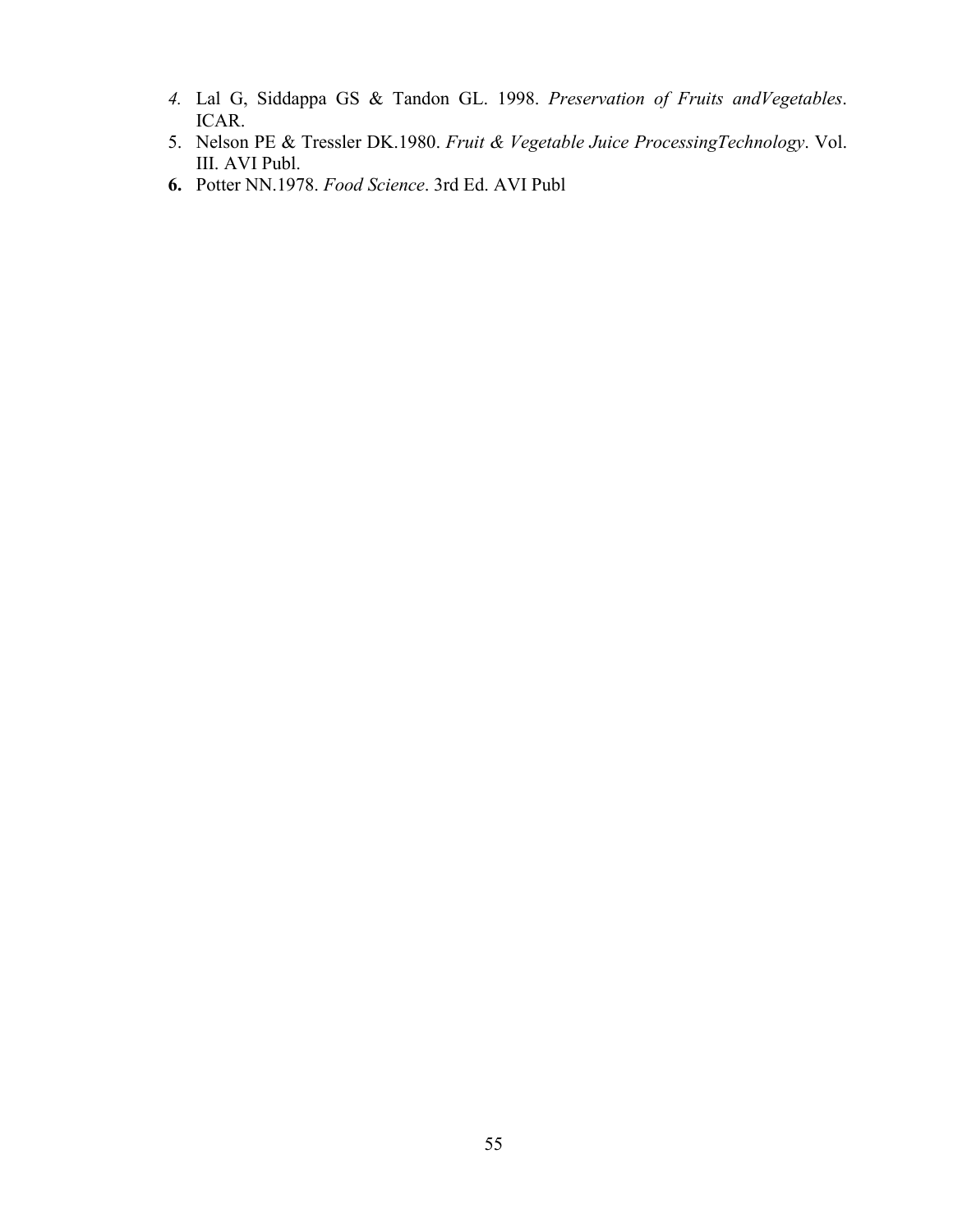## **SAF 2013**-**RENEWABLE ENERGY FOR FOOD PROCESSING**

**Module I: Energy** for Food Processing: Concerns of the current millennium, Renewable Energy Utilization, desirability, feasibility and the niches. Integrated Renewable Energy Sources for Process heat availability.

**Module II:** Solar energy resources, solar thermal and solar photovoltaic technology for

Electricity and process heat, Solar cell technologies for decentralized energy generation.

**Module III:** Elements of passive solar architectural and solar active system for refrigeration and cooling, Solar Cooker Solar drying of fruits and vegetables, Hybrid solar dryer for industrial applications, solar furnaces and concentrators.

**Module IV: Overview** of wind energy developments, wind turbine technology & its utilization for process heat and electricity generation.

**Module V:** Bio energy resource, Briquetting and incineration. Incinerator design.

**Module VI:** Biomass conversion sources viz Gasification systems for process heat, biogas for electricity and other industrial energy, ethanol fermentation, liquid fuel from biomass (process, chemistry and technologies), complete combustion technology, improved cook stoves &furnace technology.

**Module VII:** Energy Audit of Food Processing Industries.

### **Suggested Readings**

- 1. Hordeski MF. 2004. Dictionary of Energy Technologies. CRC Press.
- 2. Kreith F & Goswami D. 2007.Handbook of Energy Efficiency and Renewable Energy.CRC Press.
- 3. NIIR Board. 2001. Modern Technology of Agro Processing & Agricultural Waste Products.National Institute of Industrial Research Publ.
- 4. Rathore NS & Panwar NL. 2007. Renewable Energy for Sustainable Development. New India Publ. Agency.
- 5. Teri 1993. Rays of Hope: Renewable Energy for Sustainable Development.Tata Energy Research Institute, New Delhi.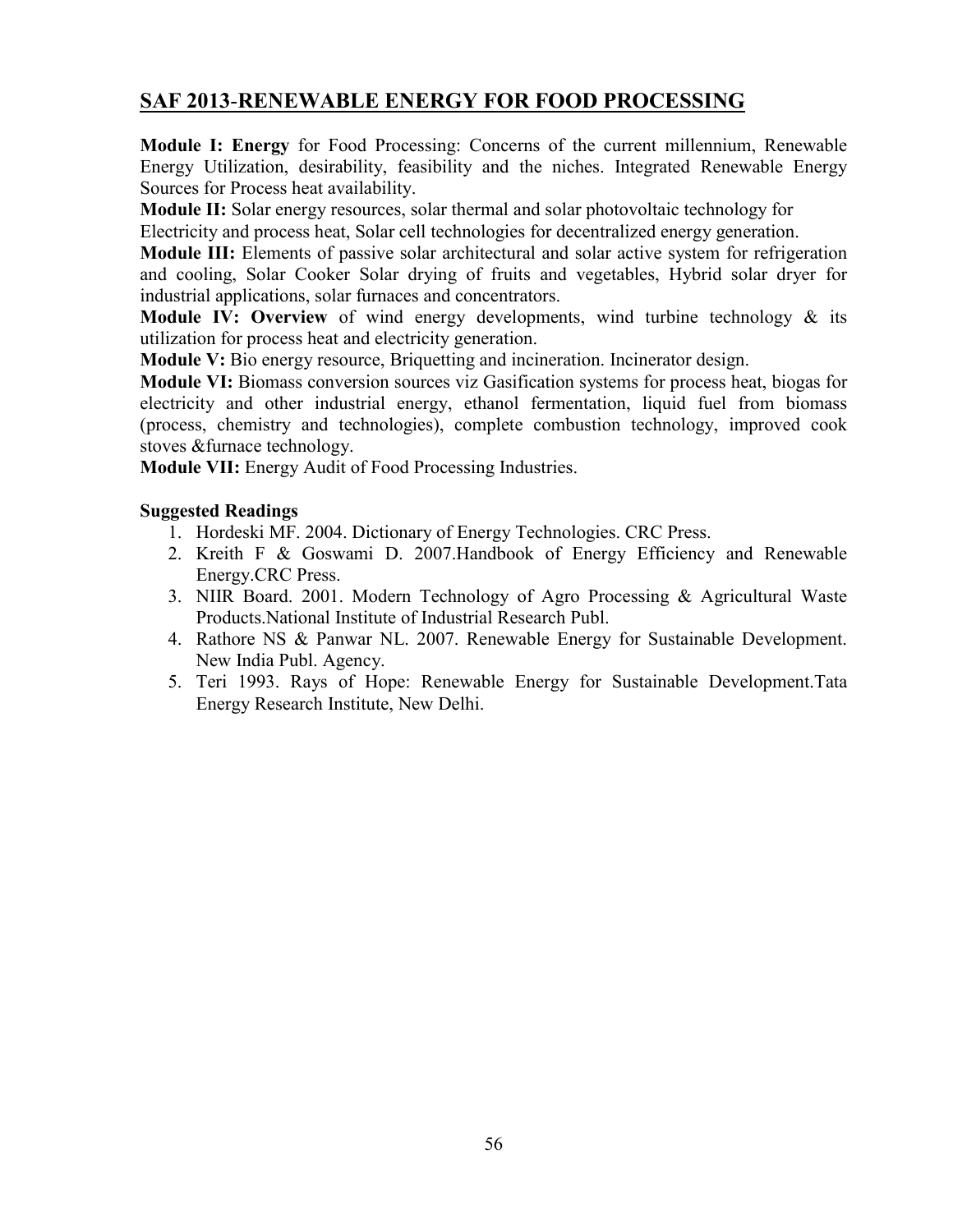# **SAF 2015-FOOD SCIENCE AND TECHNOLOGY**

**Module I :** Microbiology and its significance; Brief history of microbiology; Prokaryotes and Eukaryotes morphology; structure and function of microbial cells and their components; mode of reproduction in microorganisms. Major groups of microorganisms: Role of bacteria, fungi and viruses in foods; Growth cycles, growth patterns;

**Module II:** Physical and chemical factors affecting growth and destruction of microbesaerobes and anaerobes, psychrophiles, psychrotrophs, mesophiles, thermoduric, thermophiles, halophiles osmophiles and spore formers.

**Module III:** Introduction to food chemistry; Definition, Proximate composition of foods; Functions of various food constituents in brief. Carbohydrates: Definition, classification, structure of monosaccharides, disaccharides, oligosaccharides polysaccharides (starch, glycogen, cellulose, hemi-cellulose, lignins, pectins, gums and mucilages);

**Module IV:** Lipids: Definition, classification, structures, physical and chemical properties of lipids and fatty acids, Proteins: Amino-acids - definitions, classification, essential and nonessential amino-acids, structures and properties; peptides - peptide bonds and some important peptides;

Vitamins: structures and functions in brief. Minerals: Occurrence and functions in brief. Enzymes - general characteristics, enzymes in food processing.

**Module V:** Concepts and trends in food legislation. International and federal standards: Codex alimentations, ISO series,

Quality factors: appearance, texture and flavor, Appearance factors – size and shape, colour , consistency. Textural Factors – measuring texture, texture changes. Flavour Factors – influence of colour and texture on flavor.

**Module VI:** Food – related hazards – biological, chemical and physical hazards, trace chemicals. Microbiological considerations in food safety.

Prevention of Food Adulteration Act-1954.Food safety and Standards Act-2006.Food Safety and Management Systems- FSMS-22000.

**Module VII :**International Food, Standards and Codex Alimentarius, HACCP and ISO 9000 series ,FPO, Agmark ,BIS,FAO, WTO. History and evaluation of IPR; Patent rights/protection and procedure; Infringement or violation; Remedies against infringement; Indian Patent Act 1970

### **Books:**

1.Black, JG. 2005. *Microbiology: Principles and Explorations*.

2. John Wiley Frobischer M. 1968. *Fundamentals of Microbiology*.

3. Hans G. 1986. *General Microbiology*. Cambridge Univ. Press.

4. Fennema, OR. Food Chemistry, McGraw Hill.

5. Belitz, HD and Grosch, W (1987), Food Chemistry, Springer Verlag.

6. Meyer LH (1960), Food Chemistry, AVI, New York.

7.Santaniello, Evenson, Ziberman, Carlson – Agriculture and Intellectual Property Rights, Univ. Press, 1998

8. S. K. Chakraborty : Values and Ethics in Organization, OUP

9. A. N. Tripathi : Human Values, New Age International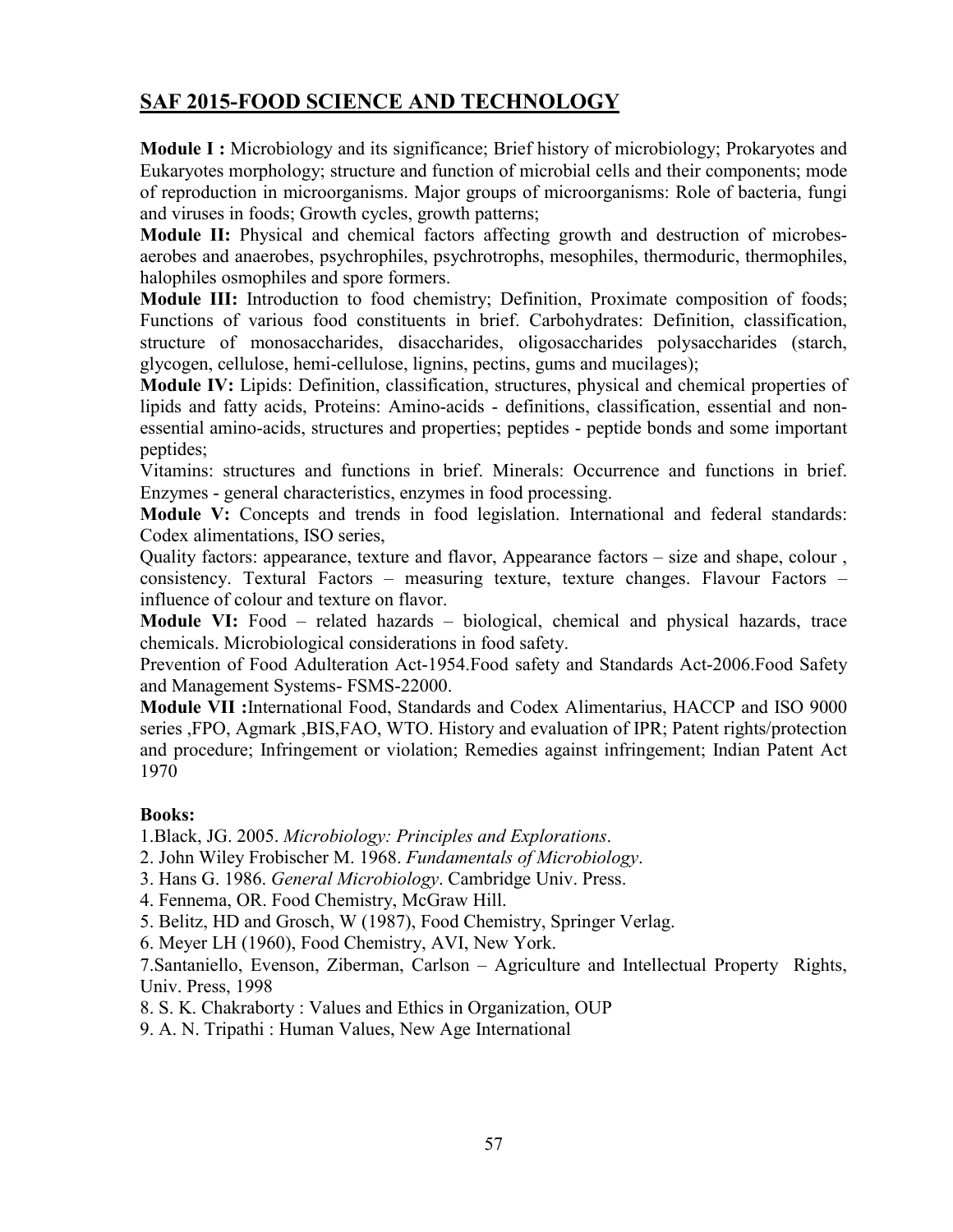# **SAF 2017-NUTRACEUTICALS & HEALTH FOODS**

**Module I:** Introduction to Nutraceuticals: definitions, synonymous terms, basis of claims for a compound as a nutraceutical, regulatory issues for Nutraceuticals including CODEX.

**Module II :**Concept of angiogenesis and the role of Nutraceuticals/functional foods; Nutraceuticals for cardiovascular diseases, cancer, diabetes, cholesterol management, obesity, joint pain, immune enhancement, age-related macular degeneration, endurance performance and mood disorders – compounds and their mechanisms of action, dosage levels, contraindications if any etc.

**Module III:** Manufacturing aspects of selected Nutraceuticals such as lycopene, isoflavonoids, prebiotics and probiotics, glucosamine, phytosterols etc.; formulation of functional foods containing Nutraceuticals – stability and analytical issues, labeling issues.

**Module IV:** Clinical testing of Nutraceuticals and health foods; interactions of prescription drugs and nutraceuticals; adverse effects and toxicity of nutraceuticals; nutrigenomics – an introduction and its relation to nutraceuticals.

**Module V:** Value addition in food products using secondary metabolites of therapeutic importance- alkaloids, steroids ,isoflavones etc.

**Module VI:** Nutraceuticals preservation. Evaluation and standardization.

**Module VII:** Toxicity in food products. Stability and evaluation of toxicity.

### **Suggested Readings**

- 1. Brigelius-Flohé, J & Joost *HG. 2006. Nutritional* Genomics: Impact on Health and Disease. Wiley VCH.
- 2. Cupp J & Tracy TS. 2003. *Dietary Supplements: Toxicology and Clinical Pharmacology*. Humana Press.
- *3.* Gibson GR & William CM. 2000. *Functional Foods - Concept to Product*
- 4. Goldberg I. 1994. *Functional Foods: Designer Foods, Pharma Foods*.
- 5. Losso JN. 2007. *Angi-angiogenic Functional and Medicinal Foods*. CRCPress.
- 6. Manson P.2001. Dietary Supplements. 2nd Ed. Pharmaceutical Press.
- 7. Campbell JE & Summers JL. 2004. *Dietary Supplement Labeling Compliance*.
- 8. Neeser JR & German BJ. 2004. *Bioprocesses and Biotechnology for Nutraceuticals.*  Chapman & Hall.
- 9. Robert EC. 2006. *Handbook of Nutraceuticals and Functional Foods*. 2<sup>nd</sup>Ed. Wildman.
- 10. Shi J.(Ed) 2006. *Functional Food Ingredients and Nutraceuticals: Processing echnologies*.. CRC.
- 11. Webb GP. 2006. *Dietary Supplements and Functional Foods*. Blackwell Publ.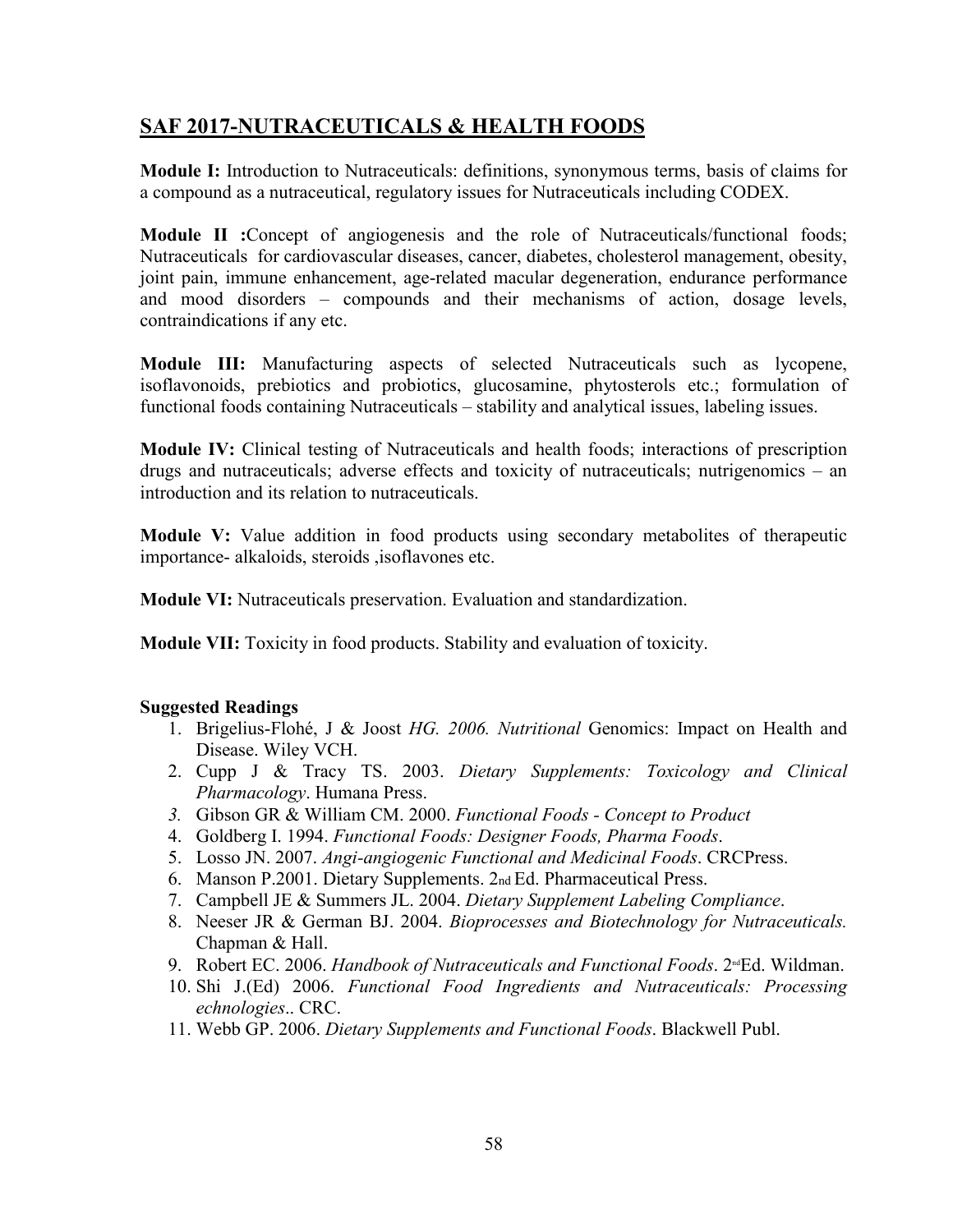# **SAF 2019- OILS AND FATS TECHNOLOGY**

**Module –I :** Sources and Biological significance of lipids, classification, occurrence, chemical and physical characteristics of lipids: Triglycerides and phospholipids; emulsions and emulsifiers; Inter-esterifications. Industrial fats and oils, shortenings, salad oils, margarine, non-caloric fats; standard and quality control, packaging and storage of fats and fatty foods. Changes during processing and storage of oils and fats, polymorphism, rancidity and reversion.

**Module -II:** Post-harvest handling storage and processing of oil seeds for direct use and consumption. Extraction of oil by mechanical expelling and solvent extraction and obtaining deoiled cakes suitable for edible purposes. Processing of other plant sources of edible oils and fats like coconut, cottonseed, rice bran, maze germ, etc.

**Module –III:** Refining: distillation for separation of oil and solvent, design concept for solvent extraction system for oil bearing material, physical and chemical refining of oils, hydrogenation. Clarification, degumming, neutralization (alkali refining), bleaching, deodorization techniques / processes. Blending of oils.

**Module – IV :**Processing of refined oils: Hydrogenation, fractionation, winterization, interesterifications etc. for obtaining tailor-made fats and oils. Special uses of fat for several foods, like chocolate, bread, biscuit, mayonnaise, salad, frying, etc. Non conventional edible oils, oil seed cakes and meal utilization:

**Module—V:**Production of butter oil, lard, tallow, Margarine, Cocoa butter equivalents, shortenings, low fat spreads, peanut butter etc. Speciality fats and designer lipids for nutrition and dietetics, especially by biotechnology.

**Module VI:** By-products of oils and fats processing industries, manufacturing techniques for glycerin, soaps, detergents, polishes and paints. Oleoresins and essential oils-its physical and chemical characteristics, extraction methodology and down-stream processing, application, storage, packaging and analysis of oleoresin and essential oils;

**Module VII:** Toxicity and safety of Fats and oils

#### **Books:**

1. Bailey's Industrial Oil & Fat Products, 4th ed.John Wiley & Sons.

2. The Industrial Chemistry of Facts & Waxes 3rd. by Balliere,Tindall& Cox.

- 3. Handling & Storage of Oilseeds, Oils, Fats& Meal by Paterson, HBW.
- 4. Modern Technology in the Oils & Fats industry by S.C. Singhal,OTA (I).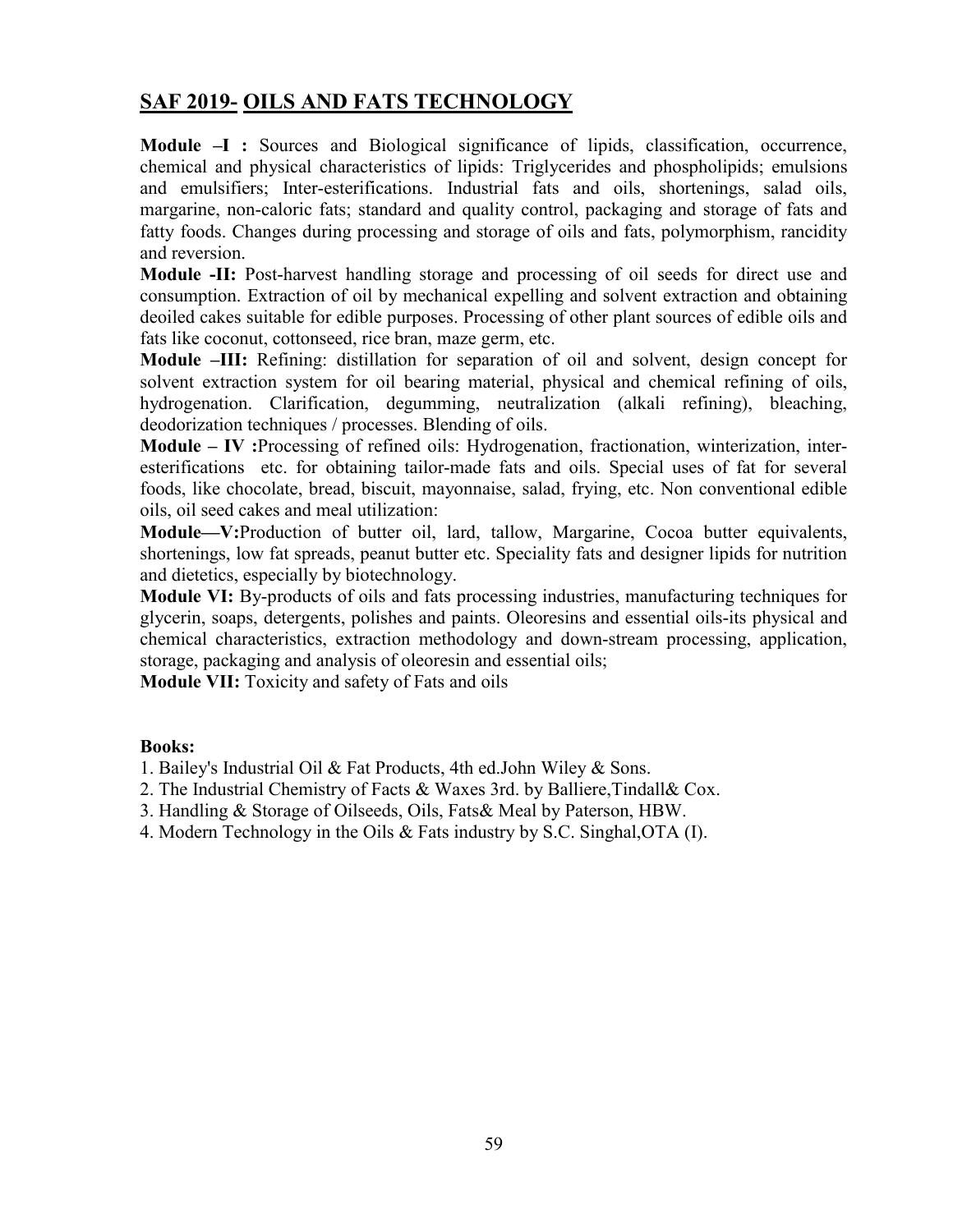### **SAF 2021-FOOD BIOTECHNOLOGY**

**Module I :** Basic principles of Gene cloning, Food safety and biotechnology- Impact of Biotechnology on microbial testing of foods, New challenges, Immunological methods, DNA based methods in food authentication, Real time PCR based methods. Biological role of DNA in cell metabolism, Molecular genetics i.e. fundamentals of molecular biology with special reference to chemistry and biology and DNA, (Primary secondary and tertiary) structures. Genetic recombination mechanisms and technique used for improvement in microbial strains. Recombinant-DNA technology (plasmids and cloning), Expression of foreign genes, Promoters (Enzyme),

**Module II :** Transgenic Plants - Current status, methods, prospects, risks and regulation. Transgenic Animals - Methods and applications, ethical issues.

**Module III:** Control Of Micro-Organisms – Bacteriocins of Lactic acid bacteria, applications of bacteriocins in food systems. Aflatoxins –production, control and reduction using molecular strategies, antagonistic microbes. Biomass production by using various micro organisms.

**Module IV:** Protein Engineering In Food Technology – Methods, objectives, limitations and applications of protein engineering (e.g. Glucoseisomerase, Lactobacillus â-galactosidase and peptide antibiotic nisin).

**Module V :** Biotechnology And Food Ingredients – Biogums, fats, oils, fatty acids and oilseed crops, fat substitutes, citric, fumaric and malic acids, Bioflavors and biocolors,

**Module VI:** Traditional fermented foods, Soya based oriental fermented foods. Applications of genetically control mechanism in industrial fermentation process, (Induction, manipulation and recombination).

**Module VII**: Cell and tissue culture, Continuous cultures, Secondary metabolites synthesis. Transducers And Biosensors In Food - Principle, types and applications in food processing.

Books:

1. Lee, B.H. (1996). Fundamentals of Food Biotechnology,VCH Publishers.

2. Tombs, M.P. (1991). Biotechnology in FoodIndustry, Open University Press, Milton Keynes.

3. V. K . Joshiand Ashok Pandey ( 1999 ) . Biotechnology- Food fermentation, Volume 1&2Educational publishers and Distributors.

4. Schwartzberg, A & Rao (1990). Biotechnology &Food Process Engineering, Marcel Dekker, INC,New York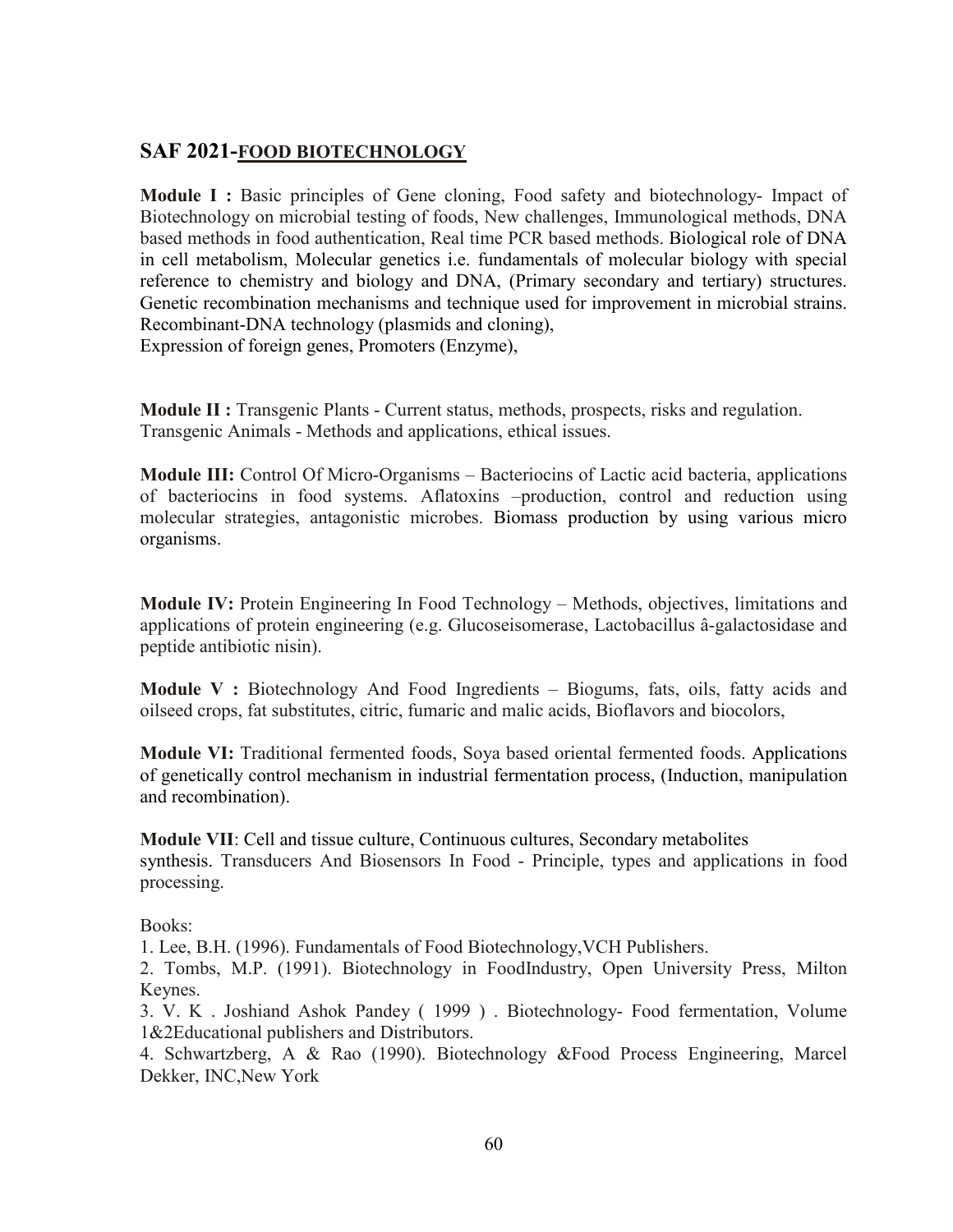## **SAF 2023-AGROCHEMICALS AND RESIDUES IN FOOD**

**Module I :** Agrochemicals in Agriculture including growth regulators – purpose, classification and methods of dispensing them, characteristics, and estimations **Module II :** Agrichemicals – Pesticide, Insecticides, Attractants and Repellent, Fumigants, Nematocides, Miticides, rodenticides, Fungicides, Analysis of Residues in foods.

**Module -III :** Agrochemical residues – Pesticides, fungicides, herbicides, permitted levels and toxicity details, methods to remove these residues.

**Module – IV :** Fumigants other chemicals used in grain/spices storage – purpose, chemicals used and toxicity, Ripening agents- types, uses, effects and residue evaluation.[6]

**Module - V :** Veterinary drugs including antibiotics and hormones- purpose of use, classification, residue levels and its associated hazards and toxicity.

**Module - VI :** Uptake of agrochemicals from soil, water, environment, packaging by plant foods,

**Module –VII:** Concept of organic farming and systems.

### **Books:**

.

- 1. GT (Ed) 1999. Pesticide Chemistry and Bioscience. Woodhead
- 2. Felix D'Mello JP (Ed) 1991. Toxic Substances in Crop Plants.Woodhead
- 3. Watson DH (Ed) 2001. Food Chemical Safety Vol I Woodhead
- **4.** Watson DH (Ed) 2004.Pesticide, Veterinary and other residues in Foods. CRC Press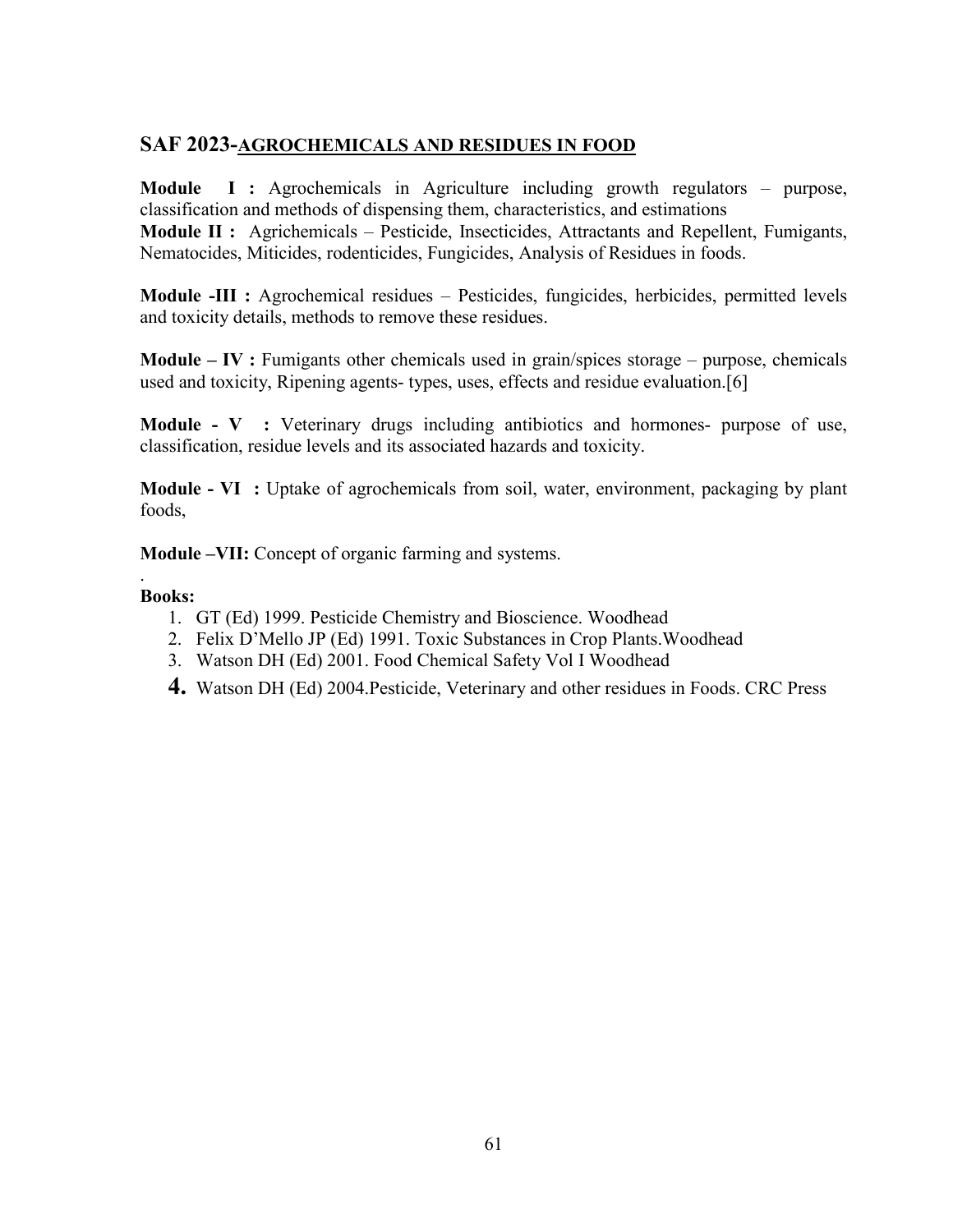## **SAF 2025-FOOD TOXICOLOGY**

**Module -I :** Definition scope and general principles of food toxicology; manifestation of toxic effects; classification of food toxicants; factors affecting toxicity of compounds; methods used in safety evaluation-risk assessments. [4]

**Module - II** : Toxicants and allergens in foods derived from plants, animals, marine, algae & mushroom; Microbial toxins; Food Poisoning; Food borne infections and disease.

[6] **Module-III** : Derived Food toxicants- Processing & Packaging; Toxicants generated during food processing such as nitrosamines, acryl amide, benzene, dioxins and furans; persistent organic pollutants. [4]

**Module -IV** : Toxicology & food additives; Toxicological aspects of nutrient supplements; Chemicals from processing such as fumigants, chlorinated solvents, autoxidation products, carcinogens in smoked foods and pyrolysis, agrochemicals; heavy metals; intentional and unintentional additives [8]

**Module -V** :.Food borne disease agents among the major microbial groups: bacteria, algae, viruses, protozoa and worms. Spores and food processing micro- organisms. Food toxicants; Bacteriotoxins (botulinm and other bacterial exotoxins). Mycotoxins (Aflatoxins, trichothecenes, ochratoxins )their production, properties and regulation .(4)

**Module -VI** : Toxicants formed in processed foods(food mutagens, carcinogens); Toxicants formed in processed foods. Hazardous chemical compounds arising from processing and storage of foods. Heating and chemical changes to Frying food. Conservation , Radiation and Microwave energy. Polycyclic aromatic hydrocarbons.(4)

**Module -VII**: Environmental Toxicants ( heavy metals. Pesticides, industrial contaminants): Dose effect relationship. Toxicity testing. Health effects of nitrates, nitrites and N- nitroso compounds. Heavy metals and other toxic elements (lead, mercury, cadmium and others) Radionuclide. Diphenyls, dioxins and pentachlorophenol. (4)

- 1. Branen AL, Davidson PM & Salminon S. 1990. *Food Additives*. Marcel Dekker.
- 2. Concon JM.1988. *Food Toxicology - Principles & Concepts*. Marcel Dekker.
- 3. Hathcock JN. (Ed.). 1982. *Nutritional Toxicology.* Vol. I. Academic Press.
- 4. Rechcigl M Jr. 1983. (Ed.). *Handbook of Naturally Occurring Food Toxicants*. CRC Press.
- 5. Shabbir S. 2007. *Food Borne Diseases*. Humana Press.
- 6. Steven T. 1989. *Food Toxicology: A Perspective on Relative Risks*.
- **7.** Tweedy BG.1991. *Pesticide Residues and Food Safety*. Royal Society of Chemistry.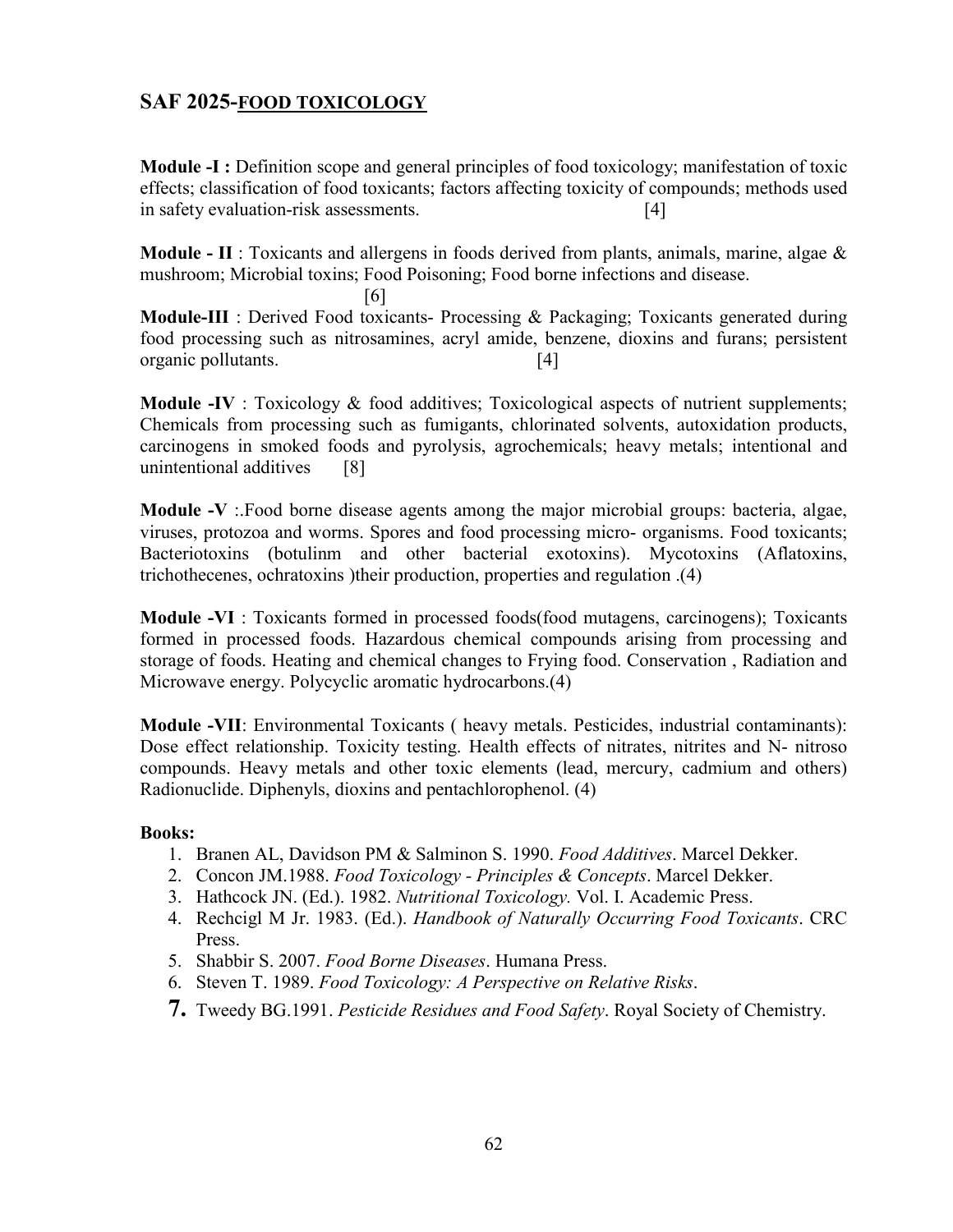### **SAF 2027-FOOD MICROSTRUCTURE AND TEXTURE**

**Module - I:** Examining food microstructures: history of food microstructure studies, light microscopy, transmission electron microscopy, scanning electron microscopy, other instrumentation and techniques, image analysis: image acquisition, image processing, measurement analysis. [7]

**Module - II:** Fundamentals of structuring: polymer, colloid, and materials science; food polymers, polymer solutions, phase transitions, colloids and surface chemistry,

**Module III: M**echanical and rheological properties, rheology of foods, mechanical properties of food solids, food structure in the mouth and beyond. [7]

**Module - IV:** Micro-structural components and food assemblies, water and ice, proteins,

lipids, carbohydrates, cells and cell membranes, structural aspects of animal tissue, structural aspects of plant tissue. [5]

**Module V :**Food structuring: traditional food structuring and texture improvement, approaches to food structuring, extrusion and spinning, structuring fat products, structure and stability, gels, gelation mechanisms, mixed gels, the microstructure of gels, structure-property relations in gels.[5]

**Module – VI:** Food microstructure and quality: measurement of texture, structural aspects of food texture, quality and structure. [4]

**Module – VII :**Microstructure and mass transfer: solid-liquid extraction; fundamental aspects of extraction, extraction process, extraction of food materials, modifying microstructure, modeling the extraction process, simultaneous heat and mass transfer: dehydration basic concepts, drying process, osmotic dehydration, influence of drying on structural properties, frying of foods, the micro-structural approach**:** structure-property relationships, micro structural approach. [7]

- 1. Aguilera JM. 2001. Micro Structure: Principles of Food Processing Engineering.
- 2. Barbosa-Cánovas GV. 2000. Dehydration of Foods. Chapman & Hall.
- 3. Bechtel DB. 1983. New Frontiers in Food Microstructure. American Association of Cereal Chemists.
- 4. Glasbey CA. 2004. Image Analysis for Biological Sciences.
- 5. Hartel RW. 1988. Principles of Food Processing.
- 6. Moskowitz 1999. Food Texture. AVI Publ.
- 7. Russ JC. (Ed.). Journal of Computer-Assisted Microscopy.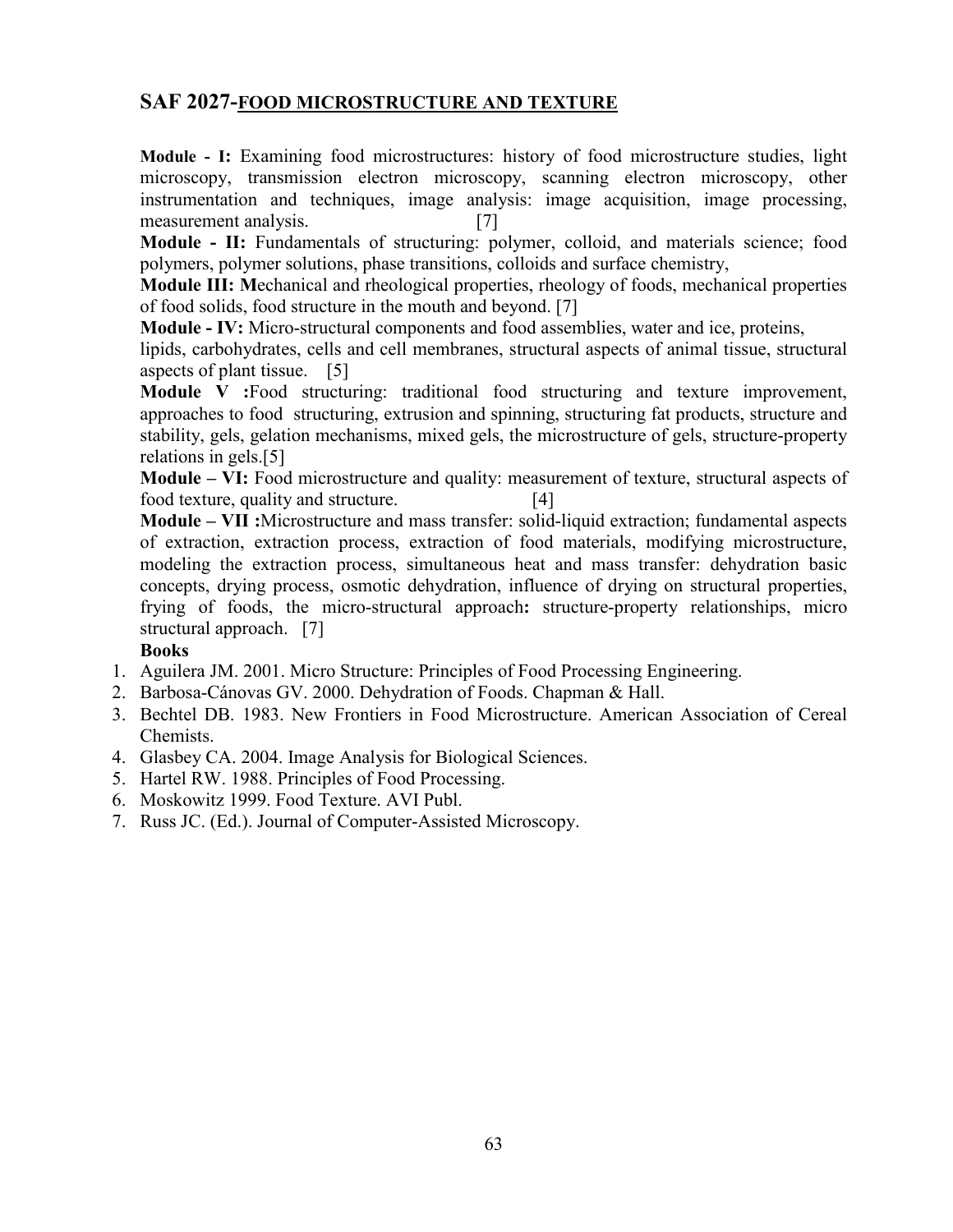# **ELECTIVE- II**

## **SAF 3009-PHYTOCHEMICALS AND HERBAL MEDICINES**

**Module -I:** Crude Drugs - Crude Drugs- Scope and Importance, Classification (Taxonomical, Morphological, Chemical, Pharmacological); Cultivation, Collection & processing of Crude Drugs.

**Module -II:** Medicinal and Aromatic Plants Cultivation and utilization of medicinal & Aromatic Plants in India. Genetics as applied to Medicinal Herbs.

**Module -III:** Analysis of Phytochemicals Methods of Drug evaluation (Morphological, Microscopic, Physical and Chemical).Preliminary screening, Assay of Drugs- Biological evaluation / assays, Microbiological methods.

**Module IV:** Chemical Methods of Analysis and analysis and detection of adulterants: Chemical estimation, spectrophotometry  $\&$  Fluorescence analysis. Drug adulteration – Types of adulterants.

**Module -V:** Types of Phytochemicals - Carbohydrates and derived products; Glycosidesextraction methods (Digitals, Aloe, Dioscorea); Tannins (Hydrolysable & Condensed types); Volatile Oils – Extraction methods(Clove, Mentha).

**Module VI:** Alkaloids- extraction methods (Taxus, Papver, Cinchona); Flavonoids – Extraction Methods,

Resins- extraction Methods.

**Module VII**: Application of Phytochemicals Application of phytochemicals in industry and healthcare; Biocides, Biofungicides, Biopesticides. Evaluation of pesticides residues and aflatoxins.

- 1. Pharmacognacy, C K Kokate, A P Purohit, S P Gokhale (1996), Nirali Prakashan, 4th edition.
- 2. Natural Products in medicine: A Biosynthetic Approach (1997), Wiley.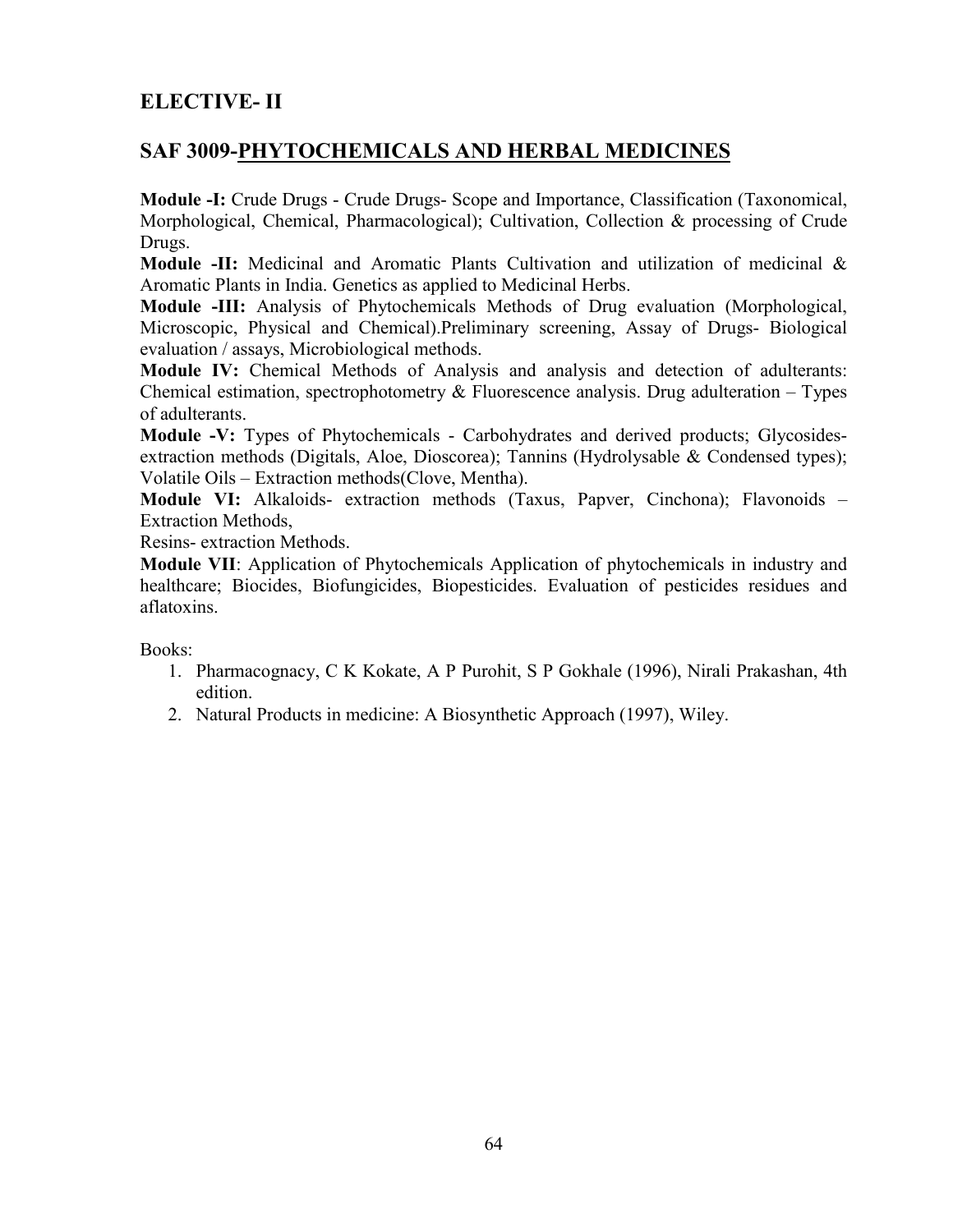## **SAF 3011-FLAVOUR CHEMISTRY AND TECHNOLOGY**

**Module – I :**Food flavor and its importance to consumers and food processors. Flavor and nutrition. Sources, extraction, delivery systems, and analyses (chemical, instrumental, and sensory) off flavors and flavorings in foods.

**Module II:** Sensory perception of flavor: Senses of taste and smell, tasting versus sniffing, astringency, pungency, interaction of senses in flavor perception; taste, odor, and acceptance of flavor stimuli.

**Module III:** Chemistry of substances responsible for taste and flavor-taste sensations, flavour enhancers, flavour potentiators or modifiers. Methodology of sensory evaluation and determination of threshold levels as specified by BIS.

**Module IV:** Flavoring constituents of various foods like meat, fish, milk, vegetables, fruits, fats & oils ,spices & herbs, cereals and pulses. Flavor changes during processing, preservation, packaging, and storage of foods. Roles as sulfur compounds, fatty acids, amino acids, terpenoids, lactic acid-ethanol in food flavors. Process and reaction flavors/volatiles in foods.

**Module V:** Spices and herbs as food flavorings: Processing of basil, mint, saffron, cloves, tamarind, ginger, cardamom, chilies, pepper etc. for essential oils, extracts and oleoresins as the case maybe.

**Module VI:** Determination of hygroscopic nature and shelf life/acceptance of foods. Natural, Nature identical and Synthetic flavors: Definitions, chemical composition/constituents, extraction and preparation of flavors, Stability and utility of flavor preparations.

**Module VII:** Methods used in flavor evaluation. BIS Specifications/PFA restrictions for use of certain constituents in flavoring materials.

- 1. Food Chemistry by Fennema, Marcel Dekker.
- 2. Spices & Flavor Technology by Pruthi, J.s.
- 3. Ashurst PR. 1994. *Food Flavorings*. 2nd Ed. Blackie.
- 4. Burdock GA. 2004. *Fenaroli's Handbook of Flavor Ingredients*.5th Ed.CRC Press.
- *5.* Deibler D & Delwiche J. 2004. *Handbook of Flavor, Characterization:*
- 6. *Sensory Analysis, Chemistry and Physiology*. Marcel Dekker.
- 7. Heath HB & Reineccius G.1986. *Flavor Chemistry and Technology*. AVI Publ.
- 8. Taylor A. 2002. *Food Flavour Technology*. Sheffield Academic Press.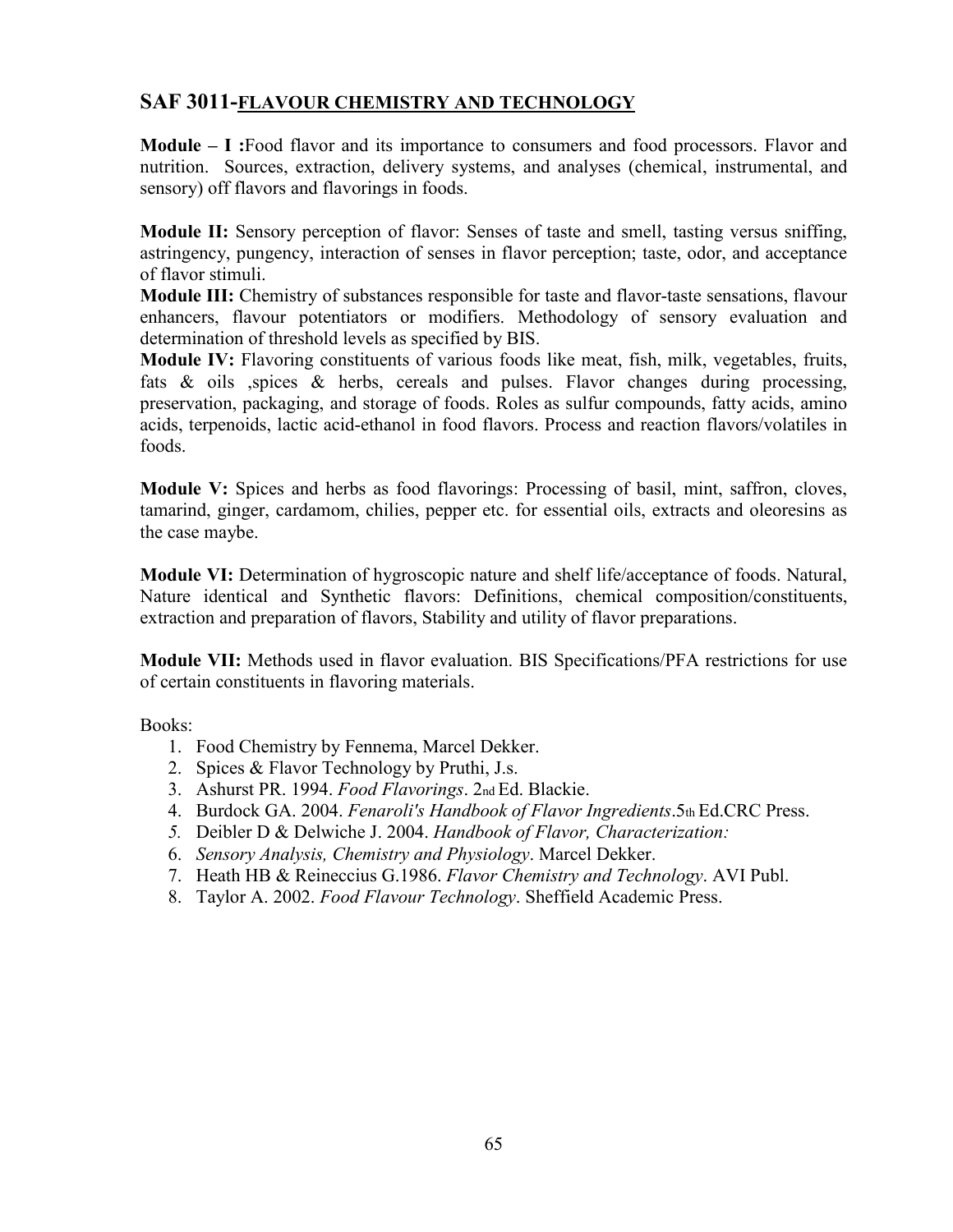# **SAF 3013-GRAIN STORAGE TECHNOLOGY**

**Module I : Physico-chemical and thermal properties of grains - grain dimensions, bulk** density, true density, porosity, coefficient of friction, angle of repose, thermal conductivity and aerodynamic properties. Psychrometry: humidity, % relative humidity, humid heat, deterioration index, wet bulb temperature, use of psychrometric charts.

**Module II :** Grain drying - moisture content, equilibrium moisture content; free and bound water, rate of drying, constant and falling rate of drying rate; factors affecting rate of drying process, types of dryers used for drying of grains.

**Module III:** Grain storage – principles, moisture movement during bulk storage of grains, pressure distribution in storage bins, methods of aeration, various theories,

**Module IV:** Physical, chemical, microbiological and sensory changes occurring during storage, Grain storage structures - location and material selection for storage building, Types traditional, modern; temporary and permanent storage structures; design considerations.

**Module V:** Insects and pests – types, extent of losses during storage, causes and control

measures, Insecticides- principles, scope of application in warehouses; requirements, group of active ingredients, choice, toxicity, resistance, application techniques,

**Module VI**: Fumigants - chemicals, areas of application, choice, toxicity, application rates, exposure time and resistance. Rodenticides -Types and effectiveness and limitations, important moulds and bacteria involved in spoilage of grains; effect on physico- chemical and sensory quality of grains; Mycotoxins

**Module VII:** Air tight, controlled atmosphere and modified atmospheric storage; differences, principles, optimization of storage gas composition, rate of supply, control systems for oxygen and carbon dioxide- their effect on microbes and limitations.

- 1. AACC. 2004. *Storage of Cereal Grains and their Products*.
- *2.* Chakraverty & De *Post Harvest Technology of Cereals, Pulse and Oilseeds*. IBH Publ.
- 3. Mahajan & Goswami. 2005. *Food and Process Engineering*.
- 4. Ojha TP & Michael AM. 2006. *Principles of Agricultural Engineering*. Jain Brothers.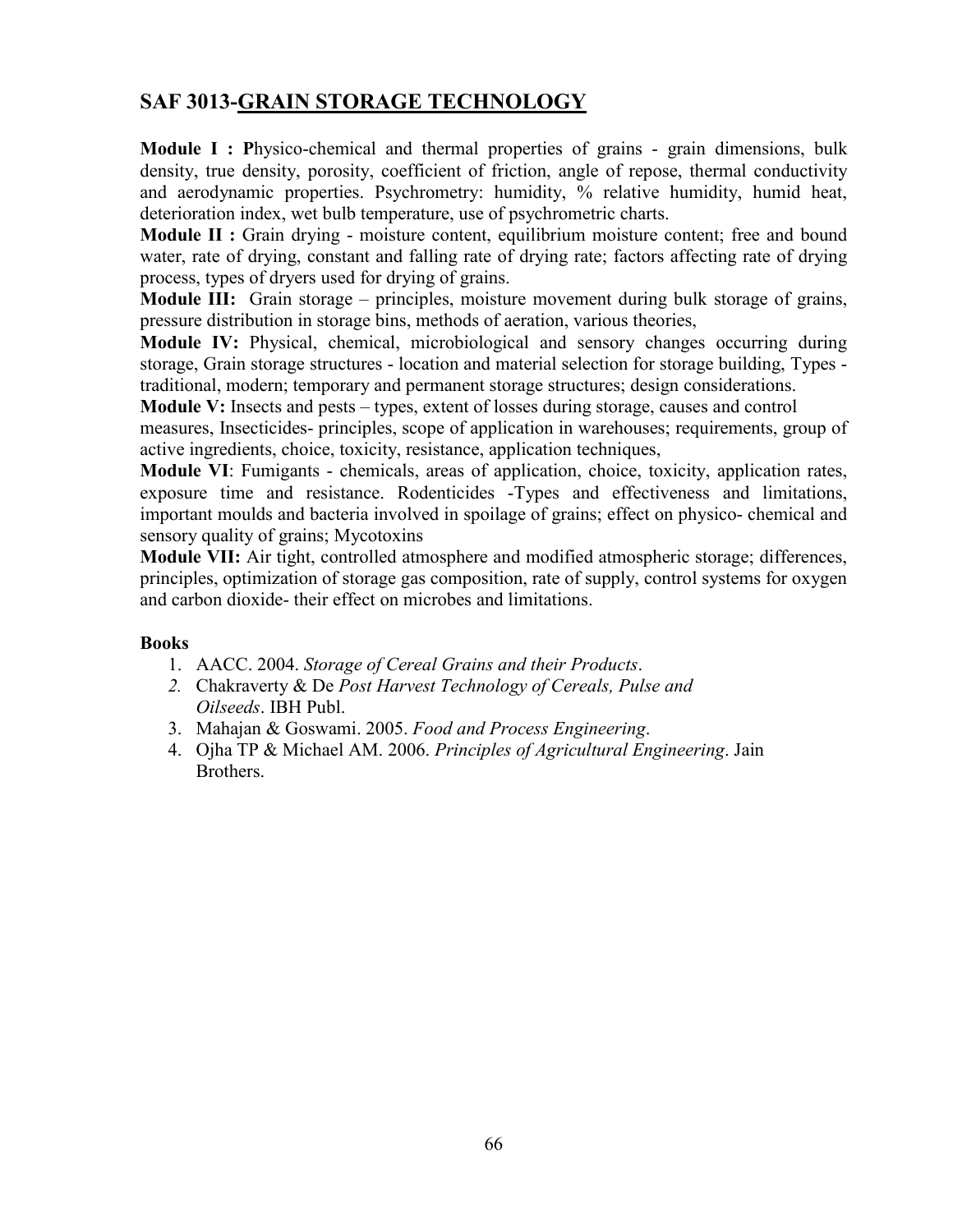### **SAF 3015- ENZYMES IN FOOD PROCESSING**

**Module - I**: Enzymes–classification, properties, characterization, kinetics and immobilization;

**Module – II**: fermentative production of enzymes (amylases, proteases, cellulases, pectinases, xylanases, lipases) used in food industry and their downstream processing.

**Module -III :** Enzymes for production of protein hydrolysates and bioactive peptides, maltodextrins and corn syrup solids (liquefaction, saccharification, dextrinization, isomerization for production of high-fructose-corn-syrup), fructose and fructoproduction of high-fructose-corn-syrup), fructose and fructooligosaccharides.

**Module - <b>IV** : Enzymes as processing aids: Role of enzymes in cheese making and whey processing; fruit juices (cell wall degrading enzymes for liquefaction, clarification, peeling, debittering, decolourization of very dark coloured juices such as anthocyanases); **Module – V:**Role of enzymes in baking (fungal α-amylase for bread making; maltogenic α-amylases for anti-staling; xylanses and pentosanases as dough conditioners; lipases or dough conditioning; oxidases as replacers of chemical oxidants; synergistic effect of enzymes); meat and meat processing (meat tenderization); egg processing.

**Module – IV:** Enzyme processing for flavors (enzyme-aided extraction of plant materials for production of flavors, production of flavour enhancers such as nucleotides; flavors from hydrolyzed vegetable/animal protein);

**Module – VII:** enzymatic approach to tailor- made fats.

- 1. Flickinger MC & Drew SW. 1999. *Encyclopedia of Bioprocess Technology*. A Wiley-Inter Science Publ.
- 2. Kruger JE *et al*. 1987. *Enzymes and their Role in Cereal Technology*. American Association of Cereal Chemists Inc.
- 3. Nagodawithana T & Reed G. 1993. *Enzymes in Food Processing*. Academic Press.
- 4. Tucker GA & Woods LFJ. 1991. *Enzymes in Food Processing*, Springer.S
- 5. Whitehurst R & Law B. 2002. *Enzymes in Food Technology*. Blackwell Publ.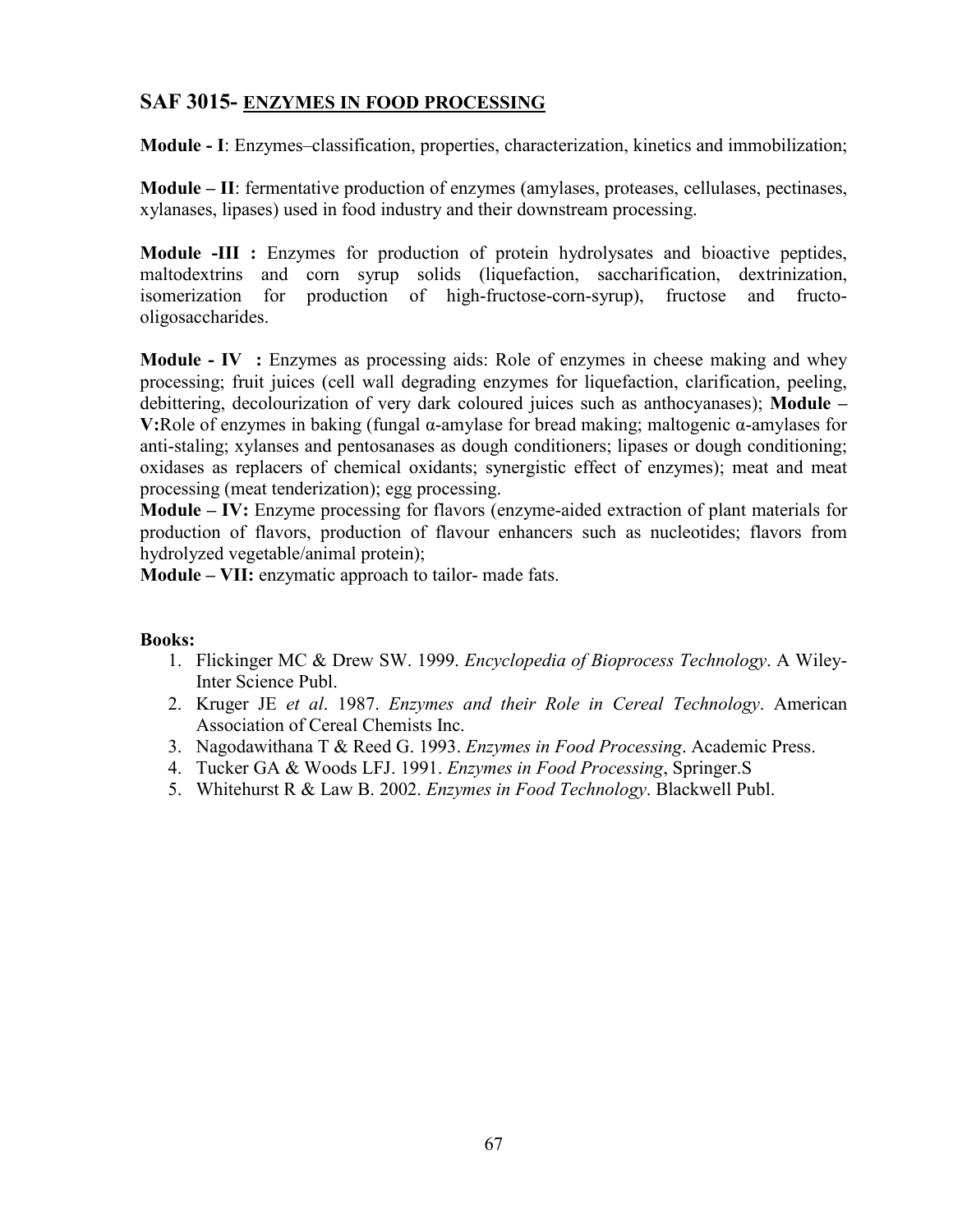# **SAF 3017- STATISTICAL QUALITY CONTROL**

### **Module I**

Measures of central tendency- Average, Mean, Mode, Median, Standard Deviation, Measures of dispersion coefficient of variation skewness, standard error of mean. Simple correlation and regression, Multipleregression, Multiple & partial– correlation/variability- range, variance, standard deviation, standard error.

### **Module II**

Theory of Probability: equally likely, mutually exclusive events, definition of probability, addition & Multiplication theorems of probability  $\&$  problems on theorems of probability  $\&$  problems based on them. Normal & Binomial Distributions.

### **Module III**

Testing of Hypothesis: Concepts of Hypothesis, Degrees of freedom, Level of significance, Type I & Type II errors. Chi square  $2(X, \cdot)$ , Student - t test, F- tests definition, applications & problems based on these tests). SND test when population's SD is known and SD is unknown Analysis of variance (ANOVA) techniques, Definitions and assumptions, One way classification, two way classification with more than one Observation per cell.

#### **Module IV**

Designs of experiment, principles of experimental design, randomized block design (R.B.D), Latin square design (L.S.D.), missing plot technique in R.B.D. and L.S.D., critical difference (C.D.), split plot design. Factorial experiment  $2 \times 2 \times 3$  and  $3 \times 2$ , factorial design (Yates method of analysis)  $2 \times 3$ & 2x 4 factorials, Durcan's multiple range test, Newman's kuel test.

#### **Module V**

Sampling techniques, simple random sampling, stratified random sampling and Systematic sampling. Data Management Analysis: Data Analysis- Coding of data Parametric and non-parametric tests Use of statistical tools.

#### **Module VI**

Quantitative analysis, descriptive statistics, inferential statistics : Uses and limitations Statistics : Uses and limitations Summation sign and its properties Summation sign and its properties. Grouped datafrequency distribution, histogram, frequency polygons, percentiles, quartiles, tertiles, ogive.

#### **Module VII**

Tabulation and Organization of data frequency distributions, cumulative frequency distribution, contingency tables Graphical presentation of data- histogram, frequency polygon, ogive, stem and leaf plot, box and whiskers plot, Graphs for nominal and ordinal data- pie diagram, bar graphs of different types, graphs for relation between two variables, line diagram.

#### **Books:**

1. Statistical Methods for Biological Workers-Pillai and Sinha HC 1968. Ram Prasad and Sons, Agra.

2. Statistical Methods – Snedecor GW and Cochran W 1968. Oxford & IBM Publishing Cop. New Delhi

3. Hand Book of Agricultural Statistics – Chandel SRS 1972. Anchal Prakashan Mandir, Kanpur.

4. Statistics for Agricultural Sciences – Nageshwara Rao G 1983. Oxford & IBH Publishing Co., New Delhi.

5. Statistical Procedure of Agricultural Research – Gomez K A and Gomez AA 1995. John Wiley & Sons, New York and Singapore.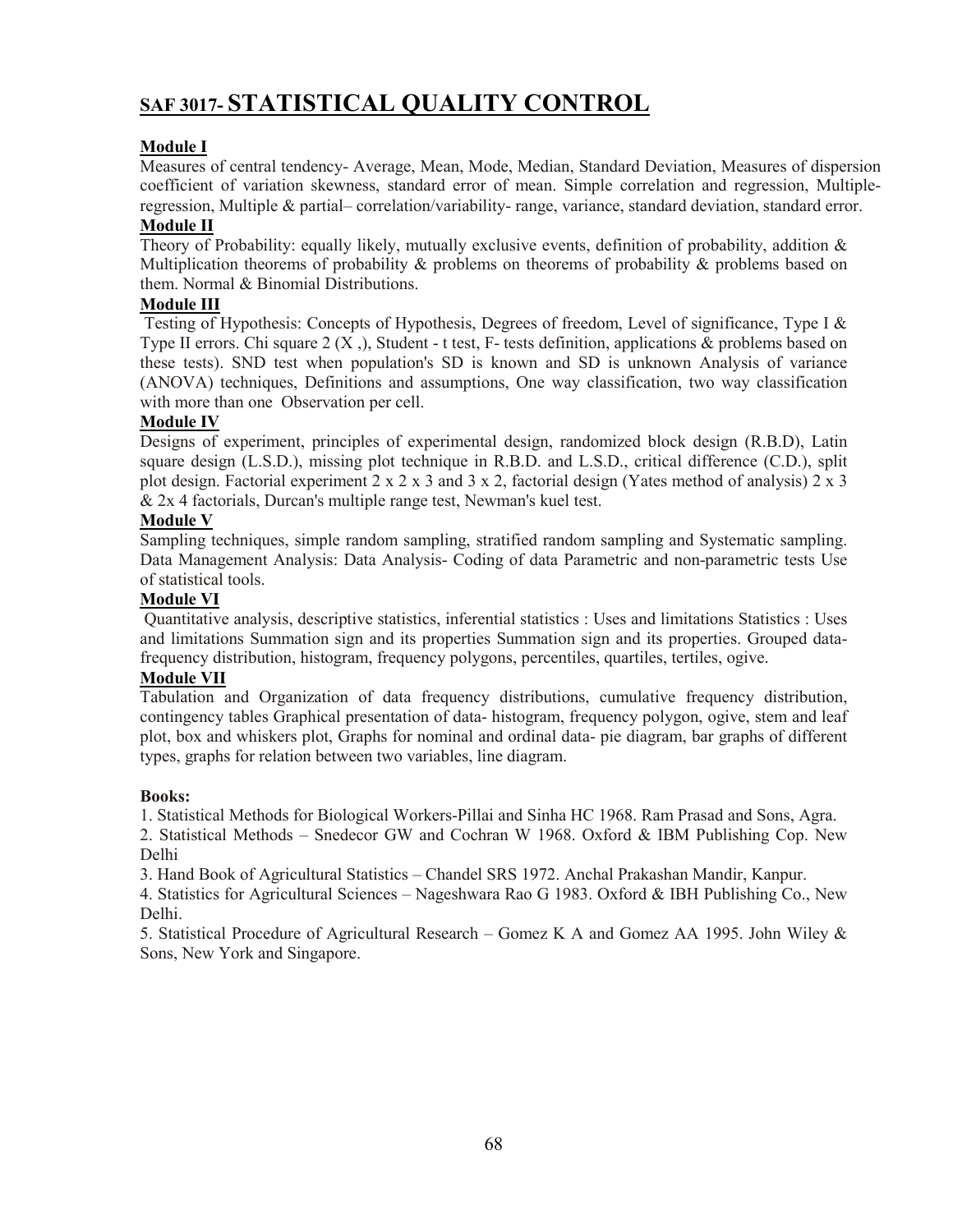## **SAF 3019-COMPUTER APPLICATIONS IN FOOD INDUSTRY**

**Module I:** Fundamentals of Computer including Devices and Internet Overview of operating Systems:- Windows, LINUXlMS-Office, MS-Excel, MS-PPT, MS-SQL

**Module II :** Introduction to Programming: Concepts of Algorithm ,Flow Chart, Pseudo code. Features of Programming Language: Character Set, Identifiers, Keywords, DataTypes, Variables, Declarations, And Operators &Expressions; Assignment, Input / Output statements; Flow Control; Conditionals and Branching: Iteration:

**Module III:** Functions, Function Types, Scope Rule; Recursion: Arrays, Pointers, Structures. (A programming Language C shall be used as a basis language. The same languageis to be used for the laboratory).

**Module IV :** Computer Applications: Use of computers for preparing and presenting documents, spreadsheets. Appropriate statistical and other relevant packages, Internet. Use of Library documentation and scientific literature searching, Use of internet in Food Industry++,

**Module V :** MATLAB Programming Introduction to MATLAB, MATLAB Basics, Branching Statement and Program Design, Loops, User-Defined Functions, Complex Data, Character Data, and Additional Plot Types, Spares Arrays and S t r u c t u r e s, I n p u t / O u t p u t F a c t i o n s ,Handle Graphics, Graphical User Interfaces, Use of word processing software for creating report, Familiarization with software related to food industry,

**Module VI :** Role of Computer in Optimization: Introduction to operation Research; A Computer Oriented Algorithmic approach; Queuing systems and waiting models; PERT, CPS and CPM.

**Module VII:** Food Process Modeling and Simulation; CAD and CAM in Food Industry: instrumentation, process Control, inventory Control, Automation, Robotics,Expert system and artificial intelligence.

### **Books:**

**1.Prin**ciples and Calculations in Chemical Engineering by Himmelblau, D.M. 6th ed., Prentice- Hall of India.

2. Computer Application in Food Technology by SinghR. P., Academic Press.

3. Solving Problems in Food Engineering by StavrosYanniotis, Springer.

4. Amos Gilat, "Matlab- An Introduction withApplications"

5. Rajaraman, "Fundamentals of Computers", PrenticeHall of India, 3rd Edition..

*6. Gillette BE. Introduction to Operation Research* (A Computer OrientedAlgorithmic Approach).

7.Groover MP& Zimmers EW. *CAD/CAM: Computer Aided Design andManufacturing.PrenticeHall.*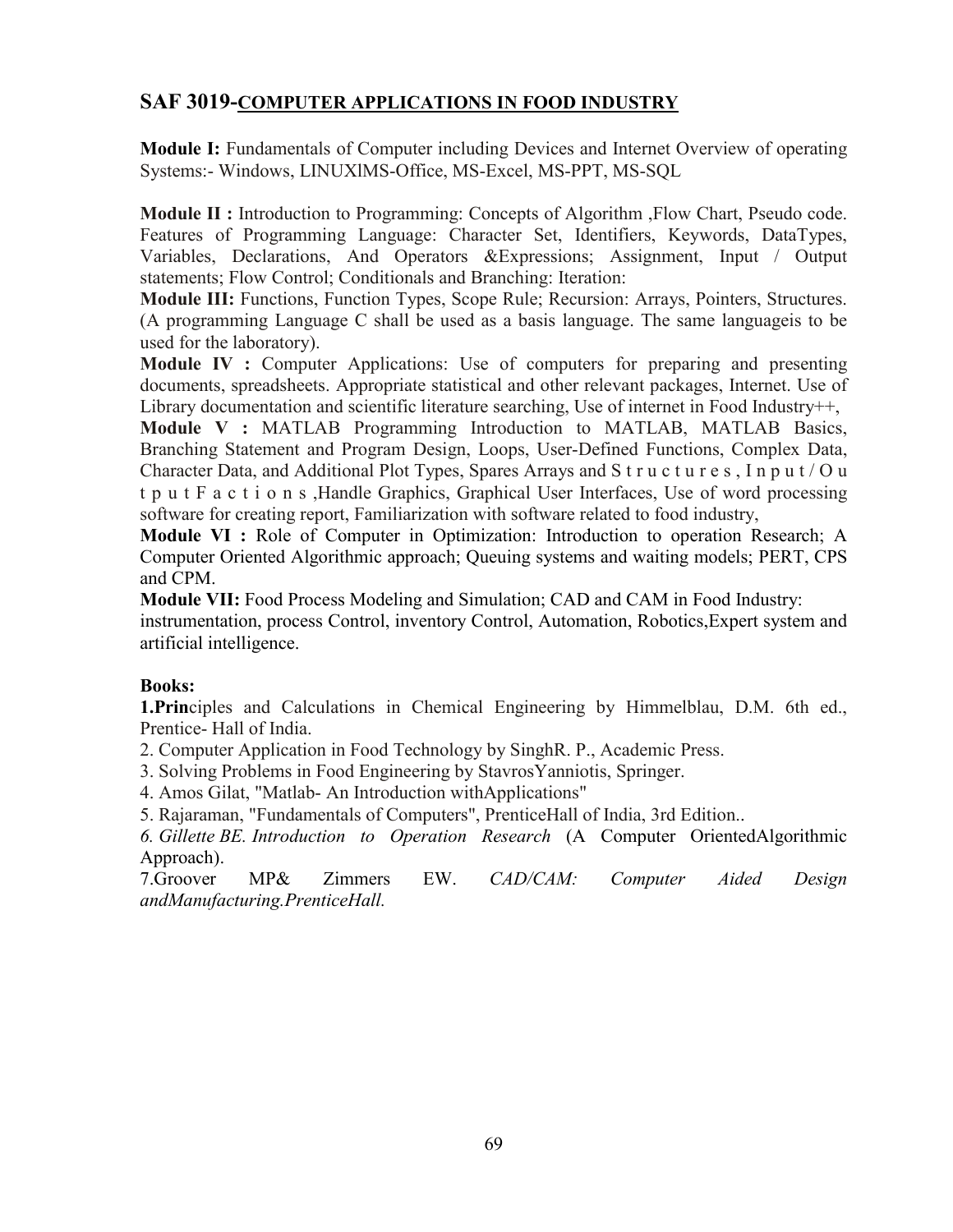### **SAF 3021-FOOD SUPPLY CHAIN MANAGEMENT**

Module I : Building blocks of supply chain network, performance measures, decisions in supply world and models. Supply chain inventory management, economic order quantity models, recorder point models, multi echelon inventory systems.

**Module II:** Use of stochastic models and combinatorial optimization in SC planning, layout, capacity planning, inventory optimization, dynamic routing and scheduling.

**Module III:** Internet technologies and electronic commerce in SCM related to ERP, Qprocurement, e-logistics, internet auctions, e-market, electronic, business process optimization.

**Module IV: Cold chain -I**ntroduction, scope and importance of cold chain in food processing industry and retail chain, components of cold chain and integration.

**Module V:** Products going in cold chain, their temperature and humidity requirements ,packaging needs and their compatibility in cold chain.

**Module VI:** Stages and points of control in cold storages and structures, functions in cold storages, pallet layout and stacking options, flexibility storage systems cold chain transportation in land and export, retail & supermarket cold chain and display systems. **Module VI:** Temperature recording devices used during transport, documentation and traceability, Risk management problem diagnosis, cost benefit studies for type of transport, loading and unloading, storage duration.

- *1. 1.Systems*. Prentice Hall.Chopra S & Meindel P. 2002. *Supply Chain Management:*  a. *Strategy, Planning and Operation*. Prentice Hall.
- 2. Handfield RB & Nochols EL.1999. *Introduction to Supply Chain Management*. Prentice Hall.
- 3. Hopp WJ & Spearman ML. 1996. *Factory Physics: Foundations of Manufacturing Management*. McGraw Hill.
- 4. Levi DS, Kaminsky P & Levi ES. 2000. *Designing and Managing the Supply Chain: Concepts, Strategies and Case Studies*. Mc Graw Hill.
- 5. Shapiro JF. 2001. *Modeling the Supply Chain*. Duxbury Thomson Learning.
- 6. Tayur S, Ganeshan R & Magazine M.1999. *Quantitative Models for Supply Chain Management*. Kluwer Academic Publ.
- 7. Viswanadham N. 2000. *Analysis of Manufacturing Enterprises*. Kluwer.
- *8.* 9.Viswanadham N & Narahari Y. 1998. *Performance Modeling of Automated Manufacturing*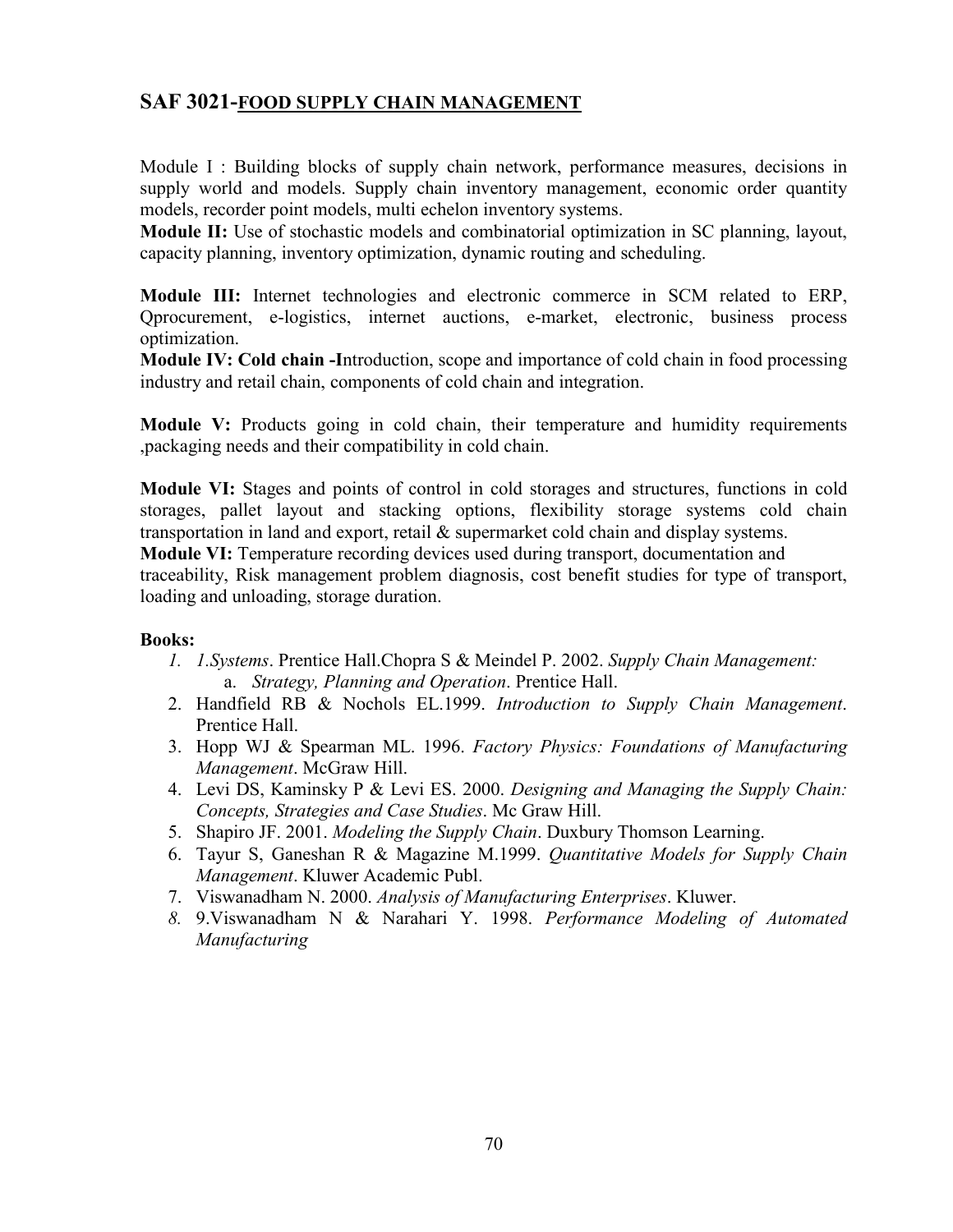## **SAF 3023-FOOD PLANT AND EQUIPMENT DESIGN**

**Module I** : Physical properties of food materials and energy balance calculations for preliminary estimation of plant capacity and equipment sizes. Preparation of flow sheets for material movement and utility consumption in food plant.

**Module II :** Materials of construction : welding and machining of stainless steel. Fabrication of equipment.

**Module III:** Design of storage vessels for liquid food and grains. Pressure vessels design and design of vessel for drum drying.

**Module IV:** Performance characteristics and selection of fans, blowers, ejector compressors and vacuum pumps.

Design of fluid conveyance system; pipe, sanitary pipe fitting and valves. Performance characteristics and selection of centrifugal and positive displacement sanitary pumps. Design of CIP system.

**Module V:** Design of heat echange equipment-plate, scraped surface and extended surface for heating and cooling of gas and liquid.

**Module VI:** Design of evaporator calandria, vapour separator and condenser,

**Module VII:** Design considerations for location of food plant. Equipment layout and ventilation in food process plants.

References:

1. D. Q. Kern, Process Heat Transfer,McgrawHill

2. J. H. Perry, Chemical Engineers Handbook, McgrawHill

- 3.. Howerd F. Rase Piping design for process plant, JohnWilley.
- 4. Stanley M. Walas Chemical Process Equipments , Butterworth, Heinemann.

5. Coulson and Richardson Chemical Engineering Design Vol-6, Butterworth, Heinemann.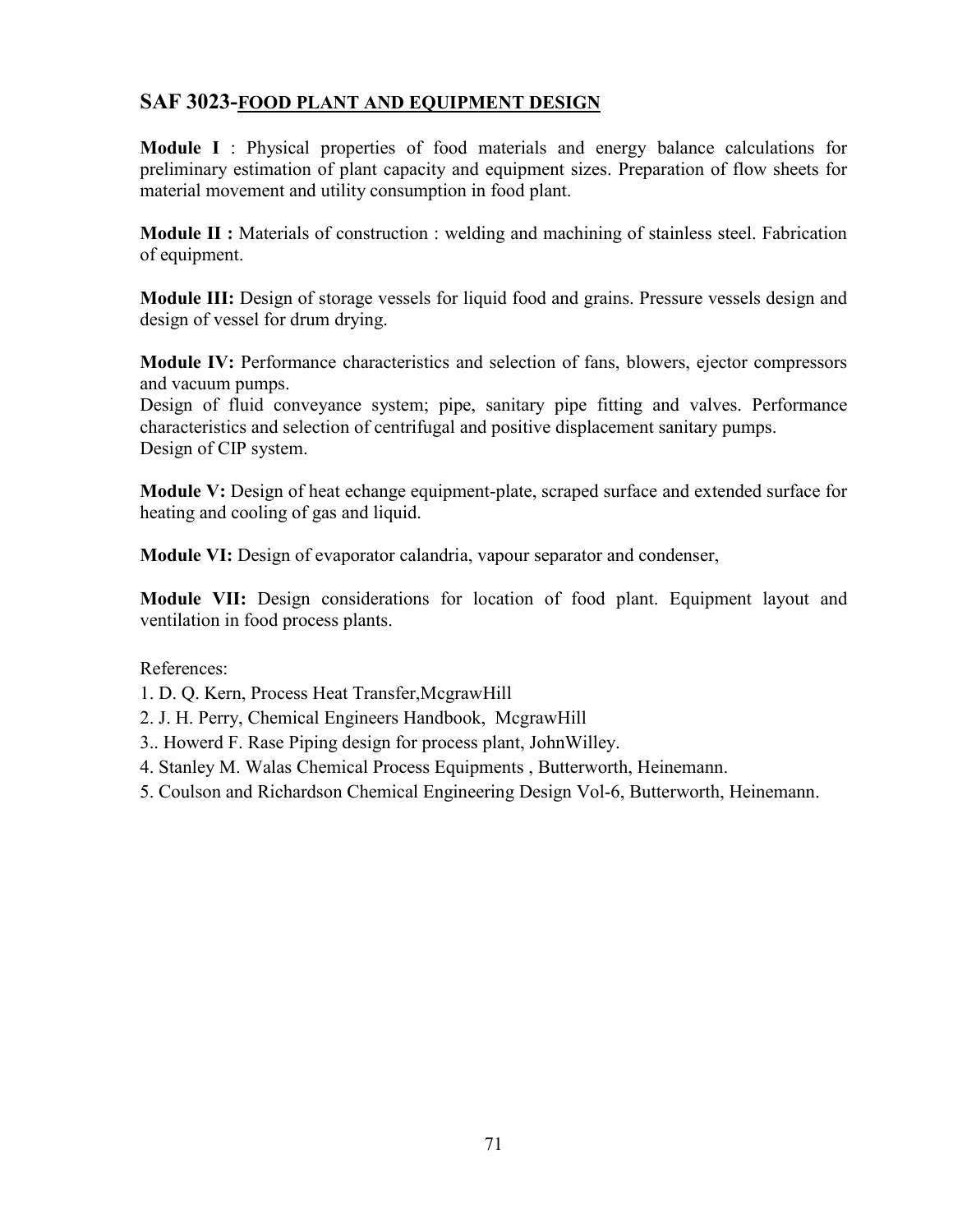# **SAF 3025-PLANTATION CROPS, SPICES & CONDIMENT TECHNOLOGY**

**Module -I :** Plantation Crops - Description of various types of Plantation crops, viz., coconut, areca nut, coffee, tea, cocoa etc. Processing and preservation methods. Value-added products shelf-stable products viz., coconut water bottling, desiccated coconut powder, coffee concentrate, instant coffee powder, instant tea powder, cocoa processing.

**Module -II :** Leafy vegetables - Description of various types of leafy vegetables, viz., hibiscus, curry leaves, coriander leaves, etc. Their composition, nutritive value, health benefits. Preservation methods and packaging techniques.

**Module –III :** Spices & Condiments - Description of various types of spices and condiments, their composition, functional properties, flavouring agents. Nutritive value of spices and their health benefits. Intermediate Moisture Products – Intermediate Moisture Products viz., ginger paste, ginger – garlic paste, tamarind paste, tamarind concentrate. Their importance in culinary preparations. Flavour retention and packaging methods.

**Module -IV :** Spice Powders & Curry Powders : Their importance in culinary preparations, their preparation methods, grinding and packaging methods for spice powders like chilli powder, turmeric powder, ginger powder, garlic powder; and Masala Powders for chicken masala, meat masala, biryani masala, chat masala etc. Importance of Cryogenic grinding of spices.

**Module V :** Spice Oils – Concept and importance of spice oils from spices like and condiments like clove, cardamom, cinnamon etc. Their application in food processing, and extraction methods of spice oils by various techniques, viz., solvent extraction, steam distillation etc.

**Module VI:** Extraction of Oleoresins – Concept and importance of oleoresins in food processing, processing of spices like chili, turmeric, pepper, ginger etc. for solvent extraction of oleoresins. Oleoresins technology, desolventization methods, regulatory and statutory requirements for oleoresin processing. Extraction of Natural Food Colors - Extraction of Natural Food colors from paprika, turmeric, blue grapes, beet root etc. Their importance in food processing.

Module –**VII :** Herbs – Description of various types of herbs, viz., Basil, Chives, Cilantro, Dill, Coriander, Mint, Oregano, Parsley, Chives, Borage and Avocado leaves, Rose marry, Saga, Tarragon, Thyme, Winter savory and bolbo leaves, Papalo, Pipicha and Safflower. Their nutritive value & health benefits, their processing and Post harvest handling. Packaging methods for processed products.

### **TEXTBOOKS :**

- 1. Spices & Condiments, J S Pruthi, National Book Trust, New Delhi (2001).
- 2. Spices : Morphology, History , Chemistry., J W Parry, Chemical Publishing Co., New York (1969).
- 3. Leafy Spices, V Prakash, CRC Press, Florida (1990).